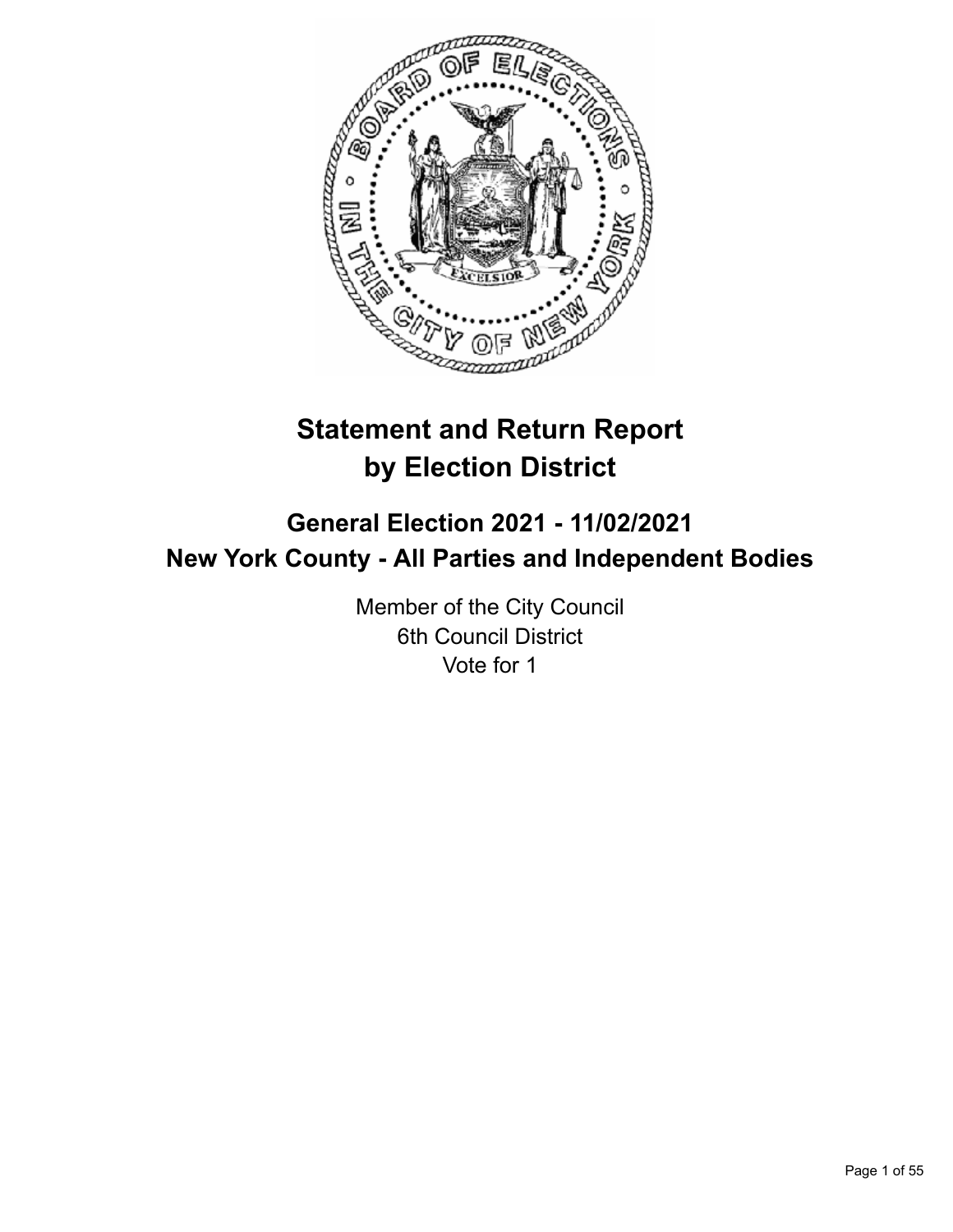

| PUBLIC COUNTER                                           | 167          |
|----------------------------------------------------------|--------------|
| <b>MANUALLY COUNTED EMERGENCY</b>                        | $\Omega$     |
| ABSENTEE / MILITARY                                      | 18           |
| <b>AFFIDAVIT</b>                                         | $\mathbf{0}$ |
| <b>Total Ballots</b>                                     | 185          |
| Less - Inapplicable Federal/Special Presidential Ballots | $\mathbf{0}$ |
| <b>Total Applicable Ballots</b>                          | 185          |
| GALE A. BREWER (DEMOCRATIC)                              | 129          |
| NANCY SLIWA (REPUBLICAN)                                 | 36           |
| <b>Total Votes</b>                                       | 165          |
| Unrecorded                                               | 20           |

#### **019/67**

| <b>PUBLIC COUNTER</b>                                    | 249 |
|----------------------------------------------------------|-----|
| <b>MANUALLY COUNTED EMERGENCY</b>                        | 0   |
| ABSENTEE / MILITARY                                      | 19  |
| AFFIDAVIT                                                | 8   |
| <b>Total Ballots</b>                                     | 276 |
| Less - Inapplicable Federal/Special Presidential Ballots | 0   |
| <b>Total Applicable Ballots</b>                          | 276 |
| GALE A. BREWER (DEMOCRATIC)                              | 200 |
| NANCY SLIWA (REPUBLICAN)                                 | 46  |
| <b>Total Votes</b>                                       | 246 |
| Unrecorded                                               | 30  |

| <b>PUBLIC COUNTER</b>                                    | 244 |
|----------------------------------------------------------|-----|
| <b>MANUALLY COUNTED EMERGENCY</b>                        | 0   |
| ABSENTEE / MILITARY                                      | 27  |
| AFFIDAVIT                                                | 6   |
| <b>Total Ballots</b>                                     | 277 |
| Less - Inapplicable Federal/Special Presidential Ballots | 0   |
| <b>Total Applicable Ballots</b>                          | 277 |
| GALE A. BREWER (DEMOCRATIC)                              | 214 |
| NANCY SLIWA (REPUBLICAN)                                 | 44  |
| UNATTRIBUTABLE WRITE-IN (WRITE-IN)                       |     |
| <b>Total Votes</b>                                       | 259 |
| Unrecorded                                               | 18  |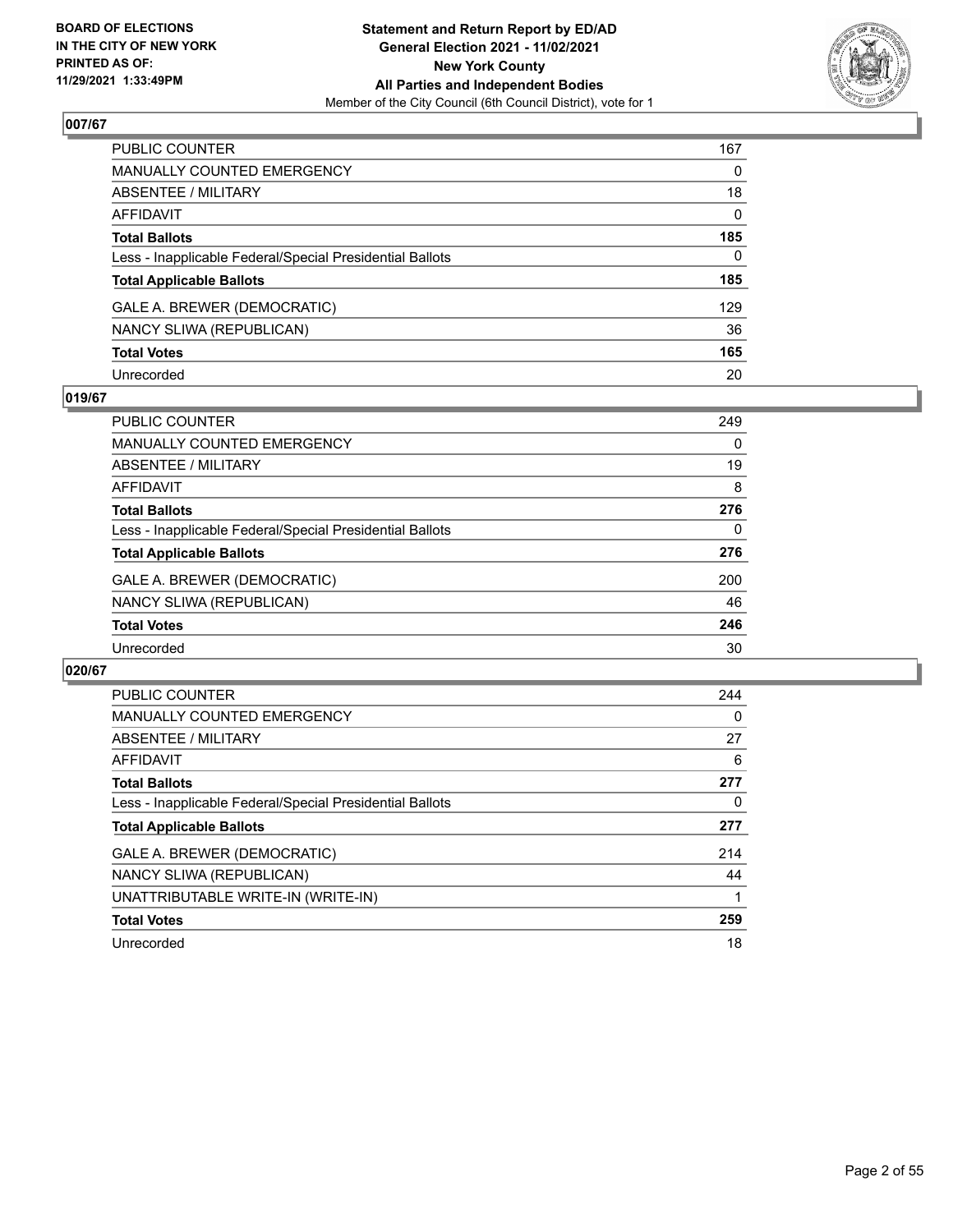

| <b>PUBLIC COUNTER</b>                                    | 84             |
|----------------------------------------------------------|----------------|
| <b>MANUALLY COUNTED EMERGENCY</b>                        | 0              |
| ABSENTEE / MILITARY                                      | $\overline{7}$ |
| <b>AFFIDAVIT</b>                                         | $\overline{2}$ |
| <b>Total Ballots</b>                                     | 93             |
| Less - Inapplicable Federal/Special Presidential Ballots | $\Omega$       |
| <b>Total Applicable Ballots</b>                          | 93             |
| GALE A. BREWER (DEMOCRATIC)                              | 66             |
| NANCY SLIWA (REPUBLICAN)                                 | 22             |
| UNATTRIBUTABLE WRITE-IN (WRITE-IN)                       |                |
| <b>Total Votes</b>                                       | 89             |
| Unrecorded                                               | 4              |

#### **025/67**

| <b>PUBLIC COUNTER</b>                                    | 115      |
|----------------------------------------------------------|----------|
| MANUALLY COUNTED EMERGENCY                               | 0        |
| ABSENTEE / MILITARY                                      | 14       |
| <b>AFFIDAVIT</b>                                         | 0        |
| <b>Total Ballots</b>                                     | 129      |
| Less - Inapplicable Federal/Special Presidential Ballots | $\Omega$ |
| <b>Total Applicable Ballots</b>                          | 129      |
| GALE A. BREWER (DEMOCRATIC)                              | 105      |
| NANCY SLIWA (REPUBLICAN)                                 | 13       |
| <b>Total Votes</b>                                       | 118      |
| Unrecorded                                               | 11       |

| PUBLIC COUNTER                                           | 164          |
|----------------------------------------------------------|--------------|
| <b>MANUALLY COUNTED EMERGENCY</b>                        | $\Omega$     |
| ABSENTEE / MILITARY                                      | 7            |
| AFFIDAVIT                                                | $\Omega$     |
| <b>Total Ballots</b>                                     | 171          |
| Less - Inapplicable Federal/Special Presidential Ballots | $\mathbf{0}$ |
| <b>Total Applicable Ballots</b>                          | 171          |
| GALE A. BREWER (DEMOCRATIC)                              | 150          |
| NANCY SLIWA (REPUBLICAN)                                 | 15           |
| <b>Total Votes</b>                                       | 165          |
| Unrecorded                                               | 6            |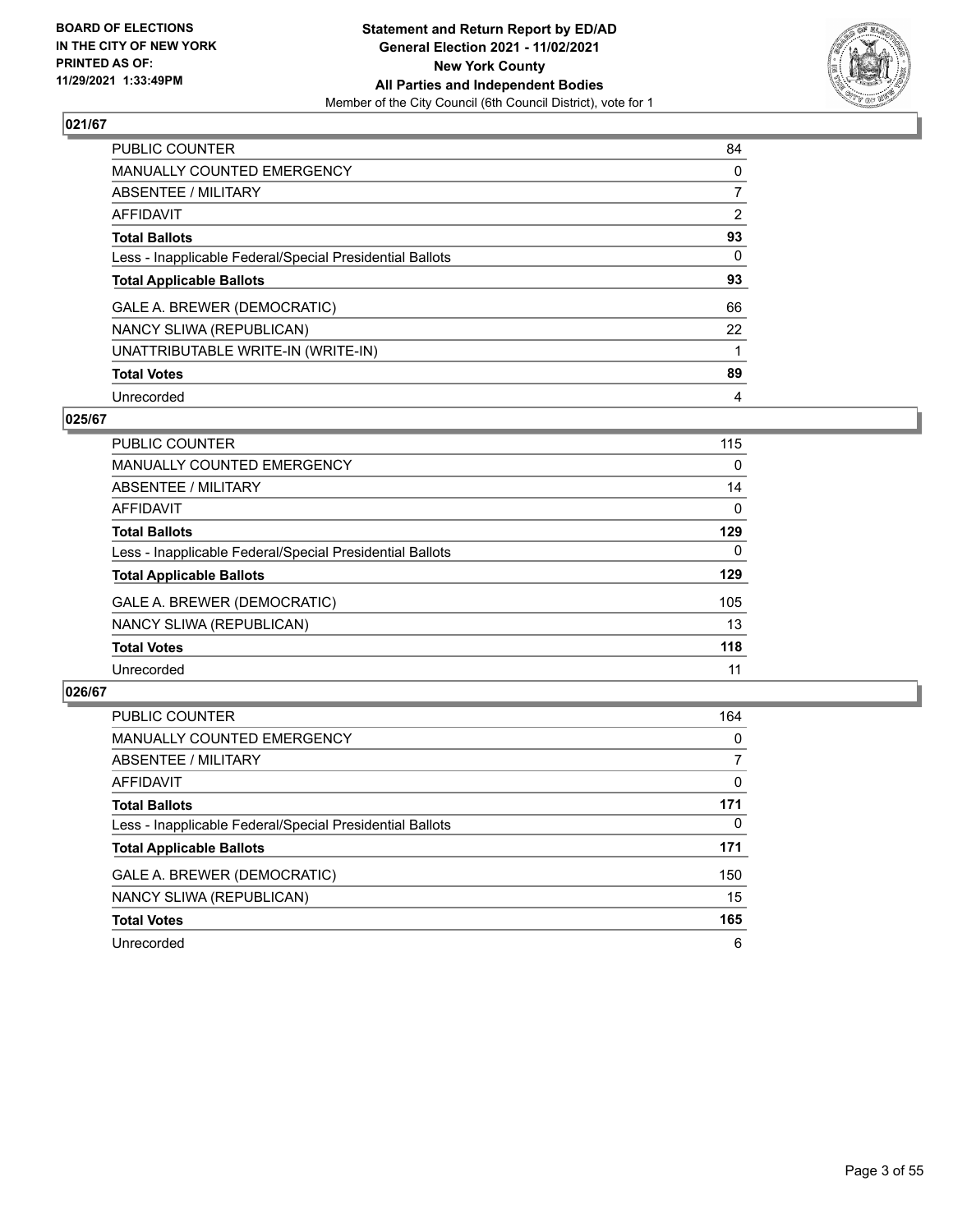

| PUBLIC COUNTER                                           | 237          |
|----------------------------------------------------------|--------------|
| MANUALLY COUNTED EMERGENCY                               | $\mathbf{0}$ |
| ABSENTEE / MILITARY                                      | 22           |
| AFFIDAVIT                                                |              |
| Total Ballots                                            | 260          |
| Less - Inapplicable Federal/Special Presidential Ballots | 0            |
| <b>Total Applicable Ballots</b>                          | 260          |
| GALE A. BREWER (DEMOCRATIC)                              | 226          |
| NANCY SLIWA (REPUBLICAN)                                 | 24           |
| <b>Total Votes</b>                                       | 250          |
| Unrecorded                                               | 10           |

#### **028/67**

| PUBLIC COUNTER                                           | 277 |
|----------------------------------------------------------|-----|
| <b>MANUALLY COUNTED EMERGENCY</b>                        | 0   |
| ABSENTEE / MILITARY                                      | 33  |
| <b>AFFIDAVIT</b>                                         | 2   |
| <b>Total Ballots</b>                                     | 312 |
| Less - Inapplicable Federal/Special Presidential Ballots | 0   |
| <b>Total Applicable Ballots</b>                          | 312 |
| GALE A. BREWER (DEMOCRATIC)                              | 251 |
| NANCY SLIWA (REPUBLICAN)                                 | 48  |
| MICHAEL BLOOMBERG (WRITE-IN)                             |     |
| SUE LIND (WRITE-IN)                                      |     |
| <b>Total Votes</b>                                       | 301 |
| Unrecorded                                               | 11  |

| <b>PUBLIC COUNTER</b>                                    | 187      |
|----------------------------------------------------------|----------|
| MANUALLY COUNTED EMERGENCY                               | $\Omega$ |
| ABSENTEE / MILITARY                                      | 20       |
| <b>AFFIDAVIT</b>                                         |          |
| <b>Total Ballots</b>                                     | 208      |
| Less - Inapplicable Federal/Special Presidential Ballots | 0        |
| <b>Total Applicable Ballots</b>                          | 208      |
| GALE A. BREWER (DEMOCRATIC)                              | 147      |
| NANCY SLIWA (REPUBLICAN)                                 | 50       |
| MICHAEL STEWART (WRITE-IN)                               |          |
| <b>Total Votes</b>                                       | 198      |
| Unrecorded                                               | 10       |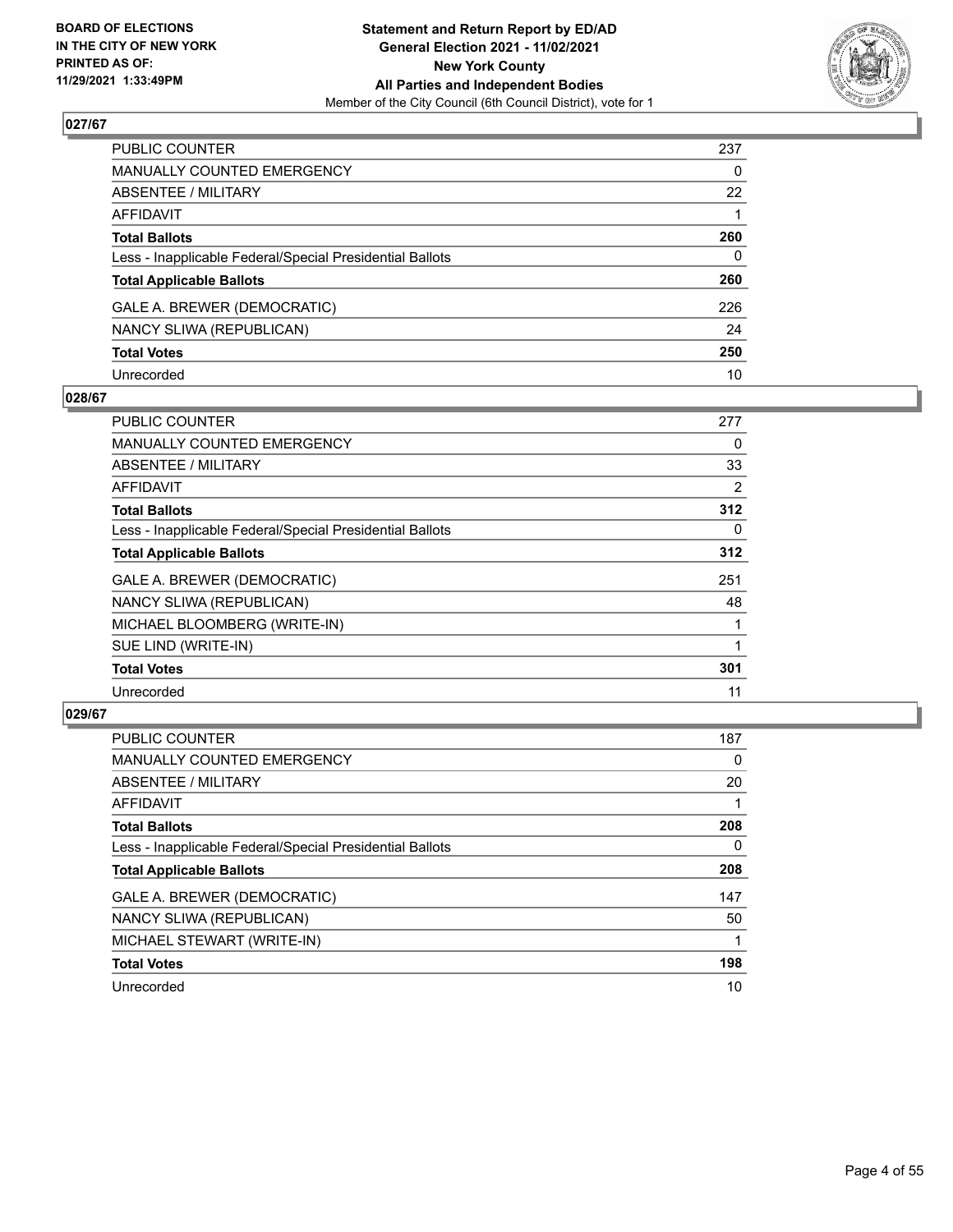

| PUBLIC COUNTER                                           | 97           |
|----------------------------------------------------------|--------------|
| MANUALLY COUNTED EMERGENCY                               | $\mathbf{0}$ |
| ABSENTEE / MILITARY                                      | 15           |
| <b>AFFIDAVIT</b>                                         | $\mathbf{0}$ |
| <b>Total Ballots</b>                                     | 112          |
| Less - Inapplicable Federal/Special Presidential Ballots | $\Omega$     |
| <b>Total Applicable Ballots</b>                          | 112          |
| GALE A. BREWER (DEMOCRATIC)                              | 74           |
| NANCY SLIWA (REPUBLICAN)                                 | 34           |
| <b>Total Votes</b>                                       | 108          |
| Unrecorded                                               | 4            |

## **031/67**

| PUBLIC COUNTER                                           | 412 |
|----------------------------------------------------------|-----|
| <b>MANUALLY COUNTED EMERGENCY</b>                        | 0   |
| ABSENTEE / MILITARY                                      | 31  |
| <b>AFFIDAVIT</b>                                         | 2   |
| <b>Total Ballots</b>                                     | 445 |
| Less - Inapplicable Federal/Special Presidential Ballots | 0   |
| <b>Total Applicable Ballots</b>                          | 445 |
| GALE A. BREWER (DEMOCRATIC)                              | 376 |
| NANCY SLIWA (REPUBLICAN)                                 | 51  |
| MARIA DANZILO (WRITE-IN)                                 |     |
| SCOTT STRINGER (WRITE-IN)                                |     |
| <b>Total Votes</b>                                       | 429 |
| Unrecorded                                               | 16  |

| <b>PUBLIC COUNTER</b>                                    | 353      |
|----------------------------------------------------------|----------|
| <b>MANUALLY COUNTED EMERGENCY</b>                        | 0        |
| ABSENTEE / MILITARY                                      | 51       |
| <b>AFFIDAVIT</b>                                         |          |
| <b>Total Ballots</b>                                     | 405      |
| Less - Inapplicable Federal/Special Presidential Ballots | $\Omega$ |
| <b>Total Applicable Ballots</b>                          | 405      |
| GALE A. BREWER (DEMOCRATIC)                              | 329      |
| NANCY SLIWA (REPUBLICAN)                                 | 59       |
| EDGARDO DIAZ (WRITE-IN)                                  | 2        |
| <b>Total Votes</b>                                       | 390      |
| Unrecorded                                               | 15       |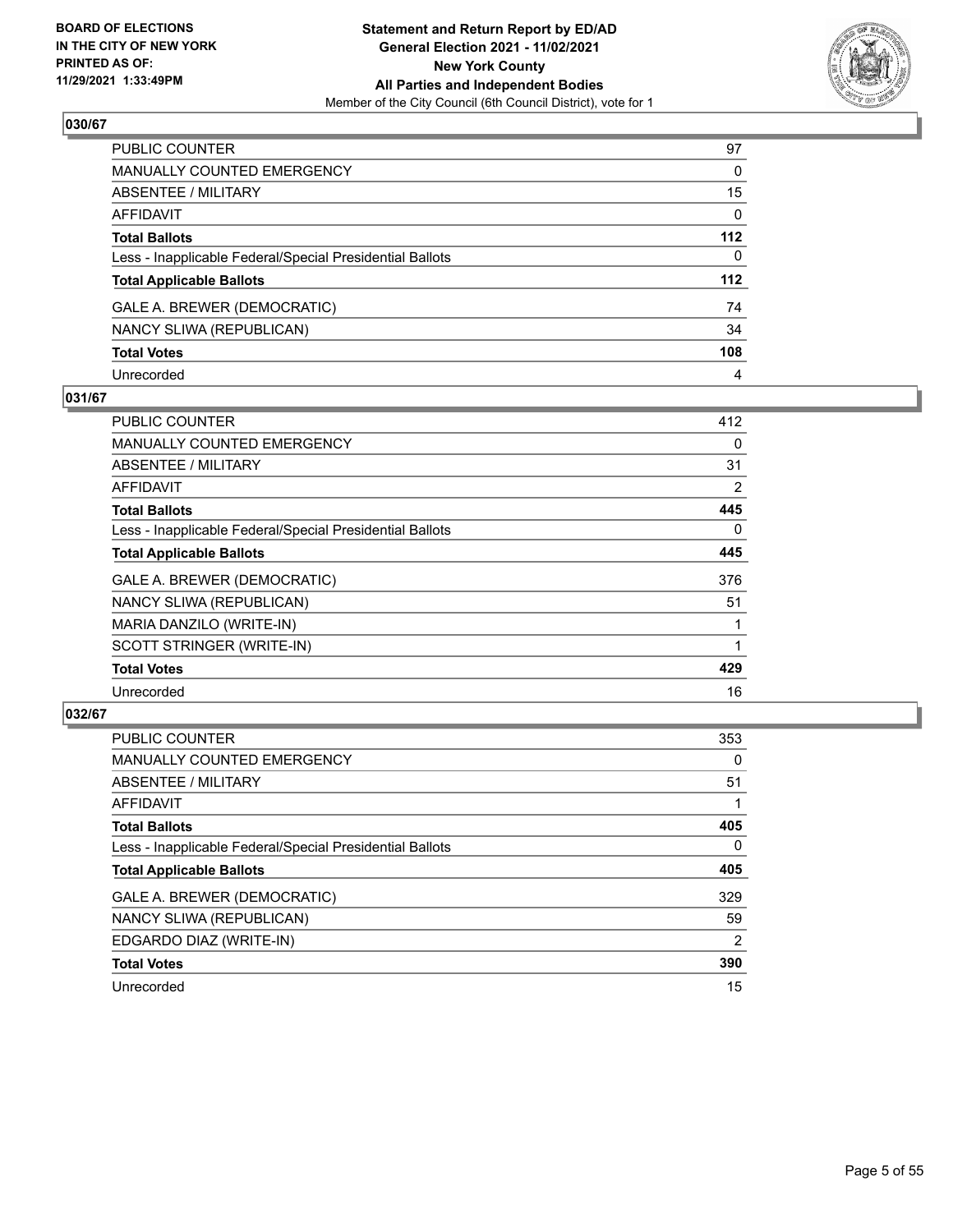

| <b>PUBLIC COUNTER</b>                                    | 218            |
|----------------------------------------------------------|----------------|
| <b>MANUALLY COUNTED EMERGENCY</b>                        | 0              |
| ABSENTEE / MILITARY                                      | 43             |
| <b>AFFIDAVIT</b>                                         | $\overline{2}$ |
| <b>Total Ballots</b>                                     | 263            |
| Less - Inapplicable Federal/Special Presidential Ballots | $\Omega$       |
| <b>Total Applicable Ballots</b>                          | 263            |
| GALE A. BREWER (DEMOCRATIC)                              | 218            |
| NANCY SLIWA (REPUBLICAN)                                 | 34             |
| ASHER ZEMMEL (WRITE-IN)                                  |                |
| YEPIDAVETA KAYMIN (WRITE-IN)                             |                |
| <b>Total Votes</b>                                       | 254            |
| Unrecorded                                               | 9              |

# **034/67**

| PUBLIC COUNTER                                           | 170      |
|----------------------------------------------------------|----------|
| <b>MANUALLY COUNTED EMERGENCY</b>                        | $\Omega$ |
| ABSENTEE / MILITARY                                      | 22       |
| <b>AFFIDAVIT</b>                                         | 3        |
| <b>Total Ballots</b>                                     | 195      |
| Less - Inapplicable Federal/Special Presidential Ballots | $\Omega$ |
| <b>Total Applicable Ballots</b>                          | 195      |
| GALE A. BREWER (DEMOCRATIC)                              | 156      |
| NANCY SLIWA (REPUBLICAN)                                 | 31       |
| <b>Total Votes</b>                                       | 187      |
| Unrecorded                                               | 8        |

| <b>PUBLIC COUNTER</b>                                    | 293      |
|----------------------------------------------------------|----------|
| MANUALLY COUNTED EMERGENCY                               | $\Omega$ |
| ABSENTEE / MILITARY                                      | 46       |
| <b>AFFIDAVIT</b>                                         | $\Omega$ |
| <b>Total Ballots</b>                                     | 339      |
| Less - Inapplicable Federal/Special Presidential Ballots | $\Omega$ |
| <b>Total Applicable Ballots</b>                          | 339      |
| GALE A. BREWER (DEMOCRATIC)                              | 274      |
| NANCY SLIWA (REPUBLICAN)                                 | 48       |
| MARIA DANZILO (WRITE-IN)                                 |          |
| <b>Total Votes</b>                                       | 323      |
| Unrecorded                                               | 16       |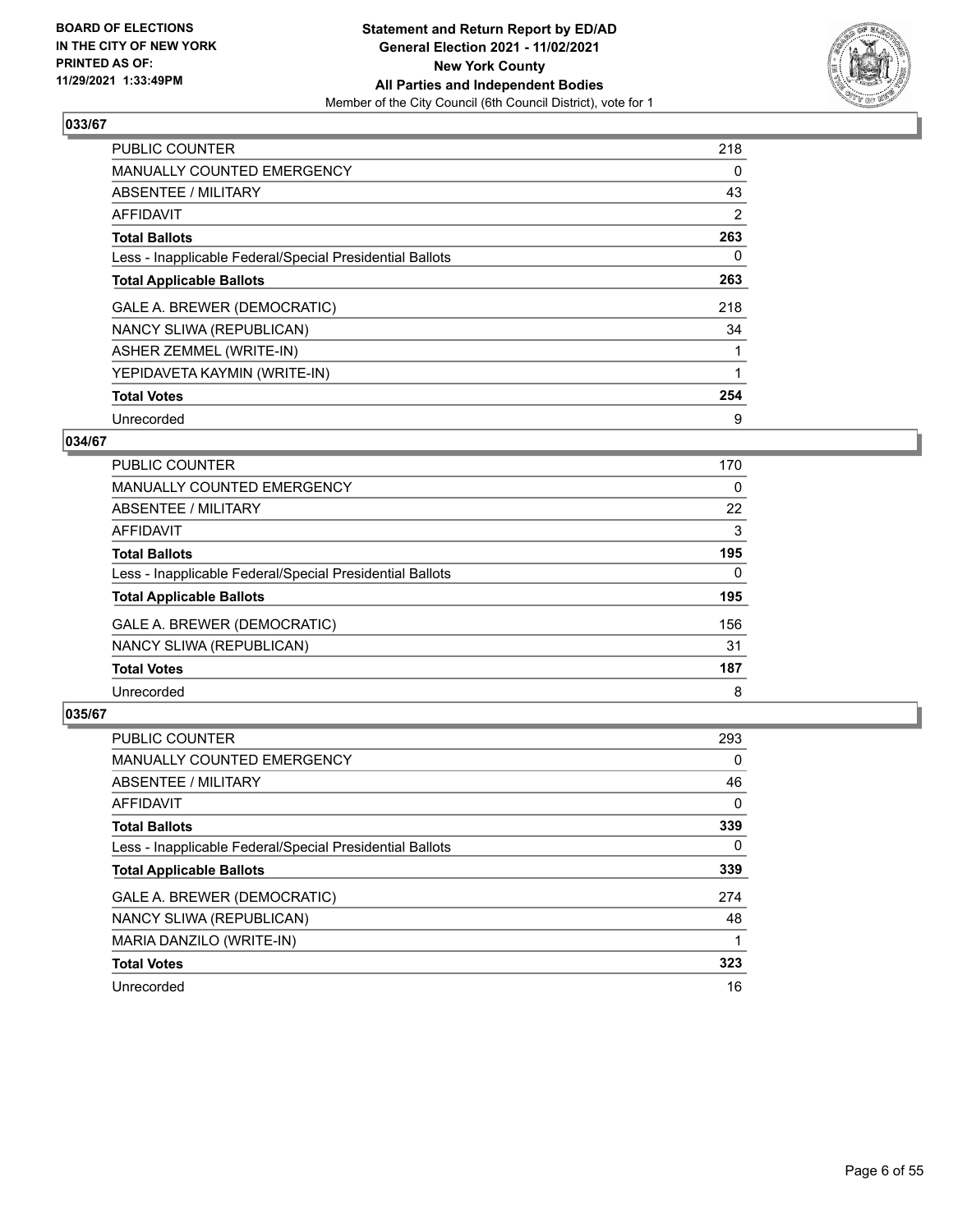

| <b>PUBLIC COUNTER</b>                                    | 143      |
|----------------------------------------------------------|----------|
| <b>MANUALLY COUNTED EMERGENCY</b>                        | 0        |
| ABSENTEE / MILITARY                                      | 24       |
| AFFIDAVIT                                                | 2        |
| <b>Total Ballots</b>                                     | 169      |
| Less - Inapplicable Federal/Special Presidential Ballots | $\Omega$ |
| <b>Total Applicable Ballots</b>                          | 169      |
| GALE A. BREWER (DEMOCRATIC)                              | 140      |
| NANCY SLIWA (REPUBLICAN)                                 | 22       |
| JEFFREY OMURA (WRITE-IN)                                 |          |
| <b>Total Votes</b>                                       | 163      |
| Unrecorded                                               | 6        |

## **037/67**

| PUBLIC COUNTER                                           | 267      |
|----------------------------------------------------------|----------|
| MANUALLY COUNTED EMERGENCY                               | 0        |
| ABSENTEE / MILITARY                                      | 24       |
| <b>AFFIDAVIT</b>                                         | 3        |
| <b>Total Ballots</b>                                     | 294      |
| Less - Inapplicable Federal/Special Presidential Ballots | $\Omega$ |
| <b>Total Applicable Ballots</b>                          | 294      |
| GALE A. BREWER (DEMOCRATIC)                              | 230      |
| NANCY SLIWA (REPUBLICAN)                                 | 47       |
| CHARLES SCHLEUBER (WRITE-IN)                             |          |
| SARAH LIND (WRITE-IN)                                    | 2        |
| <b>Total Votes</b>                                       | 280      |
| Unrecorded                                               | 14       |

| PUBLIC COUNTER                                           | 165 |
|----------------------------------------------------------|-----|
| <b>MANUALLY COUNTED EMERGENCY</b>                        | 0   |
| ABSENTEE / MILITARY                                      | 22  |
| AFFIDAVIT                                                |     |
| <b>Total Ballots</b>                                     | 188 |
| Less - Inapplicable Federal/Special Presidential Ballots | 0   |
| <b>Total Applicable Ballots</b>                          | 188 |
| GALE A. BREWER (DEMOCRATIC)                              | 155 |
| NANCY SLIWA (REPUBLICAN)                                 | 21  |
| <b>Total Votes</b>                                       | 176 |
| Unrecorded                                               | 12  |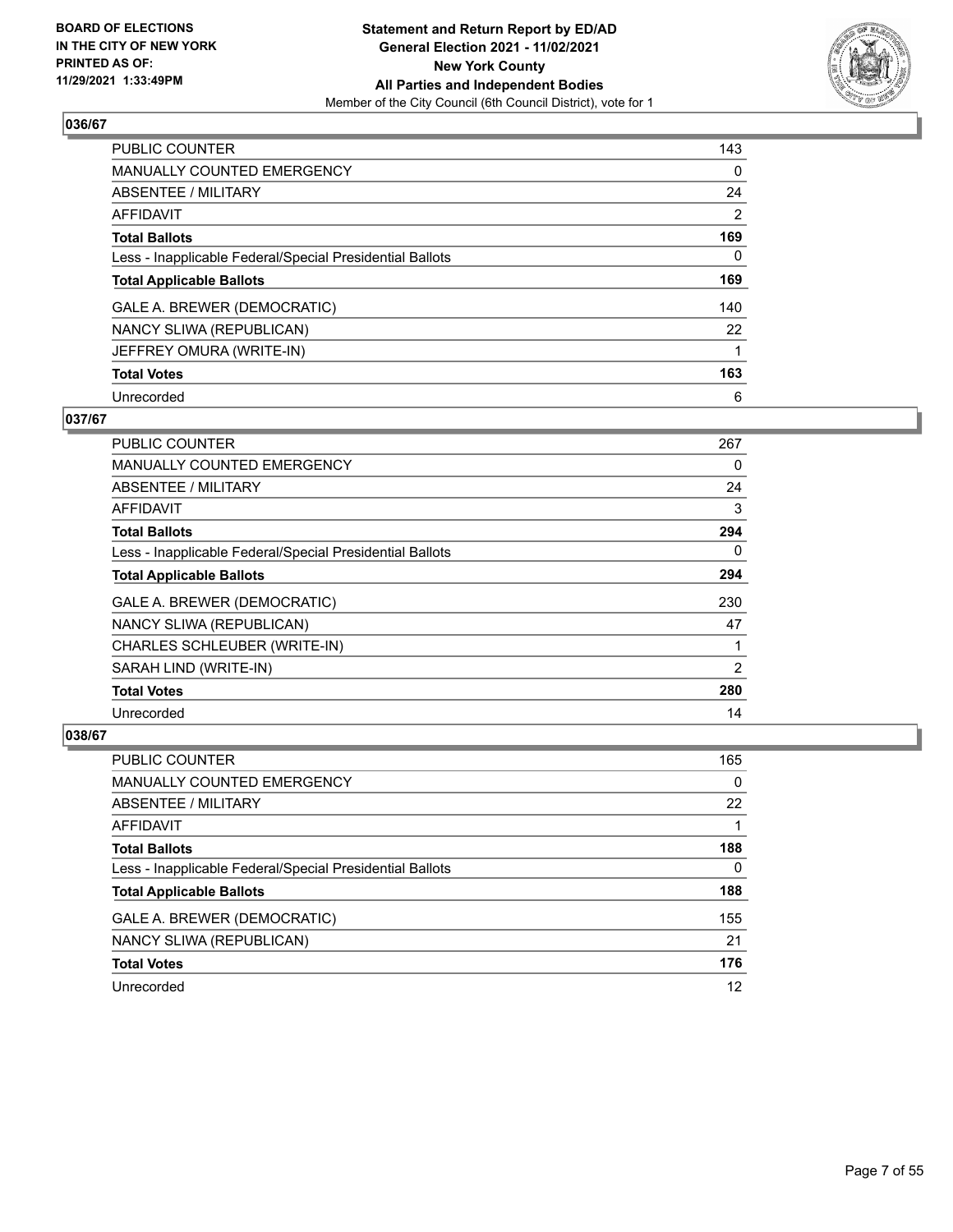

| PUBLIC COUNTER                                           | 202          |
|----------------------------------------------------------|--------------|
| <b>MANUALLY COUNTED EMERGENCY</b>                        | $\mathbf{0}$ |
| <b>ABSENTEE / MILITARY</b>                               | 32           |
| <b>AFFIDAVIT</b>                                         | 2            |
| <b>Total Ballots</b>                                     | 236          |
| Less - Inapplicable Federal/Special Presidential Ballots | 0            |
| <b>Total Applicable Ballots</b>                          | 236          |
| GALE A. BREWER (DEMOCRATIC)                              | 194          |
| NANCY SLIWA (REPUBLICAN)                                 | 38           |
| <b>Total Votes</b>                                       | 232          |
| Unrecorded                                               | 4            |

#### **040/67**

| <b>PUBLIC COUNTER</b>                                    | 241 |
|----------------------------------------------------------|-----|
| <b>MANUALLY COUNTED EMERGENCY</b>                        | 0   |
| ABSENTEE / MILITARY                                      | 20  |
| <b>AFFIDAVIT</b>                                         | 2   |
| <b>Total Ballots</b>                                     | 263 |
| Less - Inapplicable Federal/Special Presidential Ballots | 0   |
| <b>Total Applicable Ballots</b>                          | 263 |
| GALE A. BREWER (DEMOCRATIC)                              | 211 |
| NANCY SLIWA (REPUBLICAN)                                 | 39  |
| BRENDAN CASEY (WRITE-IN)                                 | 1   |
| MARIA DANZILO (WRITE-IN)                                 | 1   |
| MARIA PANZILLA (WRITE-IN)                                | 1   |
| MICHAEL BLOOMBERG (WRITE-IN)                             | 1   |
| SARA LIND (WRITE-IN)                                     | 1   |
| <b>Total Votes</b>                                       | 255 |
| Unrecorded                                               | 8   |

| PUBLIC COUNTER                                           | 300 |
|----------------------------------------------------------|-----|
| <b>MANUALLY COUNTED EMERGENCY</b>                        | 0   |
| ABSENTEE / MILITARY                                      | 37  |
| AFFIDAVIT                                                |     |
| <b>Total Ballots</b>                                     | 338 |
| Less - Inapplicable Federal/Special Presidential Ballots | 0   |
| <b>Total Applicable Ballots</b>                          | 338 |
| GALE A. BREWER (DEMOCRATIC)                              | 273 |
| NANCY SLIWA (REPUBLICAN)                                 | 53  |
| ANDREW YANG (WRITE-IN)                                   |     |
| <b>Total Votes</b>                                       | 327 |
| Unrecorded                                               | 11  |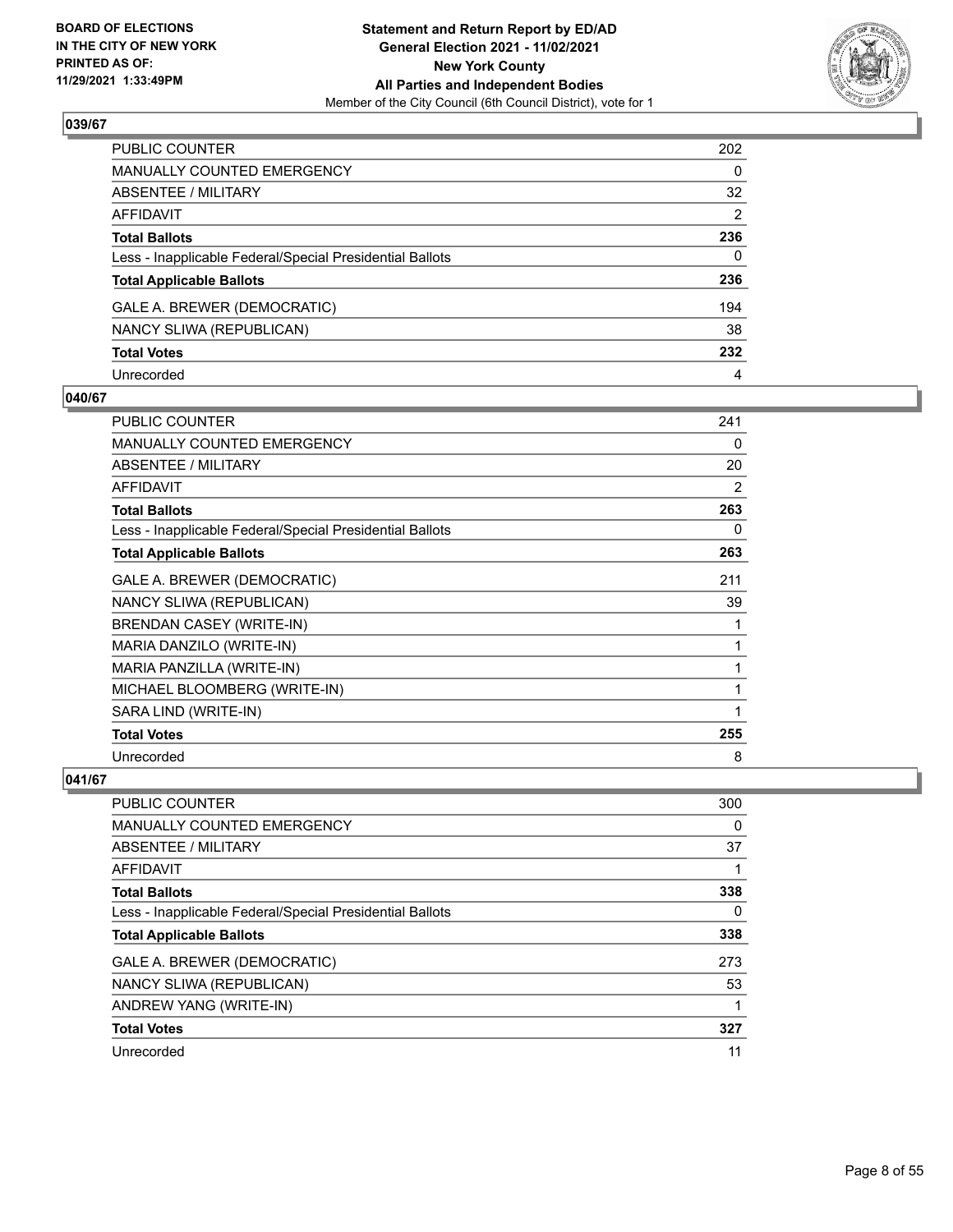

| <b>PUBLIC COUNTER</b>                                    | 577 |
|----------------------------------------------------------|-----|
| <b>MANUALLY COUNTED EMERGENCY</b>                        | 0   |
| ABSENTEE / MILITARY                                      | 53  |
| AFFIDAVIT                                                |     |
| <b>Total Ballots</b>                                     | 631 |
| Less - Inapplicable Federal/Special Presidential Ballots | 0   |
| <b>Total Applicable Ballots</b>                          | 631 |
| GALE A. BREWER (DEMOCRATIC)                              | 511 |
| NANCY SLIWA (REPUBLICAN)                                 | 83  |
| KAREN BURNSTEIN (WRITE-IN)                               |     |
| MARIA DANZILO (WRITE-IN)                                 | 2   |
| <b>Total Votes</b>                                       | 597 |
| Unrecorded                                               | 34  |

# **043/67**

| <b>PUBLIC COUNTER</b>                                    | 531 |
|----------------------------------------------------------|-----|
| MANUALLY COUNTED EMERGENCY                               | 0   |
| ABSENTEE / MILITARY                                      | 54  |
| AFFIDAVIT                                                | 0   |
| <b>Total Ballots</b>                                     | 585 |
| Less - Inapplicable Federal/Special Presidential Ballots | 0   |
| <b>Total Applicable Ballots</b>                          | 585 |
| GALE A. BREWER (DEMOCRATIC)                              | 497 |
| NANCY SLIWA (REPUBLICAN)                                 | 60  |
| DANNY ROSSI (WRITE-IN)                                   |     |
| UNATTRIBUTABLE WRITE-IN (WRITE-IN)                       | 5   |
| <b>Total Votes</b>                                       | 563 |
| Unrecorded                                               | 22  |

| <b>PUBLIC COUNTER</b>                                    | 283 |
|----------------------------------------------------------|-----|
| MANUALLY COUNTED EMERGENCY                               | 0   |
| ABSENTEE / MILITARY                                      | 13  |
| AFFIDAVIT                                                | 3   |
| <b>Total Ballots</b>                                     | 299 |
| Less - Inapplicable Federal/Special Presidential Ballots | 0   |
| <b>Total Applicable Ballots</b>                          | 299 |
| GALE A. BREWER (DEMOCRATIC)                              | 246 |
| NANCY SLIWA (REPUBLICAN)                                 | 43  |
| <b>Total Votes</b>                                       | 289 |
| Unrecorded                                               | 10  |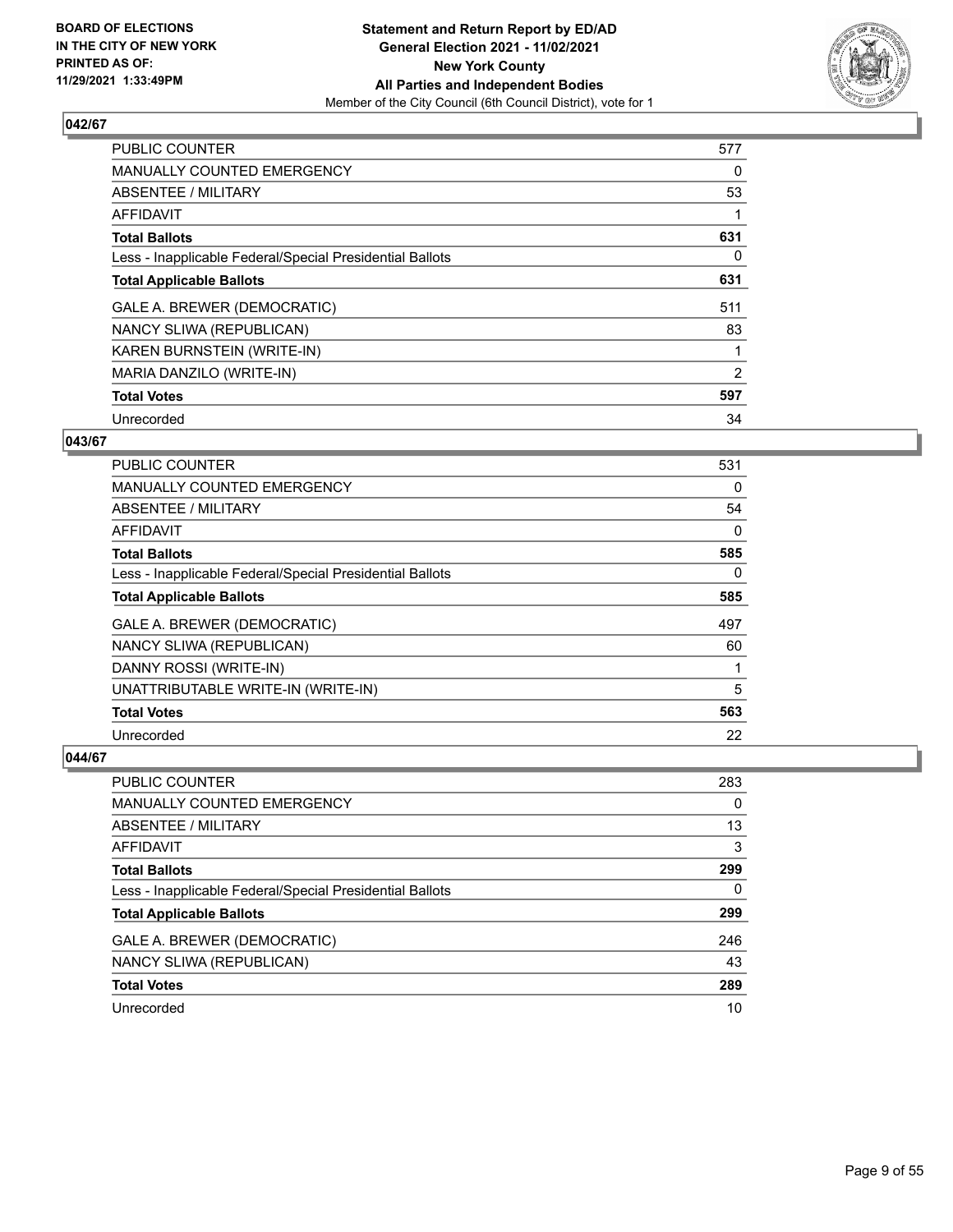

| <b>PUBLIC COUNTER</b>                                    | 173      |
|----------------------------------------------------------|----------|
| <b>MANUALLY COUNTED EMERGENCY</b>                        | $\Omega$ |
| <b>ABSENTEE / MILITARY</b>                               | 25       |
| AFFIDAVIT                                                | 3        |
| <b>Total Ballots</b>                                     | 201      |
| Less - Inapplicable Federal/Special Presidential Ballots | 0        |
| <b>Total Applicable Ballots</b>                          | 201      |
| GALE A. BREWER (DEMOCRATIC)                              | 144      |
| NANCY SLIWA (REPUBLICAN)                                 | 43       |
| UNATTRIBUTABLE WRITE-IN (WRITE-IN)                       |          |
| <b>Total Votes</b>                                       | 188      |
| Unrecorded                                               | 13       |

#### **046/67**

| <b>PUBLIC COUNTER</b>                                    | 417 |
|----------------------------------------------------------|-----|
| <b>MANUALLY COUNTED EMERGENCY</b>                        | 0   |
| ABSENTEE / MILITARY                                      | 54  |
| <b>AFFIDAVIT</b>                                         | 3   |
| <b>Total Ballots</b>                                     | 474 |
| Less - Inapplicable Federal/Special Presidential Ballots | 0   |
| <b>Total Applicable Ballots</b>                          | 474 |
| GALE A. BREWER (DEMOCRATIC)                              | 398 |
| NANCY SLIWA (REPUBLICAN)                                 | 57  |
| AARON KOTTER (WRITE-IN)                                  |     |
| NEAL FASOBERL (WRITE-IN)                                 | 1   |
| UNATTRIBUTABLE WRITE-IN (WRITE-IN)                       | 2   |
| <b>Total Votes</b>                                       | 459 |
| Unrecorded                                               | 15  |

| <b>PUBLIC COUNTER</b>                                    | 202 |
|----------------------------------------------------------|-----|
| <b>MANUALLY COUNTED EMERGENCY</b>                        | 0   |
| ABSENTEE / MILITARY                                      | 49  |
| AFFIDAVIT                                                | 5   |
| <b>Total Ballots</b>                                     | 256 |
| Less - Inapplicable Federal/Special Presidential Ballots | 0   |
| <b>Total Applicable Ballots</b>                          | 256 |
| GALE A. BREWER (DEMOCRATIC)                              | 169 |
| NANCY SLIWA (REPUBLICAN)                                 | 72  |
| <b>Total Votes</b>                                       | 241 |
| Unrecorded                                               | 15  |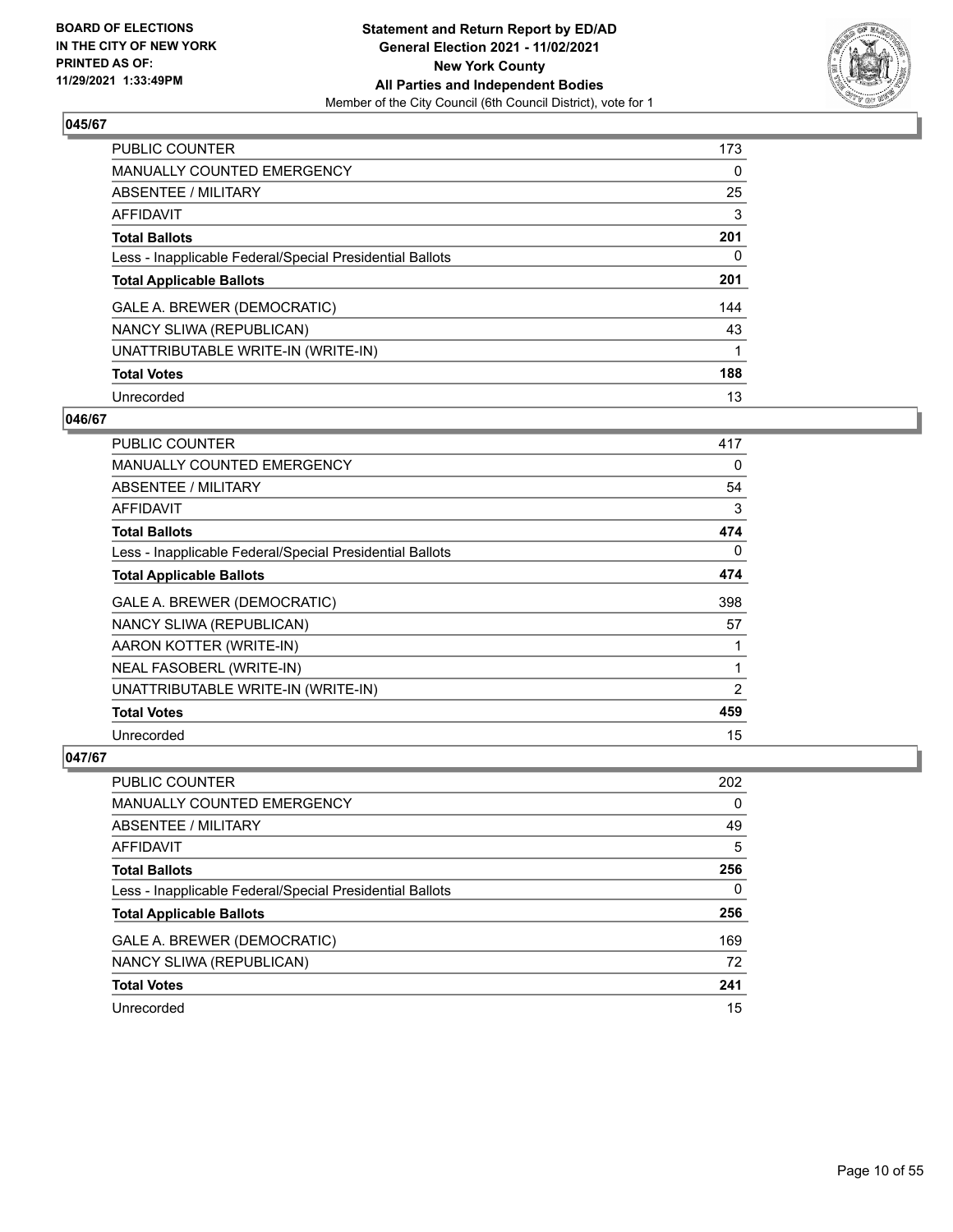

| PUBLIC COUNTER                                           | 150          |
|----------------------------------------------------------|--------------|
| MANUALLY COUNTED EMERGENCY                               | $\mathbf{0}$ |
| ABSENTEE / MILITARY                                      | 13           |
| <b>AFFIDAVIT</b>                                         | 2            |
| <b>Total Ballots</b>                                     | 165          |
| Less - Inapplicable Federal/Special Presidential Ballots | $\Omega$     |
| <b>Total Applicable Ballots</b>                          | 165          |
| GALE A. BREWER (DEMOCRATIC)                              | 136          |
| NANCY SLIWA (REPUBLICAN)                                 | 18           |
| <b>Total Votes</b>                                       | 154          |
| Unrecorded                                               | 11           |

#### **049/67**

| <b>PUBLIC COUNTER</b>                                    | 290 |
|----------------------------------------------------------|-----|
| <b>MANUALLY COUNTED EMERGENCY</b>                        | 0   |
| ABSENTEE / MILITARY                                      | 31  |
| <b>AFFIDAVIT</b>                                         | 3   |
| <b>Total Ballots</b>                                     | 324 |
| Less - Inapplicable Federal/Special Presidential Ballots | 0   |
| <b>Total Applicable Ballots</b>                          | 324 |
| GALE A. BREWER (DEMOCRATIC)                              | 268 |
| NANCY SLIWA (REPUBLICAN)                                 | 45  |
| UNATTRIBUTABLE WRITE-IN (WRITE-IN)                       |     |
| <b>Total Votes</b>                                       | 314 |
| Unrecorded                                               | 10  |

| <b>PUBLIC COUNTER</b>                                    | 399      |
|----------------------------------------------------------|----------|
| <b>MANUALLY COUNTED EMERGENCY</b>                        | $\Omega$ |
| ABSENTEE / MILITARY                                      | 65       |
| AFFIDAVIT                                                |          |
| <b>Total Ballots</b>                                     | 465      |
| Less - Inapplicable Federal/Special Presidential Ballots | $\Omega$ |
| <b>Total Applicable Ballots</b>                          | 465      |
| GALE A. BREWER (DEMOCRATIC)                              | 377      |
| NANCY SLIWA (REPUBLICAN)                                 | 68       |
| UNATTRIBUTABLE WRITE-IN (WRITE-IN)                       |          |
| <b>Total Votes</b>                                       | 446      |
| Unrecorded                                               | 19       |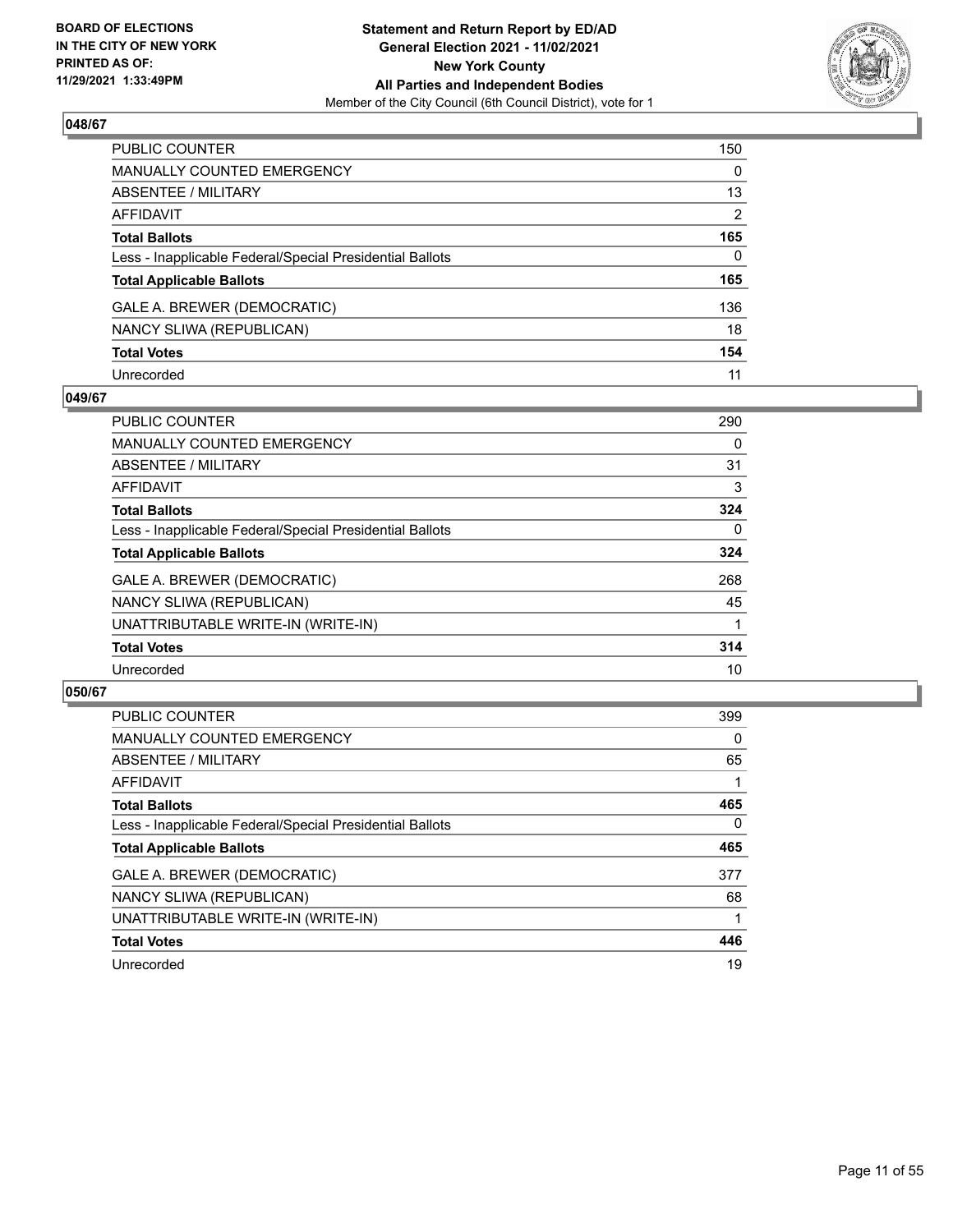

| <b>PUBLIC COUNTER</b>                                    | 302 |
|----------------------------------------------------------|-----|
| <b>MANUALLY COUNTED EMERGENCY</b>                        | 0   |
| ABSENTEE / MILITARY                                      | 41  |
| AFFIDAVIT                                                |     |
| <b>Total Ballots</b>                                     | 344 |
| Less - Inapplicable Federal/Special Presidential Ballots | 0   |
| <b>Total Applicable Ballots</b>                          | 344 |
| GALE A. BREWER (DEMOCRATIC)                              | 284 |
| NANCY SLIWA (REPUBLICAN)                                 | 40  |
| SCOTT WEINBERG (WRITE-IN)                                |     |
| THOMAS KENNIFF (WRITE-IN)                                |     |
| <b>Total Votes</b>                                       | 326 |
| Unrecorded                                               | 18  |

# **053/67**

| PUBLIC COUNTER                                           | 220 |
|----------------------------------------------------------|-----|
| <b>MANUALLY COUNTED EMERGENCY</b>                        | 0   |
| <b>ABSENTEE / MILITARY</b>                               | 27  |
| AFFIDAVIT                                                |     |
| <b>Total Ballots</b>                                     | 248 |
| Less - Inapplicable Federal/Special Presidential Ballots | 0   |
| <b>Total Applicable Ballots</b>                          | 248 |
| GALE A. BREWER (DEMOCRATIC)                              | 200 |
| NANCY SLIWA (REPUBLICAN)                                 | 33  |
| LINDA ROSENTHAL (WRITE-IN)                               |     |
| MATTHEW FRIEDMAN (WRITE-IN)                              |     |
| SCOTT STRINGER (WRITE-IN)                                |     |
| UNATTRIBUTABLE WRITE-IN (WRITE-IN)                       |     |
| <b>Total Votes</b>                                       | 237 |
| Unrecorded                                               | 11  |

| <b>PUBLIC COUNTER</b>                                    | 205      |
|----------------------------------------------------------|----------|
| <b>MANUALLY COUNTED EMERGENCY</b>                        | $\Omega$ |
| ABSENTEE / MILITARY                                      | 50       |
| AFFIDAVIT                                                | $\Omega$ |
| <b>Total Ballots</b>                                     | 255      |
| Less - Inapplicable Federal/Special Presidential Ballots | 0        |
| <b>Total Applicable Ballots</b>                          | 255      |
| GALE A. BREWER (DEMOCRATIC)                              | 203      |
| NANCY SLIWA (REPUBLICAN)                                 | 42       |
| <b>Total Votes</b>                                       | 245      |
| Unrecorded                                               | 10       |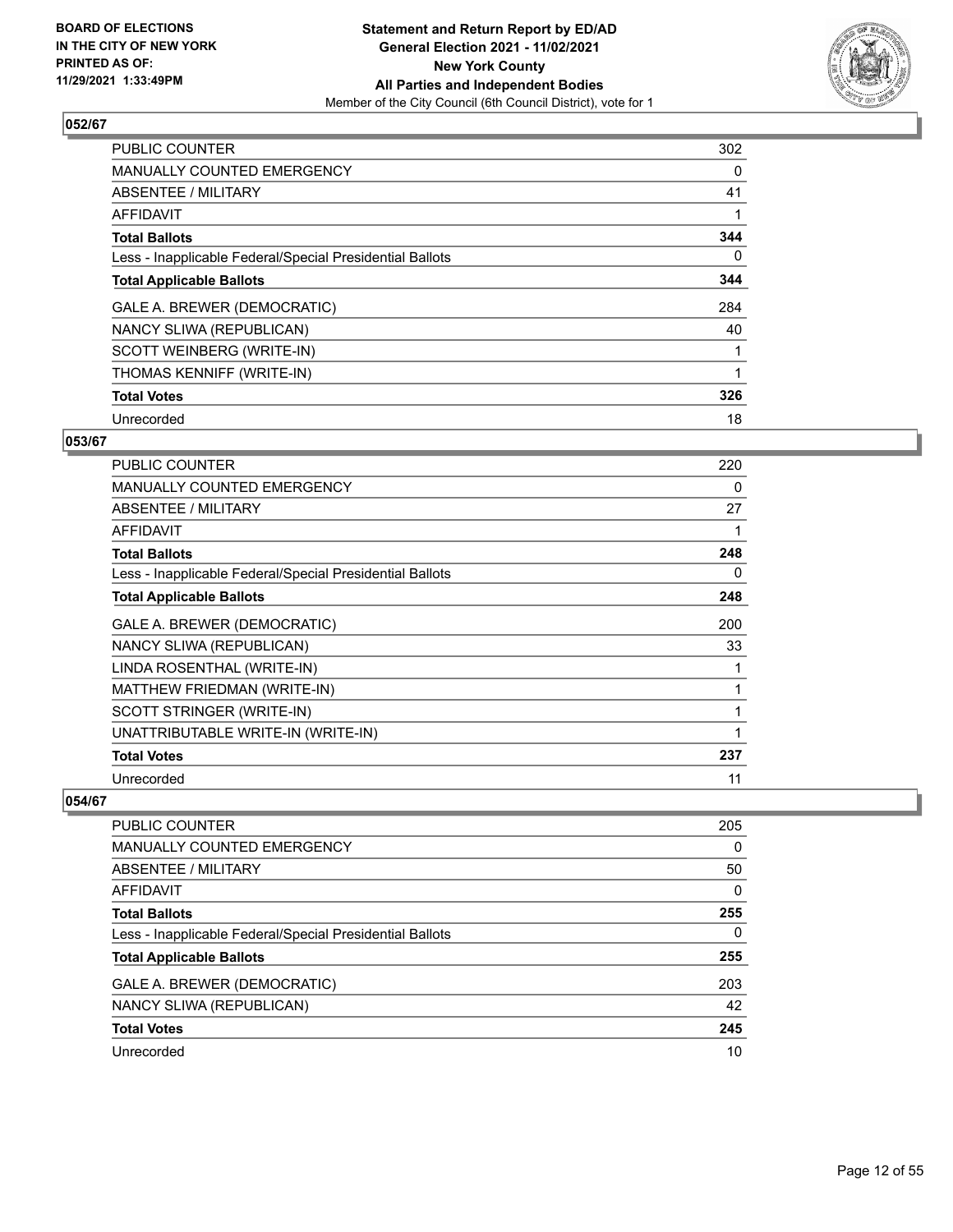

| PUBLIC COUNTER                                           | 194          |
|----------------------------------------------------------|--------------|
| <b>MANUALLY COUNTED EMERGENCY</b>                        | $\mathbf{0}$ |
| ABSENTEE / MILITARY                                      | 19           |
| <b>AFFIDAVIT</b>                                         | 3            |
| <b>Total Ballots</b>                                     | 216          |
| Less - Inapplicable Federal/Special Presidential Ballots | $\mathbf{0}$ |
| <b>Total Applicable Ballots</b>                          | 216          |
| GALE A. BREWER (DEMOCRATIC)                              | 173          |
| NANCY SLIWA (REPUBLICAN)                                 | 31           |
| <b>Total Votes</b>                                       | 204          |
| Unrecorded                                               | 12           |

#### **056/67**

| <b>PUBLIC COUNTER</b>                                    | 275 |
|----------------------------------------------------------|-----|
| <b>MANUALLY COUNTED EMERGENCY</b>                        | 0   |
| ABSENTEE / MILITARY                                      | 31  |
| AFFIDAVIT                                                |     |
| <b>Total Ballots</b>                                     | 307 |
| Less - Inapplicable Federal/Special Presidential Ballots | 0   |
| <b>Total Applicable Ballots</b>                          | 307 |
| GALE A. BREWER (DEMOCRATIC)                              | 265 |
| NANCY SLIWA (REPUBLICAN)                                 | 31  |
| MARIA DANZILO (WRITE-IN)                                 |     |
| <b>Total Votes</b>                                       | 297 |
| Unrecorded                                               | 10  |

| PUBLIC COUNTER                                           | 273            |
|----------------------------------------------------------|----------------|
| <b>MANUALLY COUNTED EMERGENCY</b>                        | 0              |
| ABSENTEE / MILITARY                                      | 24             |
| <b>AFFIDAVIT</b>                                         | $\overline{4}$ |
| <b>Total Ballots</b>                                     | 301            |
| Less - Inapplicable Federal/Special Presidential Ballots | $\Omega$       |
| <b>Total Applicable Ballots</b>                          | 301            |
| GALE A. BREWER (DEMOCRATIC)                              | 242            |
| NANCY SLIWA (REPUBLICAN)                                 | 46             |
| EILEEN SIMPSON (WRITE-IN)                                |                |
| <b>Total Votes</b>                                       | 289            |
| Unrecorded                                               | 12             |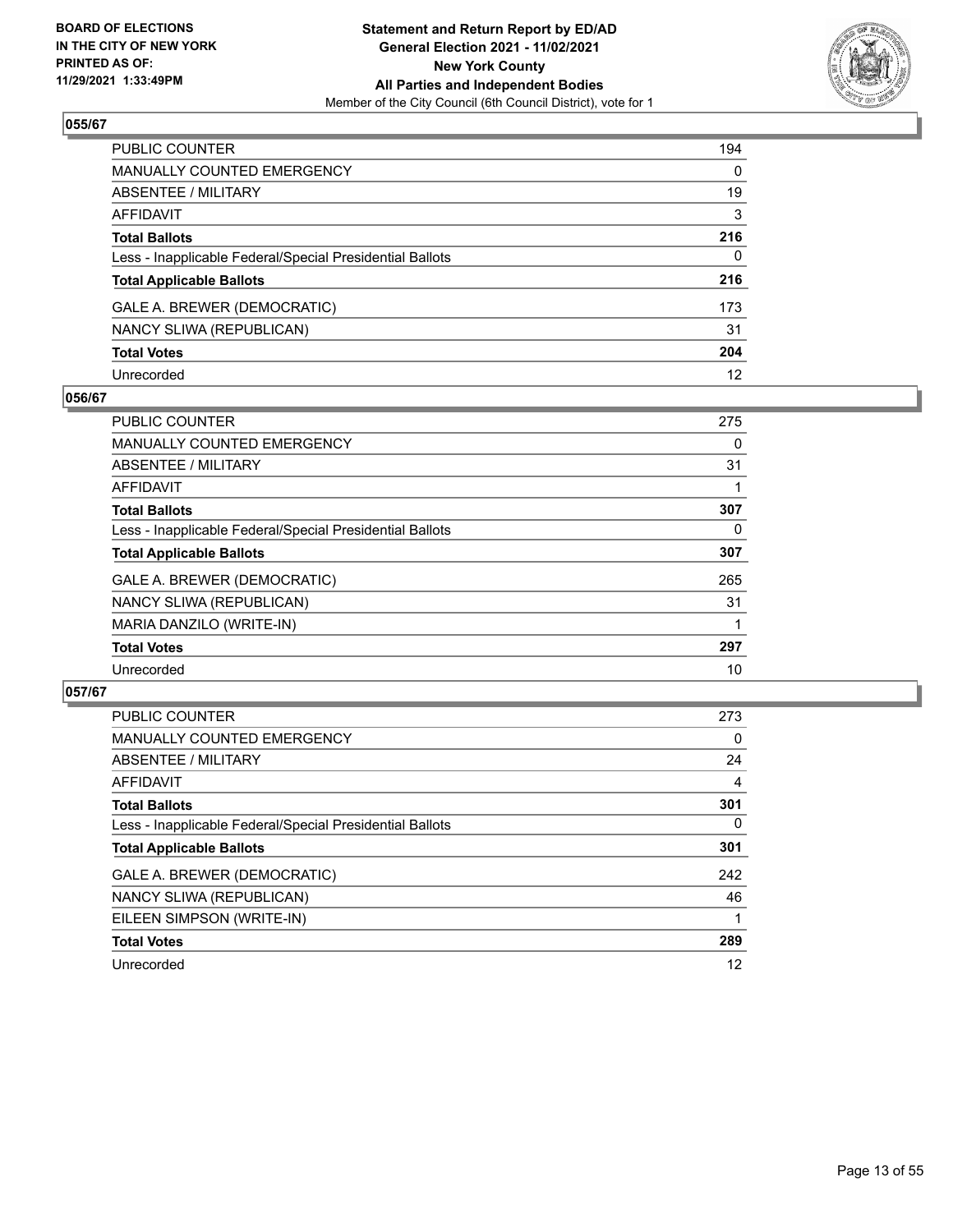

| <b>PUBLIC COUNTER</b>                                    | 192      |
|----------------------------------------------------------|----------|
| MANUALLY COUNTED EMERGENCY                               | $\Omega$ |
| ABSENTEE / MILITARY                                      | 34       |
| AFFIDAVIT                                                |          |
| <b>Total Ballots</b>                                     | 227      |
| Less - Inapplicable Federal/Special Presidential Ballots | 0        |
| <b>Total Applicable Ballots</b>                          | 227      |
| GALE A. BREWER (DEMOCRATIC)                              | 186      |
| NANCY SLIWA (REPUBLICAN)                                 | 31       |
| UNATTRIBUTABLE WRITE-IN (WRITE-IN)                       | 1        |
| <b>Total Votes</b>                                       | 218      |
| Unrecorded                                               | 9        |

#### **059/67**

| PUBLIC COUNTER                                           | 311      |
|----------------------------------------------------------|----------|
| MANUALLY COUNTED EMERGENCY                               | $\Omega$ |
| ABSENTEE / MILITARY                                      | 70       |
| <b>AFFIDAVIT</b>                                         | 3        |
| <b>Total Ballots</b>                                     | 384      |
| Less - Inapplicable Federal/Special Presidential Ballots | $\Omega$ |
| <b>Total Applicable Ballots</b>                          | 384      |
| GALE A. BREWER (DEMOCRATIC)                              | 335      |
| NANCY SLIWA (REPUBLICAN)                                 | 38       |
| EARL SCOTT (WRITE-IN)                                    |          |
| <b>Total Votes</b>                                       | 374      |
| Unrecorded                                               | 10       |

| <b>PUBLIC COUNTER</b>                                    | 204 |
|----------------------------------------------------------|-----|
| <b>MANUALLY COUNTED EMERGENCY</b>                        | 0   |
| ABSENTEE / MILITARY                                      | 38  |
| AFFIDAVIT                                                | 6   |
| <b>Total Ballots</b>                                     | 248 |
| Less - Inapplicable Federal/Special Presidential Ballots | 0   |
| <b>Total Applicable Ballots</b>                          | 248 |
| GALE A. BREWER (DEMOCRATIC)                              | 208 |
| NANCY SLIWA (REPUBLICAN)                                 | 32  |
| KAREN HOGAN (WRITE-IN)                                   |     |
| MARIA DANZILO (WRITE-IN)                                 |     |
| <b>Total Votes</b>                                       | 242 |
| Unrecorded                                               | 6   |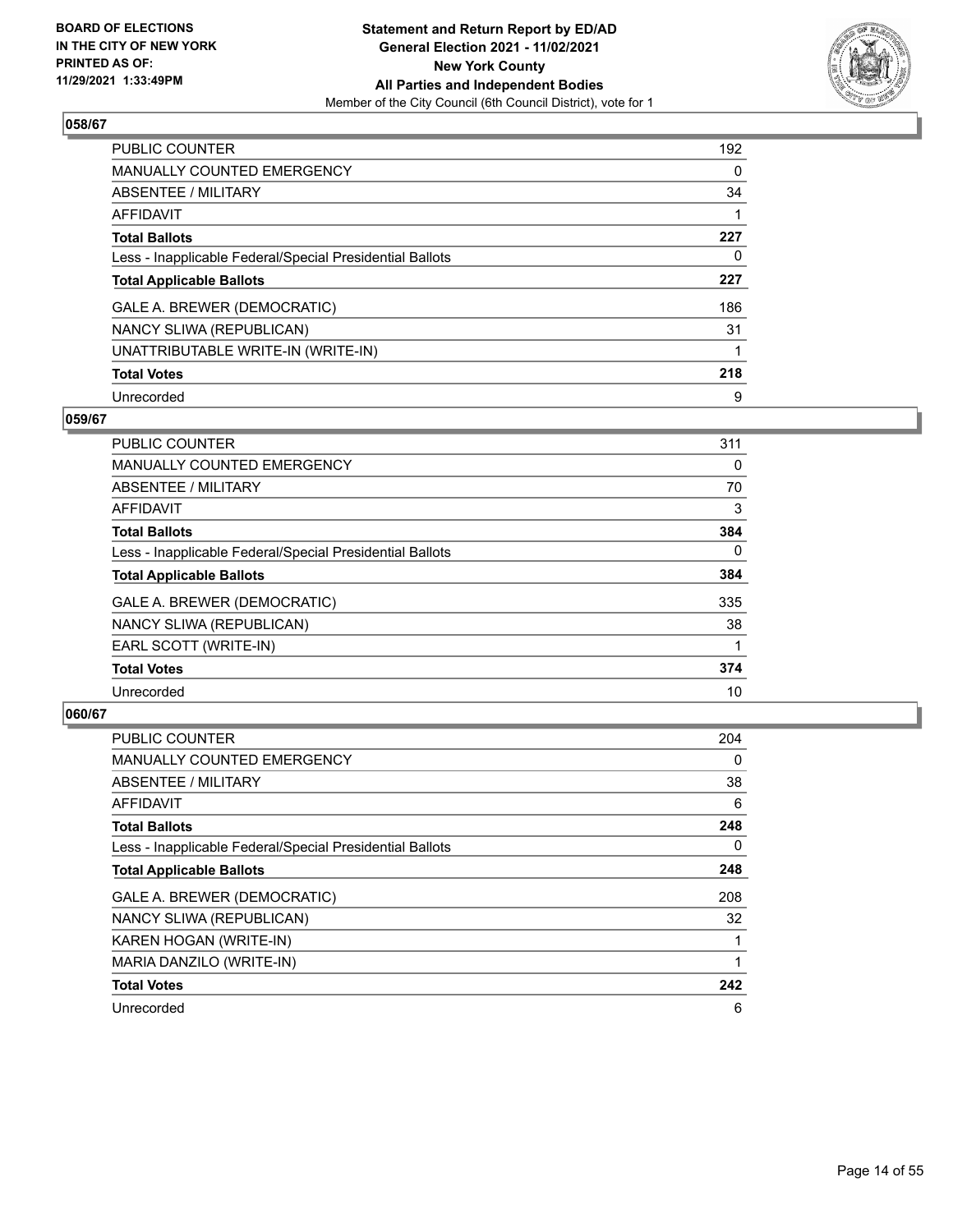

| PUBLIC COUNTER                                           | 311      |
|----------------------------------------------------------|----------|
| MANUALLY COUNTED EMERGENCY                               | 0        |
| ABSENTEE / MILITARY                                      | 30       |
| AFFIDAVIT                                                | 4        |
| Total Ballots                                            | 345      |
| Less - Inapplicable Federal/Special Presidential Ballots | $\Omega$ |
| <b>Total Applicable Ballots</b>                          | 345      |
| GALE A. BREWER (DEMOCRATIC)                              | 270      |
| NANCY SLIWA (REPUBLICAN)                                 | 56       |
| <b>Total Votes</b>                                       | 326      |
| Unrecorded                                               | 19       |

## **062/67**

| <b>PUBLIC COUNTER</b>                                    | 210 |
|----------------------------------------------------------|-----|
| <b>MANUALLY COUNTED EMERGENCY</b>                        | 0   |
| <b>ABSENTEE / MILITARY</b>                               | 29  |
| AFFIDAVIT                                                |     |
| <b>Total Ballots</b>                                     | 240 |
| Less - Inapplicable Federal/Special Presidential Ballots | 0   |
| <b>Total Applicable Ballots</b>                          | 240 |
| GALE A. BREWER (DEMOCRATIC)                              | 203 |
| NANCY SLIWA (REPUBLICAN)                                 | 26  |
| SETH ROSEN (WRITE-IN)                                    |     |
| UNATTRIBUTABLE WRITE-IN (WRITE-IN)                       |     |
| <b>Total Votes</b>                                       | 231 |
| Unrecorded                                               | 9   |

| <b>PUBLIC COUNTER</b>                                    | 208 |
|----------------------------------------------------------|-----|
| <b>MANUALLY COUNTED EMERGENCY</b>                        | 0   |
| ABSENTEE / MILITARY                                      | 20  |
| AFFIDAVIT                                                | 0   |
| <b>Total Ballots</b>                                     | 228 |
| Less - Inapplicable Federal/Special Presidential Ballots | 0   |
| <b>Total Applicable Ballots</b>                          | 228 |
| GALE A. BREWER (DEMOCRATIC)                              | 190 |
| NANCY SLIWA (REPUBLICAN)                                 | 17  |
| <b>JOSEPH MCGUARVEL (WRITE-IN)</b>                       |     |
| <b>JOSH GOLDBLOTT (WRITE-IN)</b>                         | 1   |
| LARISSA MARIEL (WRITE-IN)                                | 1   |
| <b>Total Votes</b>                                       | 210 |
| Unrecorded                                               | 18  |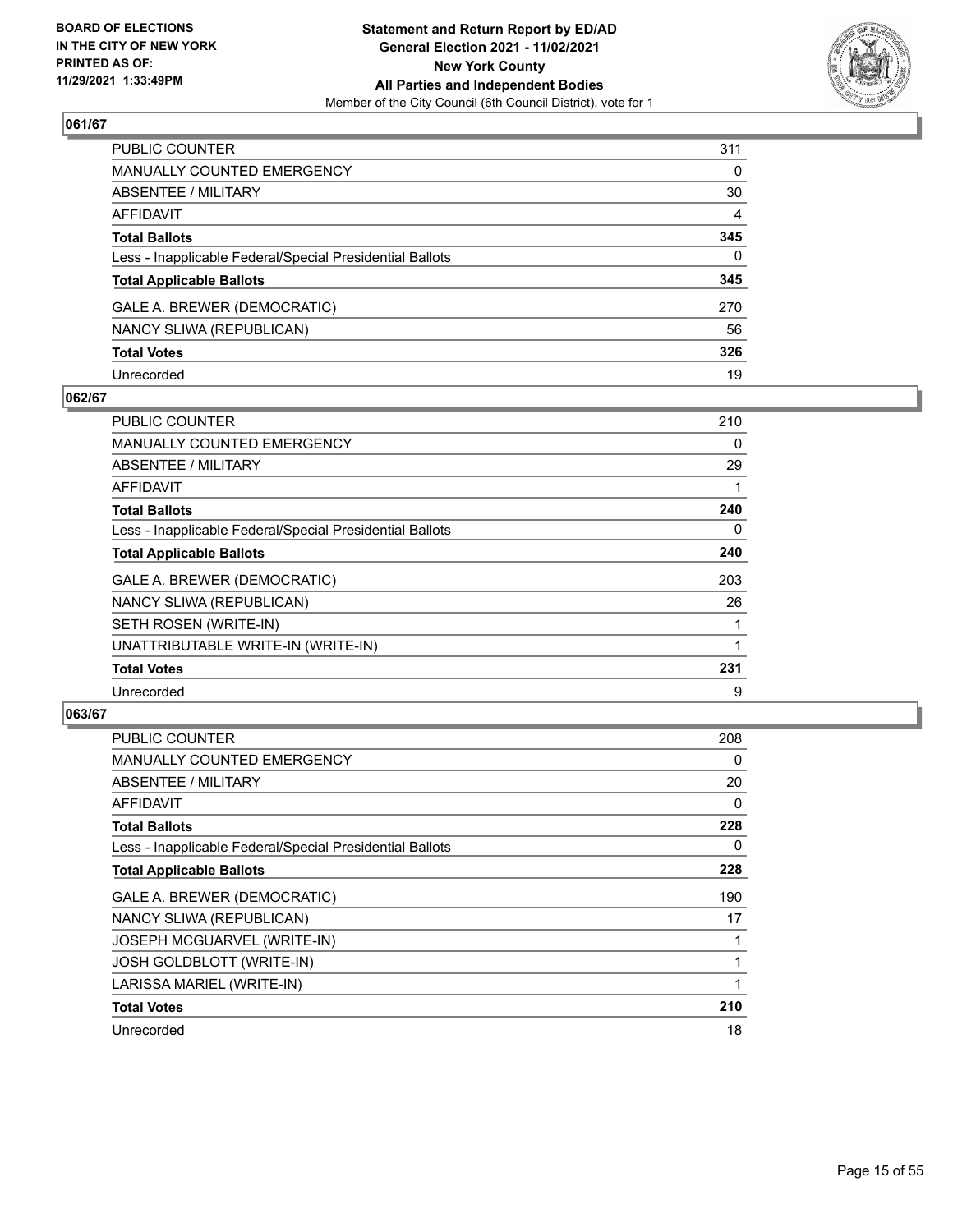

| <b>PUBLIC COUNTER</b>                                    | 242 |
|----------------------------------------------------------|-----|
| <b>MANUALLY COUNTED EMERGENCY</b>                        | 0   |
| ABSENTEE / MILITARY                                      | 35  |
| <b>AFFIDAVIT</b>                                         |     |
| <b>Total Ballots</b>                                     | 278 |
| Less - Inapplicable Federal/Special Presidential Ballots | 0   |
| <b>Total Applicable Ballots</b>                          | 278 |
| GALE A. BREWER (DEMOCRATIC)                              | 237 |
| NANCY SLIWA (REPUBLICAN)                                 | 33  |
| <b>HENRY MCCURTIS (WRITE-IN)</b>                         |     |
| UNATTRIBUTABLE WRITE-IN (WRITE-IN)                       |     |
| <b>Total Votes</b>                                       | 272 |
| Unrecorded                                               | 6   |

# **065/67**

| PUBLIC COUNTER                                           | 241      |
|----------------------------------------------------------|----------|
| MANUALLY COUNTED EMERGENCY                               | 0        |
| ABSENTEE / MILITARY                                      | 37       |
| AFFIDAVIT                                                | 2        |
| <b>Total Ballots</b>                                     | 280      |
| Less - Inapplicable Federal/Special Presidential Ballots | $\Omega$ |
| <b>Total Applicable Ballots</b>                          | 280      |
| GALE A. BREWER (DEMOCRATIC)                              | 246      |
| NANCY SLIWA (REPUBLICAN)                                 | 24       |
| CATHERINE ROJAS (WRITE-IN)                               |          |
| UNATTRIBUTABLE WRITE-IN (WRITE-IN)                       |          |
| <b>Total Votes</b>                                       | 272      |
| Unrecorded                                               | 8        |

| <b>PUBLIC COUNTER</b>                                    | 215 |
|----------------------------------------------------------|-----|
| MANUALLY COUNTED EMERGENCY                               | 0   |
| ABSENTEE / MILITARY                                      | 57  |
| AFFIDAVIT                                                | 0   |
| <b>Total Ballots</b>                                     | 272 |
| Less - Inapplicable Federal/Special Presidential Ballots | 0   |
| <b>Total Applicable Ballots</b>                          | 272 |
| GALE A. BREWER (DEMOCRATIC)                              | 236 |
| NANCY SLIWA (REPUBLICAN)                                 | 24  |
| <b>Total Votes</b>                                       | 260 |
| Unrecorded                                               | 12  |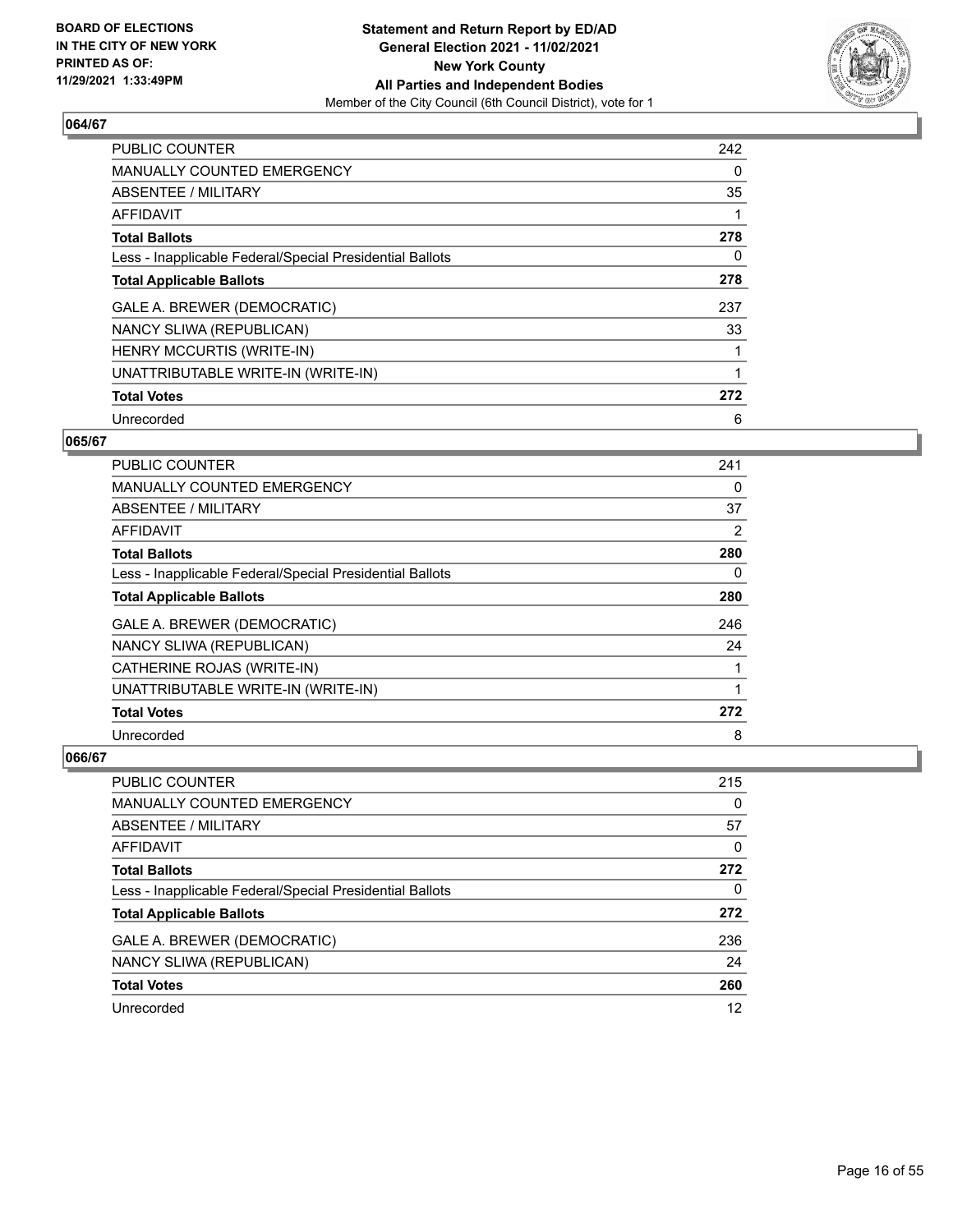

| <b>PUBLIC COUNTER</b>                                    | 344 |
|----------------------------------------------------------|-----|
| <b>MANUALLY COUNTED EMERGENCY</b>                        | 0   |
| ABSENTEE / MILITARY                                      | 62  |
| <b>AFFIDAVIT</b>                                         |     |
| <b>Total Ballots</b>                                     | 407 |
| Less - Inapplicable Federal/Special Presidential Ballots | 0   |
| <b>Total Applicable Ballots</b>                          | 407 |
| GALE A. BREWER (DEMOCRATIC)                              | 338 |
| NANCY SLIWA (REPUBLICAN)                                 | 51  |
| JEFFREY OMARA (WRITE-IN)                                 | 2   |
| UNATTRIBUTABLE WRITE-IN (WRITE-IN)                       |     |
| <b>Total Votes</b>                                       | 392 |
| Unrecorded                                               | 15  |

#### **068/67**

| PUBLIC COUNTER                                           | 345 |
|----------------------------------------------------------|-----|
| <b>MANUALLY COUNTED EMERGENCY</b>                        | 0   |
| <b>ABSENTEE / MILITARY</b>                               | 42  |
| <b>AFFIDAVIT</b>                                         | 3   |
| <b>Total Ballots</b>                                     | 390 |
| Less - Inapplicable Federal/Special Presidential Ballots | 0   |
| <b>Total Applicable Ballots</b>                          | 390 |
| GALE A. BREWER (DEMOCRATIC)                              | 300 |
| NANCY SLIWA (REPUBLICAN)                                 | 70  |
| KADAR A. HARRIS (WRITE-IN)                               | 1   |
| RAYMOND MCGUIRE (WRITE-IN)                               | 1   |
| SARA LIND (WRITE-IN)                                     | 1   |
| SCOLT RADEMAKER (WRITE-IN)                               | 1   |
| UNATTRIBUTABLE WRITE-IN (WRITE-IN)                       | 1   |
| ZACHARY BREZ (WRITE-IN)                                  | 1   |
| <b>Total Votes</b>                                       | 376 |
| Unrecorded                                               | 14  |

| <b>PUBLIC COUNTER</b>                                    | 376      |
|----------------------------------------------------------|----------|
| <b>MANUALLY COUNTED EMERGENCY</b>                        | 0        |
| ABSENTEE / MILITARY                                      | 42       |
| <b>AFFIDAVIT</b>                                         | 6        |
| <b>Total Ballots</b>                                     | 424      |
| Less - Inapplicable Federal/Special Presidential Ballots | $\Omega$ |
| <b>Total Applicable Ballots</b>                          | 424      |
| GALE A. BREWER (DEMOCRATIC)                              | 360      |
| NANCY SLIWA (REPUBLICAN)                                 | 44       |
| <b>Total Votes</b>                                       | 404      |
| Unrecorded                                               | 20       |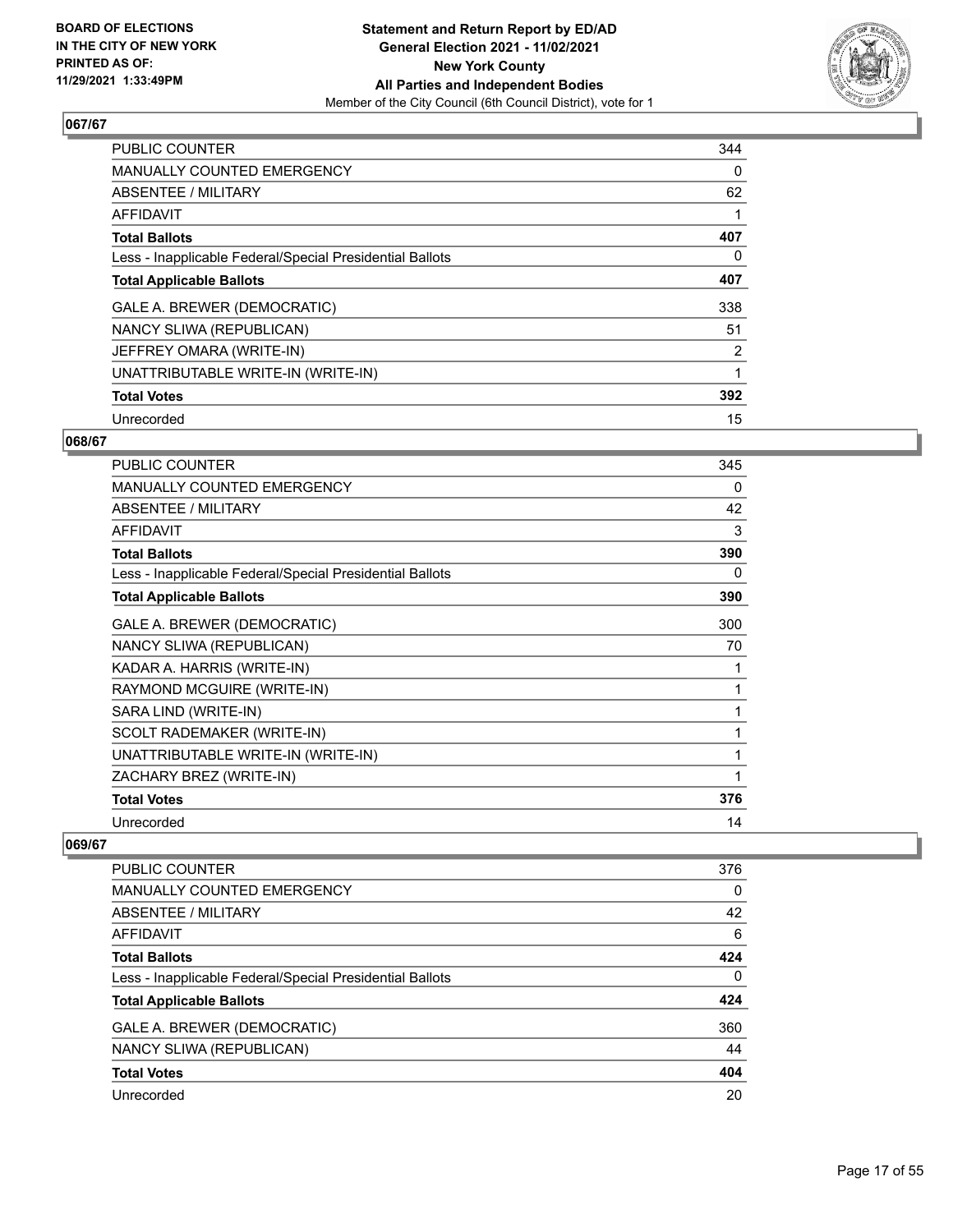

| <b>PUBLIC COUNTER</b>                                    | 219      |
|----------------------------------------------------------|----------|
| MANUALLY COUNTED EMERGENCY                               | $\Omega$ |
| ABSENTEE / MILITARY                                      | 19       |
| AFFIDAVIT                                                |          |
| <b>Total Ballots</b>                                     | 239      |
| Less - Inapplicable Federal/Special Presidential Ballots | 0        |
| <b>Total Applicable Ballots</b>                          | 239      |
| GALE A. BREWER (DEMOCRATIC)                              | 186      |
| NANCY SLIWA (REPUBLICAN)                                 | 39       |
| HENRY HAGLUND (WRITE-IN)                                 |          |
| <b>Total Votes</b>                                       | 226      |
| Unrecorded                                               | 13       |

## **071/67**

| <b>PUBLIC COUNTER</b>                                    | 296      |
|----------------------------------------------------------|----------|
| <b>MANUALLY COUNTED EMERGENCY</b>                        | 0        |
| ABSENTEE / MILITARY                                      | 44       |
| <b>AFFIDAVIT</b>                                         | $\Omega$ |
| <b>Total Ballots</b>                                     | 340      |
| Less - Inapplicable Federal/Special Presidential Ballots | $\Omega$ |
| <b>Total Applicable Ballots</b>                          | 340      |
| GALE A. BREWER (DEMOCRATIC)                              | 294      |
| NANCY SLIWA (REPUBLICAN)                                 | 35       |
| SARA LIND (WRITE-IN)                                     |          |
| <b>Total Votes</b>                                       | 330      |
| Unrecorded                                               | 10       |

| <b>PUBLIC COUNTER</b>                                    | 313      |
|----------------------------------------------------------|----------|
| <b>MANUALLY COUNTED EMERGENCY</b>                        | 0        |
| ABSENTEE / MILITARY                                      | 69       |
| <b>AFFIDAVIT</b>                                         | 3        |
| <b>Total Ballots</b>                                     | 385      |
| Less - Inapplicable Federal/Special Presidential Ballots | $\Omega$ |
| <b>Total Applicable Ballots</b>                          | 385      |
| GALE A. BREWER (DEMOCRATIC)                              | 308      |
| NANCY SLIWA (REPUBLICAN)                                 | 56       |
| SUSAN WEAVER (WRITE-IN)                                  | 2        |
| UNATTRIBUTABLE WRITE-IN (WRITE-IN)                       |          |
| <b>Total Votes</b>                                       | 367      |
| Unrecorded                                               | 18       |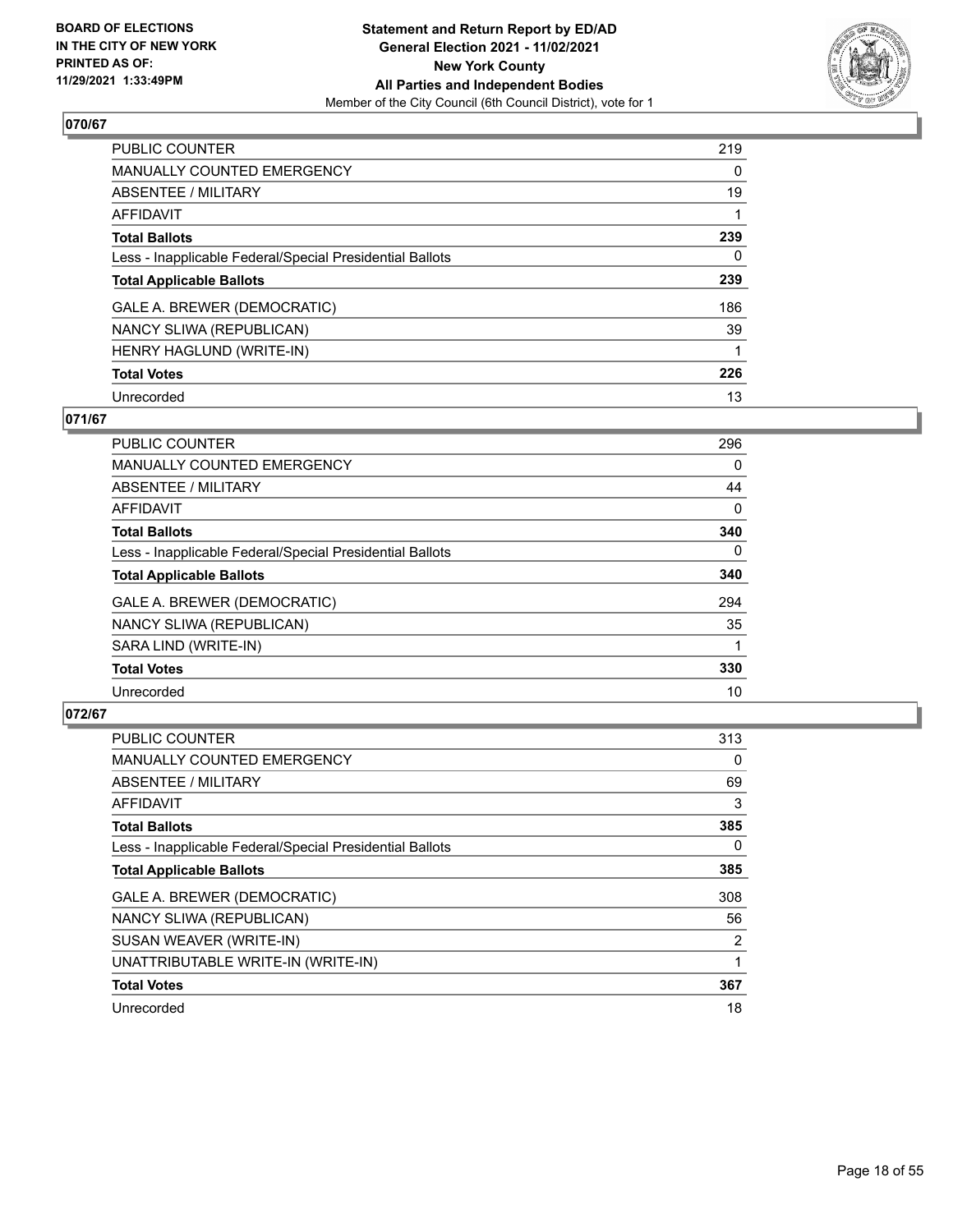

| PUBLIC COUNTER                                           | 233 |
|----------------------------------------------------------|-----|
| MANUALLY COUNTED EMERGENCY                               | 0   |
| ABSENTEE / MILITARY                                      | 37  |
| AFFIDAVIT                                                | 3   |
| Total Ballots                                            | 273 |
| Less - Inapplicable Federal/Special Presidential Ballots | 0   |
| <b>Total Applicable Ballots</b>                          | 273 |
| GALE A. BREWER (DEMOCRATIC)                              | 235 |
| NANCY SLIWA (REPUBLICAN)                                 | 28  |
| <b>Total Votes</b>                                       | 263 |
| Unrecorded                                               | 10  |

#### **074/67**

| <b>PUBLIC COUNTER</b>                                    | 333      |
|----------------------------------------------------------|----------|
| <b>MANUALLY COUNTED EMERGENCY</b>                        | 0        |
| ABSENTEE / MILITARY                                      | 41       |
| AFFIDAVIT                                                | 0        |
| <b>Total Ballots</b>                                     | 374      |
| Less - Inapplicable Federal/Special Presidential Ballots | $\Omega$ |
| <b>Total Applicable Ballots</b>                          | 374      |
| GALE A. BREWER (DEMOCRATIC)                              | 309      |
| NANCY SLIWA (REPUBLICAN)                                 | 48       |
| MARIA DANZILO (WRITE-IN)                                 |          |
| <b>Total Votes</b>                                       | 358      |
| Unrecorded                                               | 16       |

| <b>PUBLIC COUNTER</b>                                    | 312 |
|----------------------------------------------------------|-----|
| <b>MANUALLY COUNTED EMERGENCY</b>                        | 0   |
| ABSENTEE / MILITARY                                      | 39  |
| <b>AFFIDAVIT</b>                                         |     |
| <b>Total Ballots</b>                                     | 352 |
| Less - Inapplicable Federal/Special Presidential Ballots | 0   |
| <b>Total Applicable Ballots</b>                          | 352 |
| GALE A. BREWER (DEMOCRATIC)                              | 273 |
| NANCY SLIWA (REPUBLICAN)                                 | 60  |
| ALTON H. MADDOX JR. (WRITE-IN)                           |     |
| ANDREW TILEN (WRITE-IN)                                  | 1   |
| DAVID SEATON (WRITE-IN)                                  | 1   |
| JOLI GOLDEN (WRITE-IN)                                   | 1   |
| MARIA DANZILO (WRITE-IN)                                 | 1   |
| <b>Total Votes</b>                                       | 338 |
| Unrecorded                                               | 14  |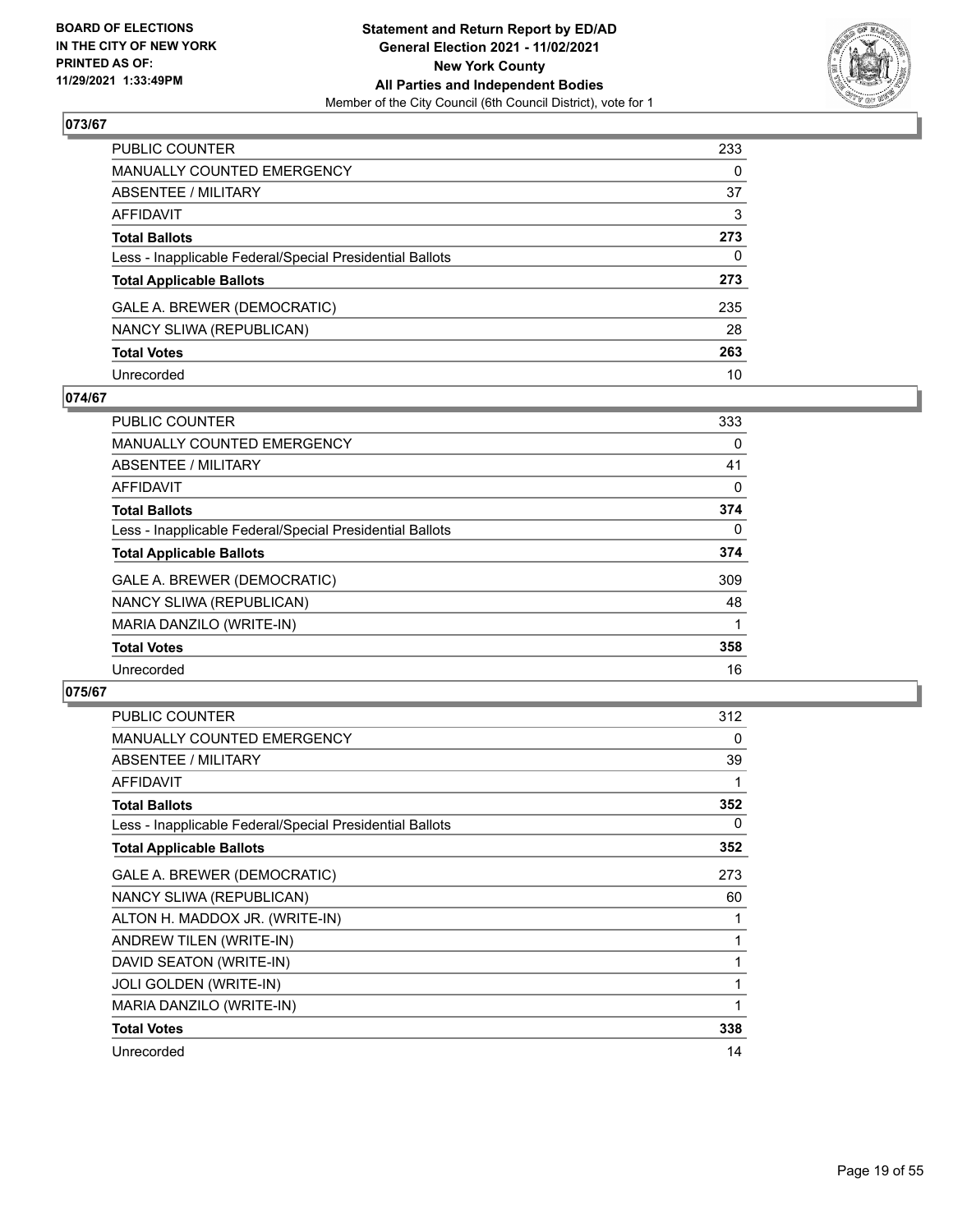

| <b>PUBLIC COUNTER</b>                                    | 309 |
|----------------------------------------------------------|-----|
| <b>MANUALLY COUNTED EMERGENCY</b>                        | 0   |
| <b>ABSENTEE / MILITARY</b>                               | 64  |
| <b>AFFIDAVIT</b>                                         | 2   |
| <b>Total Ballots</b>                                     | 375 |
| Less - Inapplicable Federal/Special Presidential Ballots | 0   |
| <b>Total Applicable Ballots</b>                          | 375 |
| GALE A. BREWER (DEMOCRATIC)                              | 286 |
| NANCY SLIWA (REPUBLICAN)                                 | 65  |
| <b>KELCIE MILES (WRITE-IN)</b>                           |     |
| MOXIE COLONNA (WRITE-IN)                                 |     |
| SETH KAUFMAN (WRITE-IN)                                  |     |
| <b>Total Votes</b>                                       | 354 |
| Unrecorded                                               | 21  |

# **077/67**

| <b>PUBLIC COUNTER</b>                                    | 327 |
|----------------------------------------------------------|-----|
| <b>MANUALLY COUNTED EMERGENCY</b>                        | 0   |
| ABSENTEE / MILITARY                                      | 49  |
| AFFIDAVIT                                                | 7   |
| <b>Total Ballots</b>                                     | 383 |
| Less - Inapplicable Federal/Special Presidential Ballots | 0   |
| <b>Total Applicable Ballots</b>                          | 383 |
| GALE A. BREWER (DEMOCRATIC)                              | 319 |
| NANCY SLIWA (REPUBLICAN)                                 | 41  |
| MARIA DANZILO (WRITE-IN)                                 |     |
| UNATTRIBUTABLE WRITE-IN (WRITE-IN)                       |     |
| YONA ROSENBERG (WRITE-IN)                                |     |
| <b>Total Votes</b>                                       | 363 |
| Unrecorded                                               | 20  |

| <b>PUBLIC COUNTER</b>                                    | 296 |
|----------------------------------------------------------|-----|
| MANUALLY COUNTED EMERGENCY                               | 0   |
| ABSENTEE / MILITARY                                      | 37  |
| AFFIDAVIT                                                | 4   |
| <b>Total Ballots</b>                                     | 337 |
| Less - Inapplicable Federal/Special Presidential Ballots | 0   |
| <b>Total Applicable Ballots</b>                          | 337 |
| GALE A. BREWER (DEMOCRATIC)                              | 280 |
| NANCY SLIWA (REPUBLICAN)                                 | 40  |
| BRYANT PALMER (WRITE-IN)                                 |     |
| <b>Total Votes</b>                                       | 321 |
| Unrecorded                                               | 16  |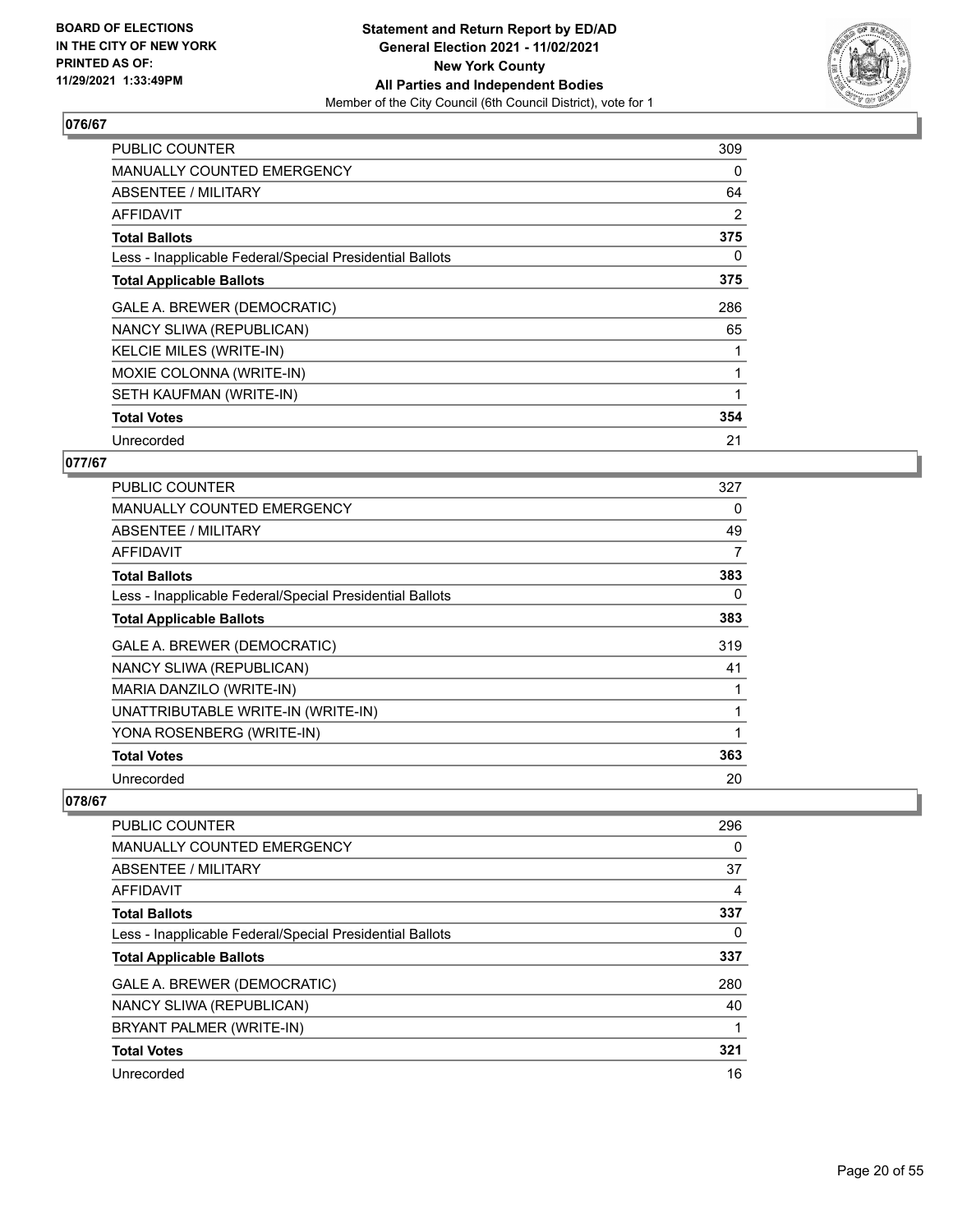

| <b>PUBLIC COUNTER</b>                                    | 212 |
|----------------------------------------------------------|-----|
| <b>MANUALLY COUNTED EMERGENCY</b>                        | 0   |
| ABSENTEE / MILITARY                                      | 40  |
| AFFIDAVIT                                                |     |
| <b>Total Ballots</b>                                     | 253 |
| Less - Inapplicable Federal/Special Presidential Ballots | 0   |
| <b>Total Applicable Ballots</b>                          | 253 |
| GALE A. BREWER (DEMOCRATIC)                              | 213 |
| NANCY SLIWA (REPUBLICAN)                                 | 27  |
| MARIA DANZILO (WRITE-IN)                                 |     |
| SARA LIND (WRITE-IN)                                     |     |
| <b>Total Votes</b>                                       | 242 |
| Unrecorded                                               | 11  |

# **080/67**

| <b>PUBLIC COUNTER</b>                                    | 327 |
|----------------------------------------------------------|-----|
| <b>MANUALLY COUNTED EMERGENCY</b>                        | 0   |
| ABSENTEE / MILITARY                                      | 65  |
| AFFIDAVIT                                                | 2   |
| <b>Total Ballots</b>                                     | 394 |
| Less - Inapplicable Federal/Special Presidential Ballots | 0   |
| <b>Total Applicable Ballots</b>                          | 394 |
| GALE A. BREWER (DEMOCRATIC)                              | 328 |
| NANCY SLIWA (REPUBLICAN)                                 | 48  |
| SARA LIND (WRITE-IN)                                     |     |
| UNATTRIBUTABLE WRITE-IN (WRITE-IN)                       |     |
| <b>Total Votes</b>                                       | 378 |
| Unrecorded                                               | 16  |

| PUBLIC COUNTER                                           | 247            |
|----------------------------------------------------------|----------------|
| MANUALLY COUNTED EMERGENCY                               | 0              |
| ABSENTEE / MILITARY                                      | 32             |
| AFFIDAVIT                                                | $\overline{2}$ |
| <b>Total Ballots</b>                                     | 281            |
| Less - Inapplicable Federal/Special Presidential Ballots | 0              |
| <b>Total Applicable Ballots</b>                          | 281            |
| GALE A. BREWER (DEMOCRATIC)                              | 241            |
| NANCY SLIWA (REPUBLICAN)                                 | 33             |
| <b>Total Votes</b>                                       | 274            |
| Unrecorded                                               | 7              |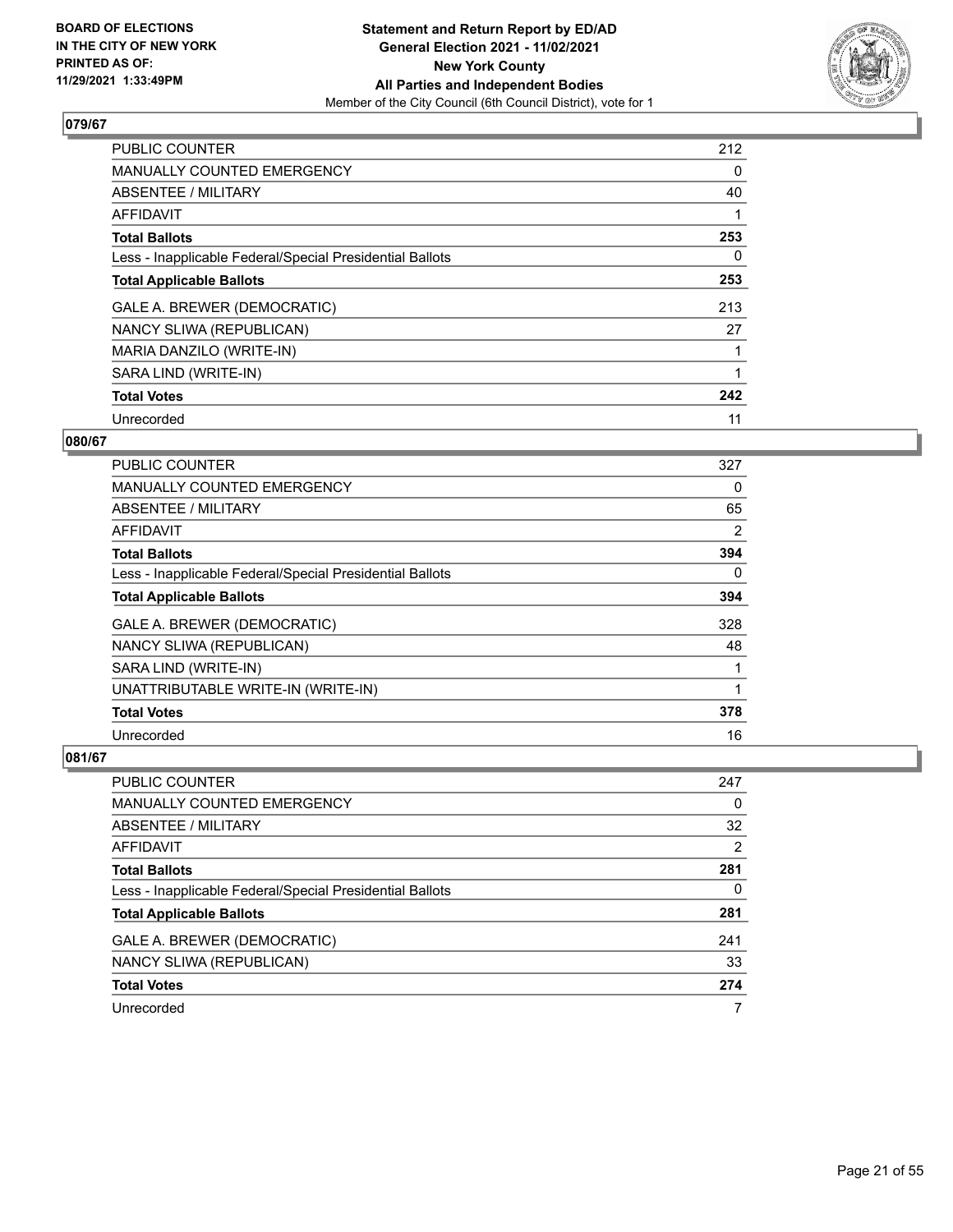

| <b>PUBLIC COUNTER</b>                                    | 295 |
|----------------------------------------------------------|-----|
| <b>MANUALLY COUNTED EMERGENCY</b>                        | 0   |
| ABSENTEE / MILITARY                                      | 44  |
| AFFIDAVIT                                                | 3   |
| <b>Total Ballots</b>                                     | 342 |
| Less - Inapplicable Federal/Special Presidential Ballots | 0   |
| <b>Total Applicable Ballots</b>                          | 342 |
| GALE A. BREWER (DEMOCRATIC)                              | 284 |
| NANCY SLIWA (REPUBLICAN)                                 | 39  |
| ADAM HERBST (WRITE-IN)                                   |     |
| JULIE MENIN (WRITE-IN)                                   |     |
| <b>Total Votes</b>                                       | 325 |
| Unrecorded                                               | 17  |

# **083/67**

| PUBLIC COUNTER                                           | 265 |
|----------------------------------------------------------|-----|
| MANUALLY COUNTED EMERGENCY                               | 0   |
| ABSENTEE / MILITARY                                      | 41  |
| <b>AFFIDAVIT</b>                                         |     |
| <b>Total Ballots</b>                                     | 307 |
| Less - Inapplicable Federal/Special Presidential Ballots | 0   |
| <b>Total Applicable Ballots</b>                          | 307 |
| GALE A. BREWER (DEMOCRATIC)                              | 248 |
| NANCY SLIWA (REPUBLICAN)                                 | 42  |
| MADIHA CHOKSI (WRITE-IN)                                 |     |
| UNATTRIBUTABLE WRITE-IN (WRITE-IN)                       |     |
| <b>Total Votes</b>                                       | 292 |
| Unrecorded                                               | 15  |

| <b>PUBLIC COUNTER</b>                                    | 154            |
|----------------------------------------------------------|----------------|
| <b>MANUALLY COUNTED EMERGENCY</b>                        | 0              |
| ABSENTEE / MILITARY                                      | 30             |
| AFFIDAVIT                                                | $\overline{2}$ |
| <b>Total Ballots</b>                                     | 186            |
| Less - Inapplicable Federal/Special Presidential Ballots | $\Omega$       |
| <b>Total Applicable Ballots</b>                          | 186            |
| GALE A. BREWER (DEMOCRATIC)                              | 158            |
| NANCY SLIWA (REPUBLICAN)                                 | 22             |
| <b>Total Votes</b>                                       | 180            |
| Unrecorded                                               | 6              |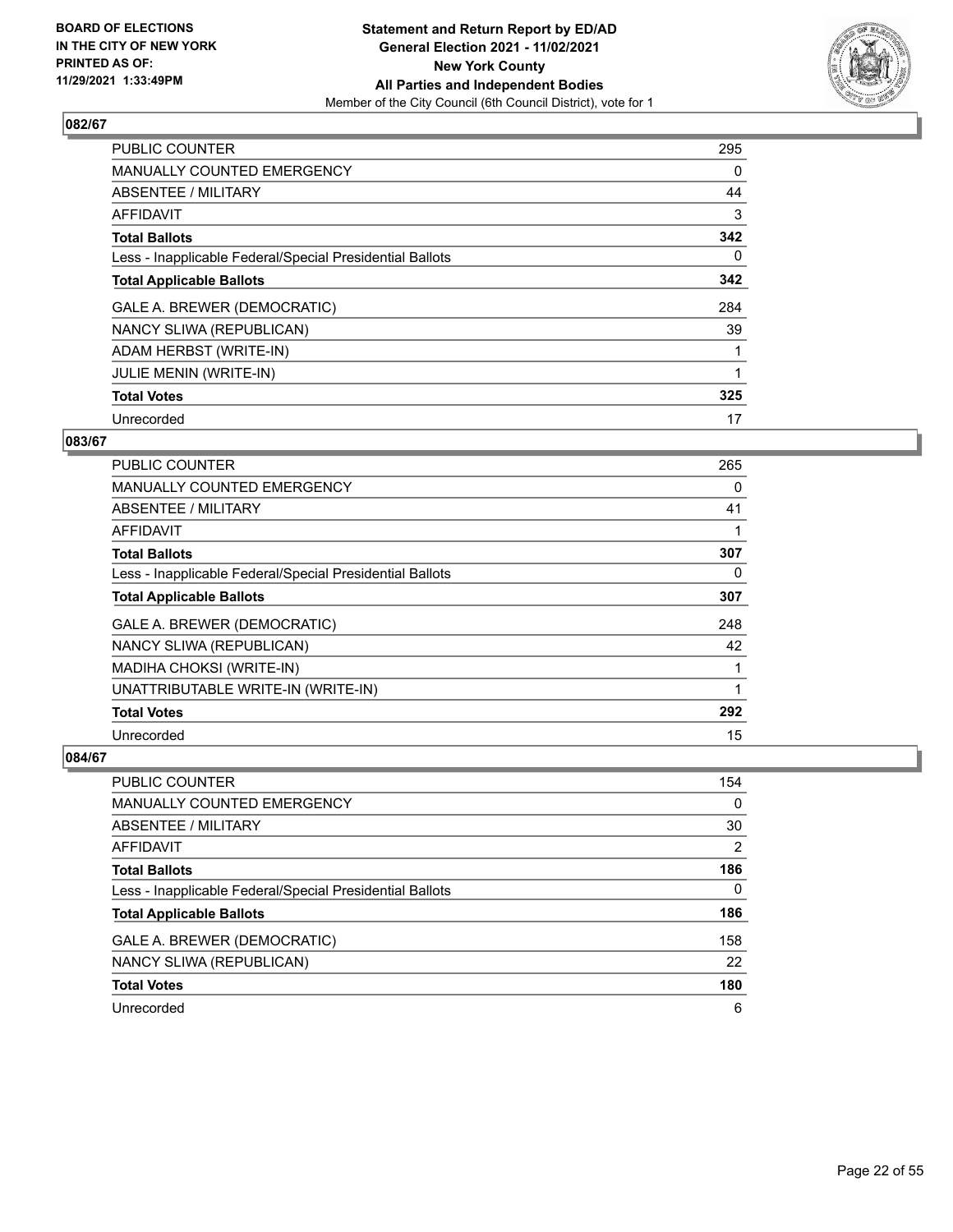

| PUBLIC COUNTER                                           | 169          |
|----------------------------------------------------------|--------------|
| MANUALLY COUNTED EMERGENCY                               | $\mathbf{0}$ |
| ABSENTEE / MILITARY                                      | 22           |
| AFFIDAVIT                                                | 5            |
| Total Ballots                                            | 196          |
| Less - Inapplicable Federal/Special Presidential Ballots | $\Omega$     |
| <b>Total Applicable Ballots</b>                          | 196          |
| GALE A. BREWER (DEMOCRATIC)                              | 166          |
| NANCY SLIWA (REPUBLICAN)                                 | 21           |
| <b>Total Votes</b>                                       | 187          |
| Unrecorded                                               | 9            |

#### **086/67**

| PUBLIC COUNTER                                           | 218 |
|----------------------------------------------------------|-----|
| <b>MANUALLY COUNTED EMERGENCY</b>                        | 0   |
| ABSENTEE / MILITARY                                      | 23  |
| AFFIDAVIT                                                | 2   |
| <b>Total Ballots</b>                                     | 243 |
| Less - Inapplicable Federal/Special Presidential Ballots | 0   |
| <b>Total Applicable Ballots</b>                          | 243 |
| GALE A. BREWER (DEMOCRATIC)                              | 212 |
| NANCY SLIWA (REPUBLICAN)                                 | 18  |
| <b>Total Votes</b>                                       | 230 |
| Unrecorded                                               | 13  |

| <b>PUBLIC COUNTER</b>                                    | 300 |
|----------------------------------------------------------|-----|
| <b>MANUALLY COUNTED EMERGENCY</b>                        | 0   |
| ABSENTEE / MILITARY                                      | 33  |
| AFFIDAVIT                                                | 0   |
| <b>Total Ballots</b>                                     | 333 |
| Less - Inapplicable Federal/Special Presidential Ballots | 0   |
| <b>Total Applicable Ballots</b>                          | 333 |
| GALE A. BREWER (DEMOCRATIC)                              | 280 |
| NANCY SLIWA (REPUBLICAN)                                 | 35  |
| MICHAEL BLOOMBERG (WRITE-IN)                             |     |
| UNATTRIBUTABLE WRITE-IN (WRITE-IN)                       |     |
| <b>Total Votes</b>                                       | 317 |
| Unrecorded                                               | 16  |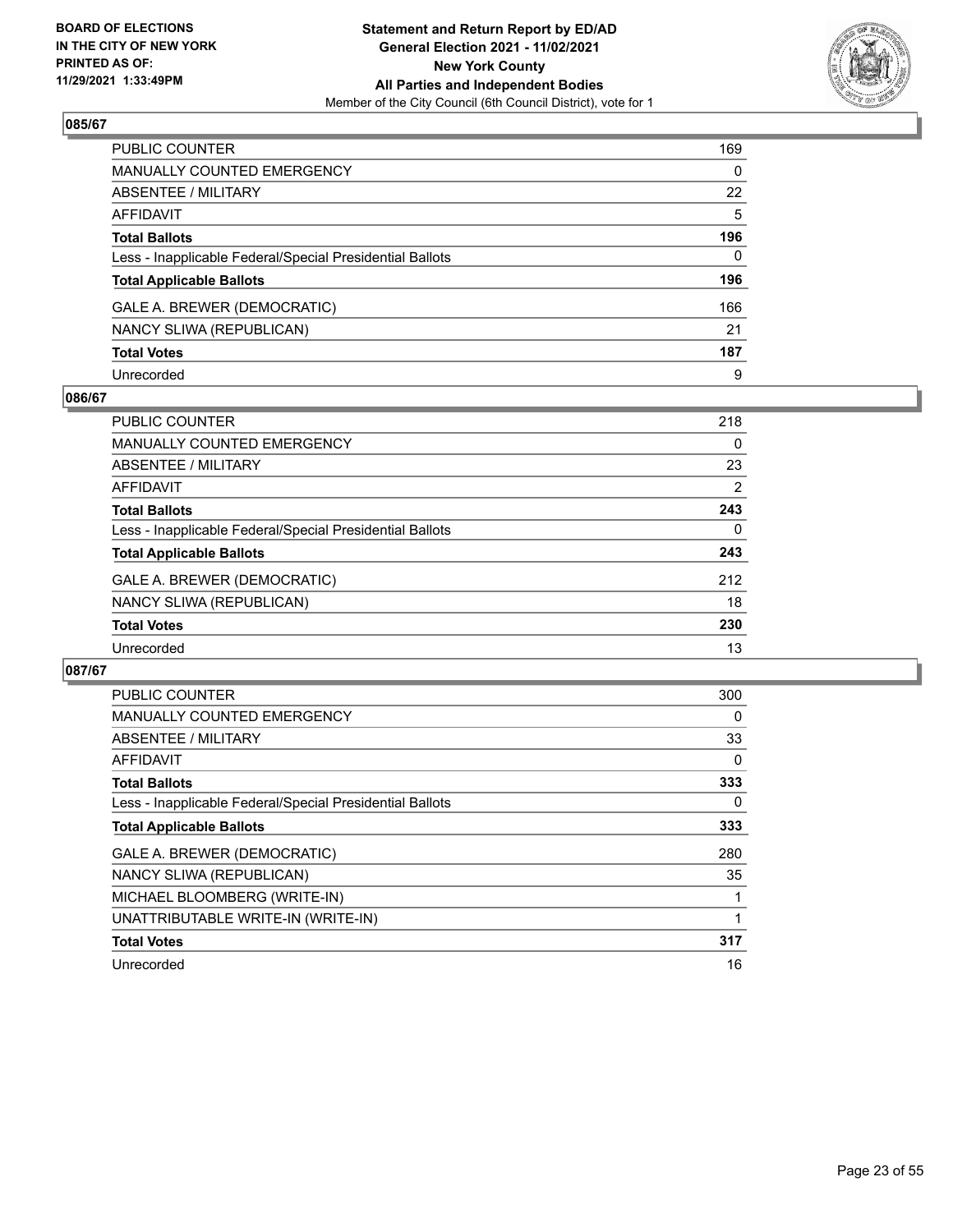

| PUBLIC COUNTER                                           | 207 |
|----------------------------------------------------------|-----|
| MANUALLY COUNTED EMERGENCY                               | 0   |
| ABSENTEE / MILITARY                                      | 30  |
| <b>AFFIDAVIT</b>                                         | 8   |
| <b>Total Ballots</b>                                     | 245 |
| Less - Inapplicable Federal/Special Presidential Ballots | 0   |
| <b>Total Applicable Ballots</b>                          | 245 |
| GALE A. BREWER (DEMOCRATIC)                              | 209 |
| NANCY SLIWA (REPUBLICAN)                                 | 30  |
| MARIA DANZILO (WRITE-IN)                                 |     |
| <b>Total Votes</b>                                       | 240 |
| Unrecorded                                               | 5   |

#### **089/67**

| <b>PUBLIC COUNTER</b>                                    | 317      |
|----------------------------------------------------------|----------|
| MANUALLY COUNTED EMERGENCY                               | 0        |
| ABSENTEE / MILITARY                                      | 39       |
| AFFIDAVIT                                                | 4        |
| <b>Total Ballots</b>                                     | 360      |
| Less - Inapplicable Federal/Special Presidential Ballots | $\Omega$ |
| <b>Total Applicable Ballots</b>                          | 360      |
| GALE A. BREWER (DEMOCRATIC)                              | 275      |
| NANCY SLIWA (REPUBLICAN)                                 | 65       |
| <b>Total Votes</b>                                       | 340      |
| Unrecorded                                               | 20       |

| <b>PUBLIC COUNTER</b>                                    | 270 |
|----------------------------------------------------------|-----|
| <b>MANUALLY COUNTED EMERGENCY</b>                        | 0   |
| ABSENTEE / MILITARY                                      | 53  |
| <b>AFFIDAVIT</b>                                         | 4   |
| <b>Total Ballots</b>                                     | 327 |
| Less - Inapplicable Federal/Special Presidential Ballots | 0   |
| <b>Total Applicable Ballots</b>                          | 327 |
| GALE A. BREWER (DEMOCRATIC)                              | 280 |
| NANCY SLIWA (REPUBLICAN)                                 | 32  |
| KIERA PEREZ (WRITE-IN)                                   |     |
| UNATTRIBUTABLE WRITE-IN (WRITE-IN)                       |     |
| <b>Total Votes</b>                                       | 314 |
| Unrecorded                                               | 13  |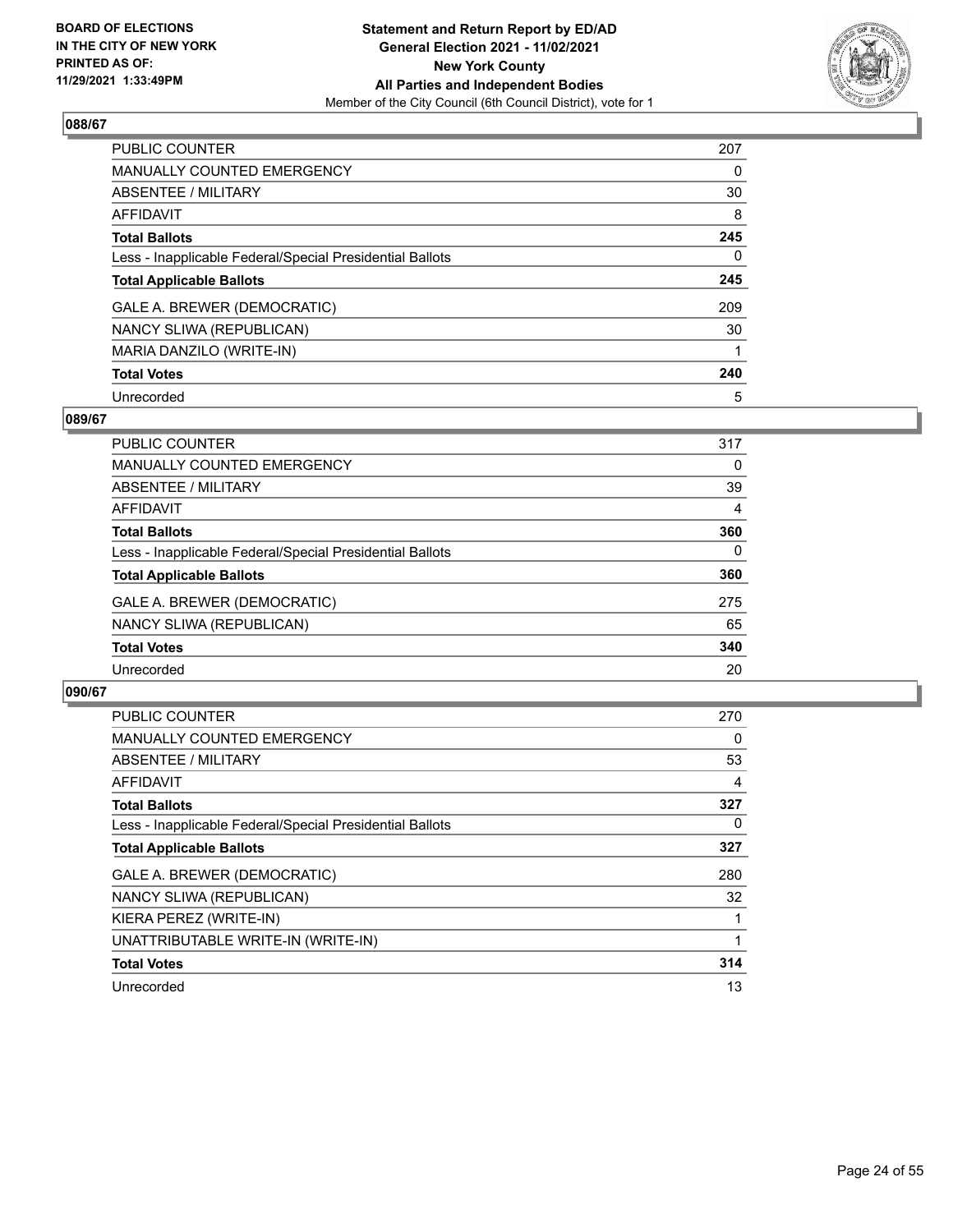

| <b>PUBLIC COUNTER</b>                                    | 308      |
|----------------------------------------------------------|----------|
| <b>MANUALLY COUNTED EMERGENCY</b>                        | 0        |
| ABSENTEE / MILITARY                                      | 33       |
| AFFIDAVIT                                                | $\Omega$ |
| <b>Total Ballots</b>                                     | 341      |
| Less - Inapplicable Federal/Special Presidential Ballots | $\Omega$ |
| <b>Total Applicable Ballots</b>                          | 341      |
| GALE A. BREWER (DEMOCRATIC)                              | 285      |
| NANCY SLIWA (REPUBLICAN)                                 | 40       |
| DAVID SACK (WRITE-IN)                                    |          |
| <b>Total Votes</b>                                       | 326      |
| Unrecorded                                               | 15       |

#### **092/67**

| PUBLIC COUNTER                                           | 337 |
|----------------------------------------------------------|-----|
| <b>MANUALLY COUNTED EMERGENCY</b>                        | 0   |
| ABSENTEE / MILITARY                                      | 47  |
| AFFIDAVIT                                                | 1   |
| <b>Total Ballots</b>                                     | 385 |
| Less - Inapplicable Federal/Special Presidential Ballots | 0   |
| <b>Total Applicable Ballots</b>                          | 385 |
| GALE A. BREWER (DEMOCRATIC)                              | 338 |
| NANCY SLIWA (REPUBLICAN)                                 | 37  |
| MARIA DANZILO (WRITE-IN)                                 | 1   |
| RYAN KETINS (WRITE-IN)                                   | 1   |
| UNATTRIBUTABLE WRITE-IN (WRITE-IN)                       | 1   |
| <b>Total Votes</b>                                       | 378 |
| Unrecorded                                               | 7   |

| PUBLIC COUNTER                                           | 286 |
|----------------------------------------------------------|-----|
| MANUALLY COUNTED EMERGENCY                               | 0   |
| ABSENTEE / MILITARY                                      | 34  |
| AFFIDAVIT                                                |     |
| <b>Total Ballots</b>                                     | 321 |
| Less - Inapplicable Federal/Special Presidential Ballots | 0   |
| <b>Total Applicable Ballots</b>                          | 321 |
| GALE A. BREWER (DEMOCRATIC)                              | 283 |
| NANCY SLIWA (REPUBLICAN)                                 | 29  |
| PAMELA DARC (WRITE-IN)                                   |     |
| SARA LIND (WRITE-IN)                                     |     |
| <b>Total Votes</b>                                       | 314 |
| Unrecorded                                               | 7   |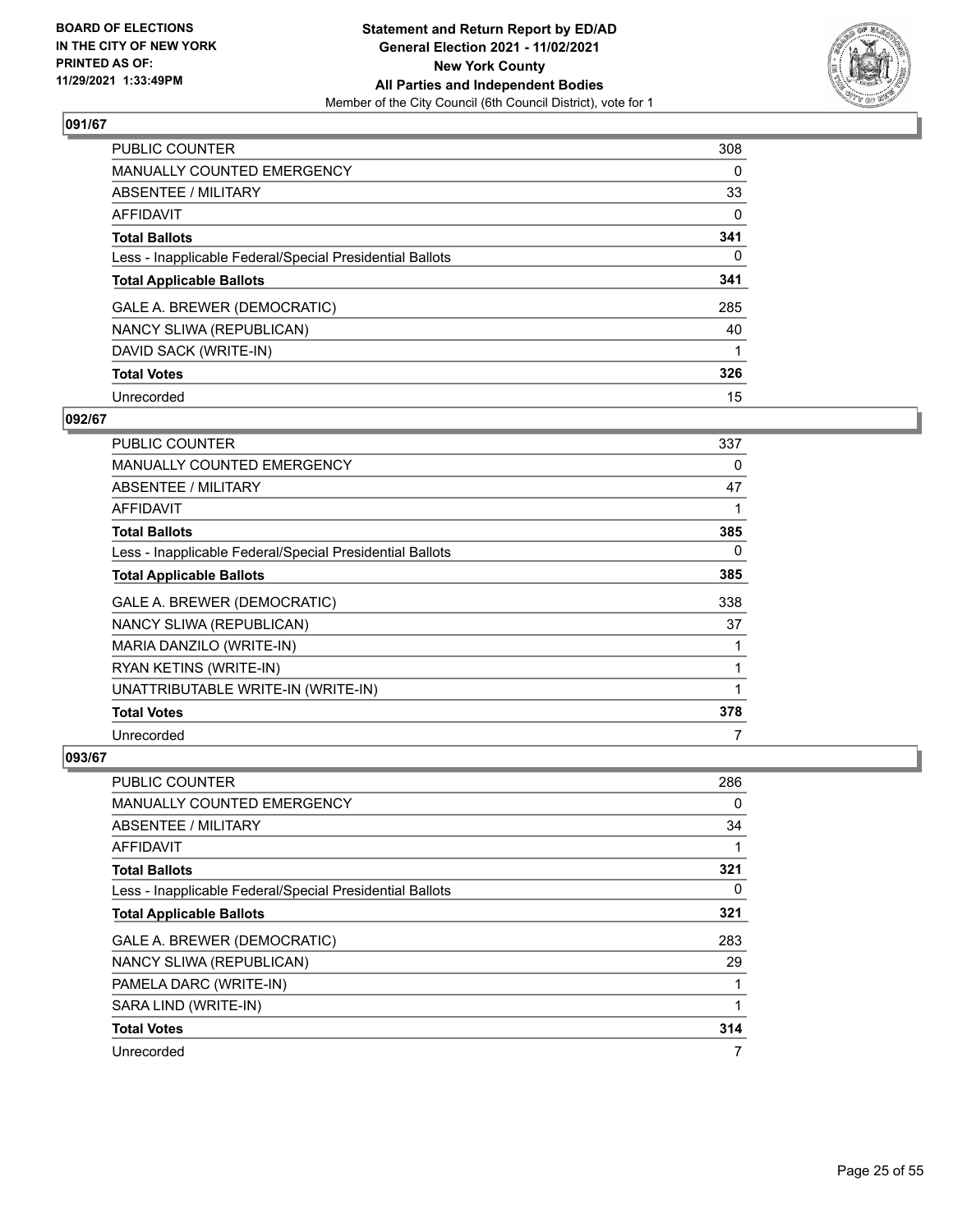

| <b>PUBLIC COUNTER</b>                                    | 323 |
|----------------------------------------------------------|-----|
| <b>MANUALLY COUNTED EMERGENCY</b>                        | 0   |
| ABSENTEE / MILITARY                                      | 65  |
| AFFIDAVIT                                                |     |
| <b>Total Ballots</b>                                     | 389 |
| Less - Inapplicable Federal/Special Presidential Ballots | 0   |
| <b>Total Applicable Ballots</b>                          | 389 |
| GALE A. BREWER (DEMOCRATIC)                              | 330 |
| NANCY SLIWA (REPUBLICAN)                                 | 41  |
| DEBORAH HERMAN (WRITE-IN)                                |     |
| JOELLE FLOYD (WRITE-IN)                                  |     |
| <b>Total Votes</b>                                       | 373 |
| Unrecorded                                               | 16  |

# **095/67**

| <b>PUBLIC COUNTER</b>                                    | 230 |
|----------------------------------------------------------|-----|
| <b>MANUALLY COUNTED EMERGENCY</b>                        | 0   |
| ABSENTEE / MILITARY                                      | 41  |
| <b>AFFIDAVIT</b>                                         | 5   |
| <b>Total Ballots</b>                                     | 276 |
| Less - Inapplicable Federal/Special Presidential Ballots | 0   |
| <b>Total Applicable Ballots</b>                          | 276 |
| GALE A. BREWER (DEMOCRATIC)                              | 229 |
| NANCY SLIWA (REPUBLICAN)                                 | 34  |
| CHUCK ZUATKIN (WRITE-IN)                                 |     |
| <b>Total Votes</b>                                       | 264 |
| Unrecorded                                               | 12  |

| PUBLIC COUNTER                                           | 184      |
|----------------------------------------------------------|----------|
| MANUALLY COUNTED EMERGENCY                               | 0        |
| ABSENTEE / MILITARY                                      | 51       |
| AFFIDAVIT                                                | 0        |
| <b>Total Ballots</b>                                     | 235      |
| Less - Inapplicable Federal/Special Presidential Ballots | $\Omega$ |
| <b>Total Applicable Ballots</b>                          | 235      |
| GALE A. BREWER (DEMOCRATIC)                              | 206      |
| NANCY SLIWA (REPUBLICAN)                                 | 24       |
| <b>Total Votes</b>                                       | 230      |
| Unrecorded                                               | 5        |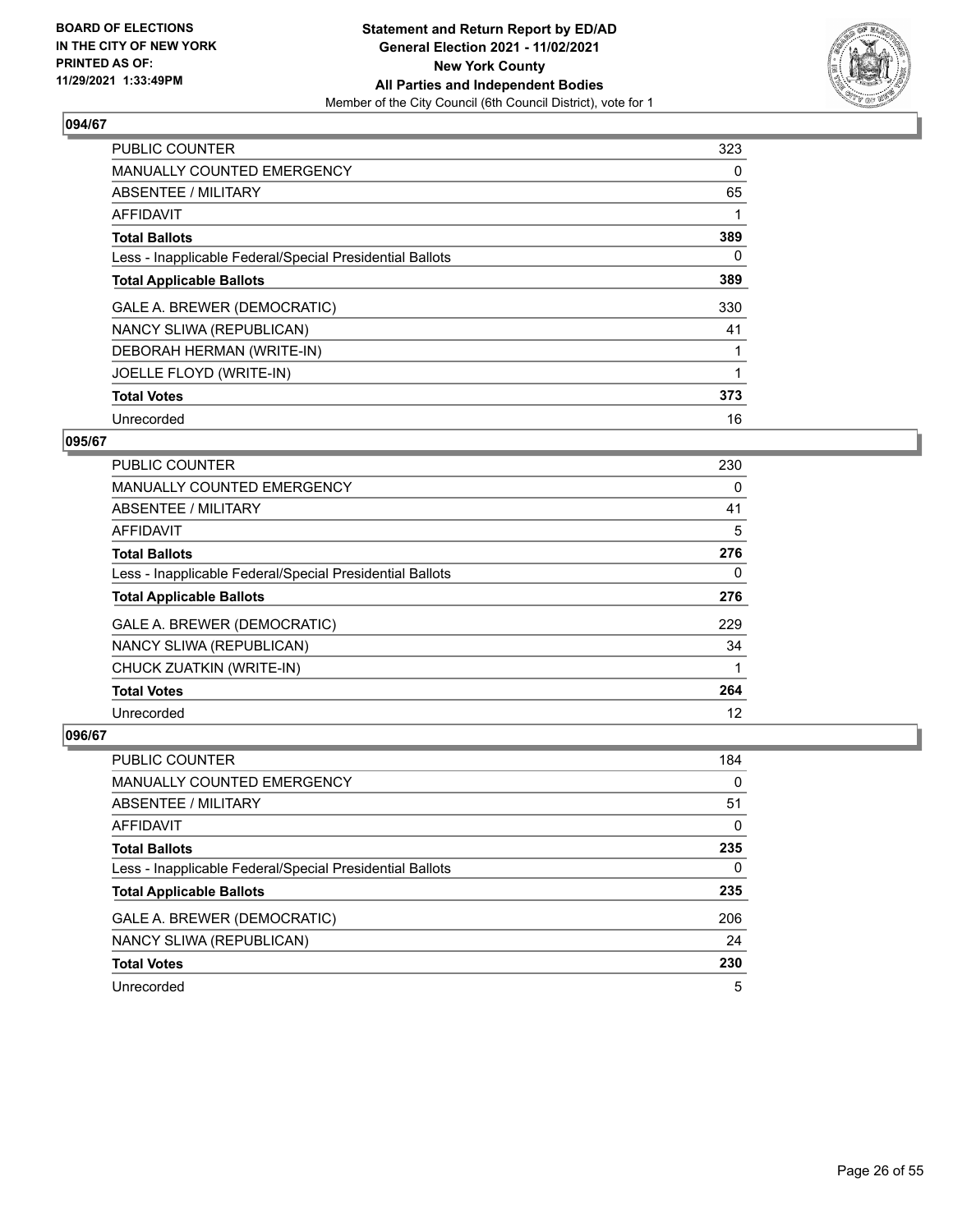

| PUBLIC COUNTER                                           | 174            |
|----------------------------------------------------------|----------------|
| MANUALLY COUNTED EMERGENCY                               | 0              |
| ABSENTEE / MILITARY                                      | 68             |
| AFFIDAVIT                                                |                |
| <b>Total Ballots</b>                                     | 243            |
| Less - Inapplicable Federal/Special Presidential Ballots | $\Omega$       |
| <b>Total Applicable Ballots</b>                          | 243            |
| GALE A. BREWER (DEMOCRATIC)                              | 198            |
| NANCY SLIWA (REPUBLICAN)                                 | 33             |
| UNATTRIBUTABLE WRITE-IN (WRITE-IN)                       | $\overline{2}$ |
| <b>Total Votes</b>                                       | 233            |
| Unrecorded                                               | 10             |

#### **098/67**

| <b>PUBLIC COUNTER</b>                                    | 259 |
|----------------------------------------------------------|-----|
| MANUALLY COUNTED EMERGENCY                               | 0   |
| ABSENTEE / MILITARY                                      | 40  |
| AFFIDAVIT                                                | 5   |
| <b>Total Ballots</b>                                     | 304 |
| Less - Inapplicable Federal/Special Presidential Ballots | 0   |
| <b>Total Applicable Ballots</b>                          | 304 |
| GALE A. BREWER (DEMOCRATIC)                              | 259 |
| NANCY SLIWA (REPUBLICAN)                                 | 29  |
| JARED SOLDIVIERO (WRITE-IN)                              |     |
| SARA LIND (WRITE-IN)                                     | 1   |
| UNATTRIBUTABLE WRITE-IN (WRITE-IN)                       |     |
| <b>Total Votes</b>                                       | 291 |
| Unrecorded                                               | 13  |

| PUBLIC COUNTER                                           | 382 |
|----------------------------------------------------------|-----|
| MANUALLY COUNTED EMERGENCY                               | 0   |
| ABSENTEE / MILITARY                                      | 41  |
| AFFIDAVIT                                                |     |
| <b>Total Ballots</b>                                     | 424 |
| Less - Inapplicable Federal/Special Presidential Ballots | 0   |
| <b>Total Applicable Ballots</b>                          | 424 |
| GALE A. BREWER (DEMOCRATIC)                              | 367 |
| NANCY SLIWA (REPUBLICAN)                                 | 44  |
| UNATTRIBUTABLE WRITE-IN (WRITE-IN)                       |     |
| <b>Total Votes</b>                                       | 412 |
| Unrecorded                                               | 12  |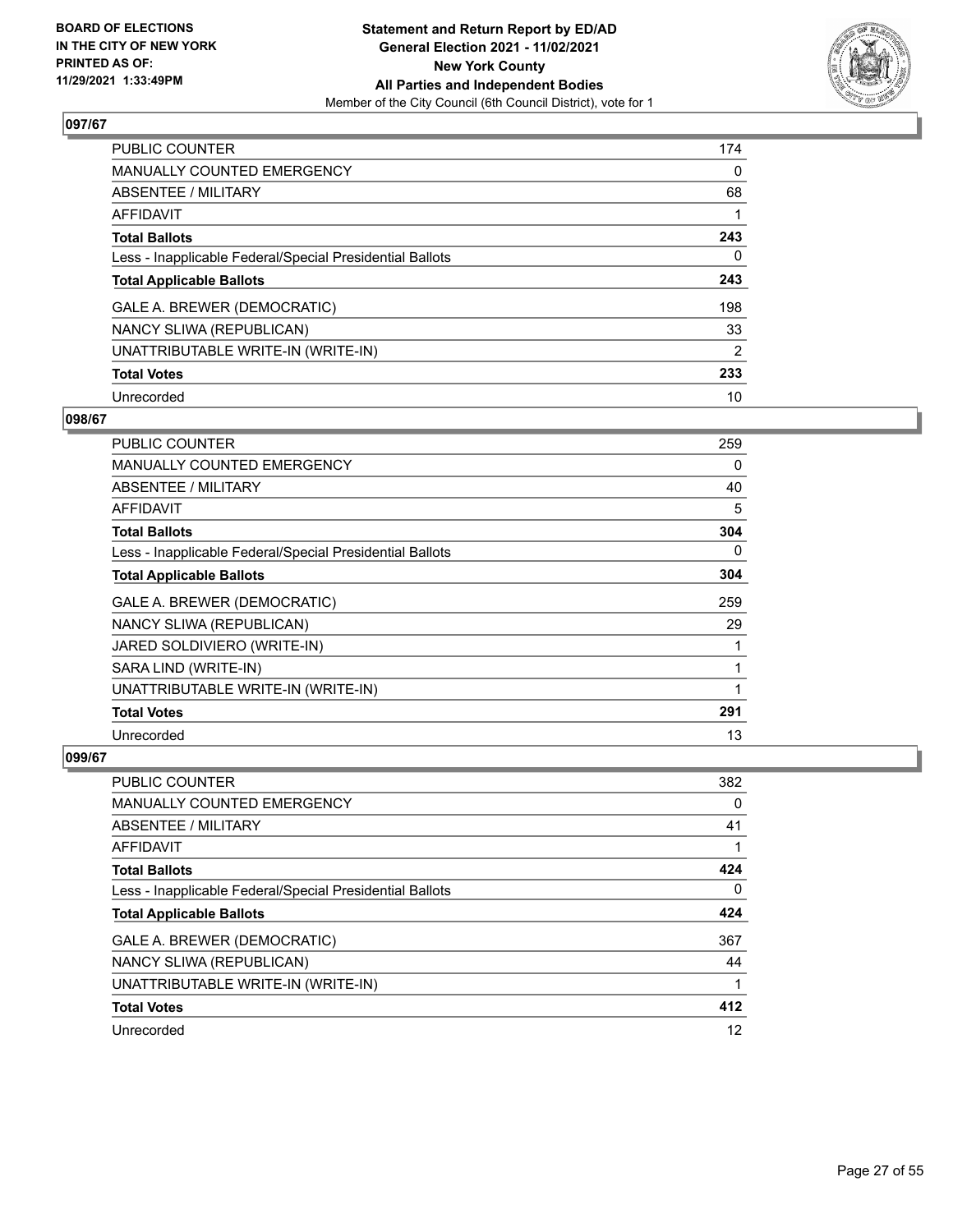

| <b>Total Votes</b>                                       | $\mathbf{2}$  |
|----------------------------------------------------------|---------------|
| NANCY SLIWA (REPUBLICAN)                                 | $\Omega$      |
| GALE A. BREWER (DEMOCRATIC)                              | 2             |
| <b>Total Applicable Ballots</b>                          | $\mathbf{2}$  |
| Less - Inapplicable Federal/Special Presidential Ballots | 0             |
| <b>Total Ballots</b>                                     | 2             |
| AFFIDAVIT                                                | $\Omega$      |
| ABSENTEE / MILITARY                                      | 0             |
| <b>MANUALLY COUNTED EMERGENCY</b>                        | 0             |
| PUBLIC COUNTER                                           | $\mathcal{P}$ |

#### **101/67**

| <b>PUBLIC COUNTER</b>                                    | 307      |
|----------------------------------------------------------|----------|
| MANUALLY COUNTED EMERGENCY                               | 0        |
| ABSENTEE / MILITARY                                      | 56       |
| AFFIDAVIT                                                | 9        |
| <b>Total Ballots</b>                                     | 372      |
| Less - Inapplicable Federal/Special Presidential Ballots | $\Omega$ |
| <b>Total Applicable Ballots</b>                          | 372      |
| GALE A. BREWER (DEMOCRATIC)                              | 285      |
| NANCY SLIWA (REPUBLICAN)                                 | 61       |
| MARK DILLER (WRITE-IN)                                   |          |
| UNATTRIBUTABLE WRITE-IN (WRITE-IN)                       |          |
| <b>Total Votes</b>                                       | 348      |
| Unrecorded                                               | 24       |
|                                                          |          |

| <b>Total Votes</b>                                       | 0        |
|----------------------------------------------------------|----------|
| NANCY SLIWA (REPUBLICAN)                                 | 0        |
| GALE A. BREWER (DEMOCRATIC)                              | 0        |
| <b>Total Applicable Ballots</b>                          | 0        |
| Less - Inapplicable Federal/Special Presidential Ballots | $\Omega$ |
| <b>Total Ballots</b>                                     | 0        |
| AFFIDAVIT                                                | 0        |
| ABSENTEE / MILITARY                                      | 0        |
| MANUALLY COUNTED EMERGENCY                               | 0        |
| <b>PUBLIC COUNTER</b>                                    | 0        |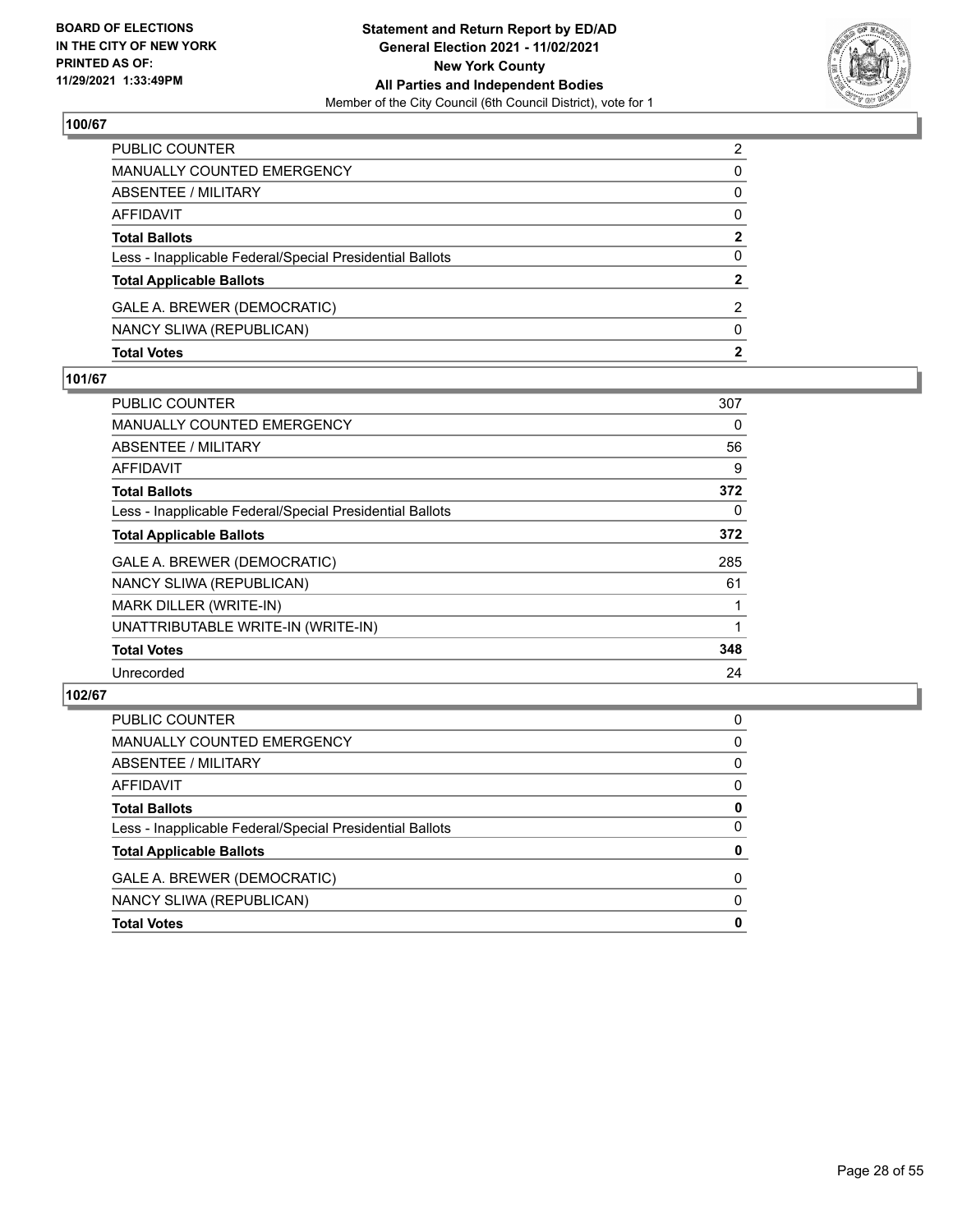

| <b>Total Votes</b>                                       | 0        |
|----------------------------------------------------------|----------|
| NANCY SLIWA (REPUBLICAN)                                 | $\Omega$ |
| GALE A. BREWER (DEMOCRATIC)                              | $\Omega$ |
| <b>Total Applicable Ballots</b>                          | 0        |
| Less - Inapplicable Federal/Special Presidential Ballots | 0        |
| <b>Total Ballots</b>                                     | 0        |
| AFFIDAVIT                                                | $\Omega$ |
| <b>ABSENTEE / MILITARY</b>                               | 0        |
| <b>MANUALLY COUNTED EMERGENCY</b>                        | 0        |
| PUBLIC COUNTER                                           | $\Omega$ |

#### **105/67**

| <b>PUBLIC COUNTER</b>                                    | 227 |
|----------------------------------------------------------|-----|
| <b>MANUALLY COUNTED EMERGENCY</b>                        | 0   |
| ABSENTEE / MILITARY                                      | 33  |
| AFFIDAVIT                                                | 4   |
| <b>Total Ballots</b>                                     | 264 |
| Less - Inapplicable Federal/Special Presidential Ballots | 0   |
| <b>Total Applicable Ballots</b>                          | 264 |
| GALE A. BREWER (DEMOCRATIC)                              | 196 |
| NANCY SLIWA (REPUBLICAN)                                 | 49  |
| MARK DILLER (WRITE-IN)                                   |     |
| <b>Total Votes</b>                                       | 246 |
| Unrecorded                                               | 18  |

| <b>PUBLIC COUNTER</b>                                    | 358      |
|----------------------------------------------------------|----------|
| <b>MANUALLY COUNTED EMERGENCY</b>                        | 0        |
| ABSENTEE / MILITARY                                      | 26       |
| <b>AFFIDAVIT</b>                                         | 2        |
| <b>Total Ballots</b>                                     | 386      |
| Less - Inapplicable Federal/Special Presidential Ballots | $\Omega$ |
| <b>Total Applicable Ballots</b>                          | 386      |
| GALE A. BREWER (DEMOCRATIC)                              | 320      |
| NANCY SLIWA (REPUBLICAN)                                 | 52       |
| SARA LIND (WRITE-IN)                                     |          |
| UNATTRIBUTABLE WRITE-IN (WRITE-IN)                       |          |
| <b>Total Votes</b>                                       | 374      |
| Unrecorded                                               | 12       |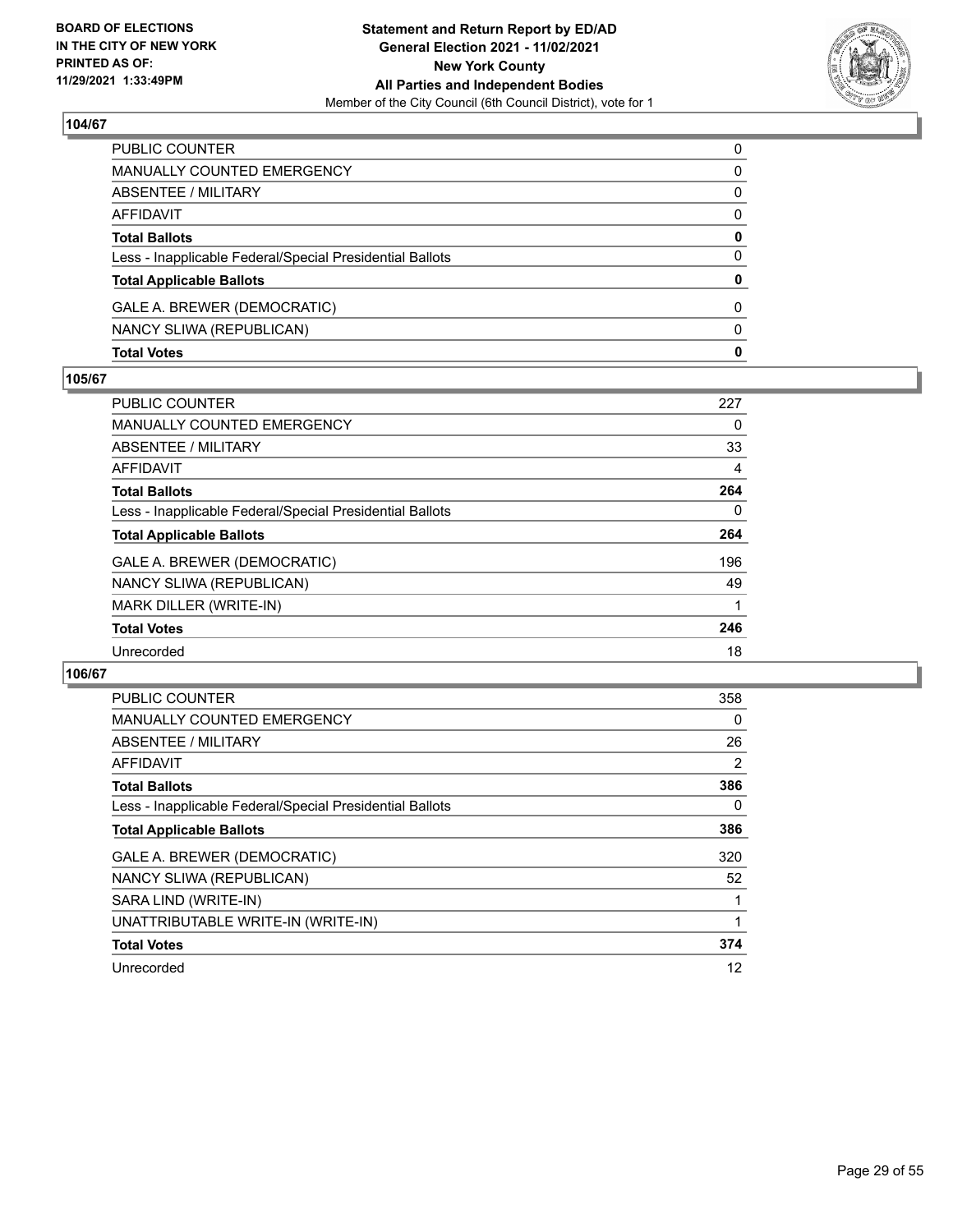

| <b>PUBLIC COUNTER</b>                                    | 142 |
|----------------------------------------------------------|-----|
| MANUALLY COUNTED EMERGENCY                               | 0   |
| ABSENTEE / MILITARY                                      | 21  |
| AFFIDAVIT                                                | 6   |
| <b>Total Ballots</b>                                     | 169 |
| Less - Inapplicable Federal/Special Presidential Ballots | 0   |
| <b>Total Applicable Ballots</b>                          | 169 |
| GALE A. BREWER (DEMOCRATIC)                              | 131 |
| NANCY SLIWA (REPUBLICAN)                                 | 29  |
| ADAM HERBST (WRITE-IN)                                   |     |
| PHILIP J. FRY (WRITE-IN)                                 |     |
| <b>Total Votes</b>                                       | 162 |
| Unrecorded                                               |     |

# **108/67**

| PUBLIC COUNTER                                           | 156      |
|----------------------------------------------------------|----------|
| <b>MANUALLY COUNTED EMERGENCY</b>                        | $\Omega$ |
| ABSENTEE / MILITARY                                      | 22       |
| <b>AFFIDAVIT</b>                                         | $\Omega$ |
| <b>Total Ballots</b>                                     | 178      |
| Less - Inapplicable Federal/Special Presidential Ballots | 0        |
| <b>Total Applicable Ballots</b>                          | 178      |
| GALE A. BREWER (DEMOCRATIC)                              | 130      |
| NANCY SLIWA (REPUBLICAN)                                 | 42       |
| <b>Total Votes</b>                                       | 172      |
| Unrecorded                                               | 6        |

| <b>PUBLIC COUNTER</b>                                    | 266            |
|----------------------------------------------------------|----------------|
| MANUALLY COUNTED EMERGENCY                               | 0              |
| ABSENTEE / MILITARY                                      | 62             |
| <b>AFFIDAVIT</b>                                         | 1              |
| <b>Total Ballots</b>                                     | 329            |
| Less - Inapplicable Federal/Special Presidential Ballots | 0              |
| <b>Total Applicable Ballots</b>                          | 329            |
| GALE A. BREWER (DEMOCRATIC)                              | 278            |
| NANCY SLIWA (REPUBLICAN)                                 | 37             |
| JANICE RANGEL (WRITE-IN)                                 | 1              |
| JOEL M. BRODY (WRITE-IN)                                 | 1              |
| MARIA DANZILO (WRITE-IN)                                 | $\overline{2}$ |
| UNATTRIBUTABLE WRITE-IN (WRITE-IN)                       | 1              |
| <b>Total Votes</b>                                       | 320            |
| Unrecorded                                               | 9              |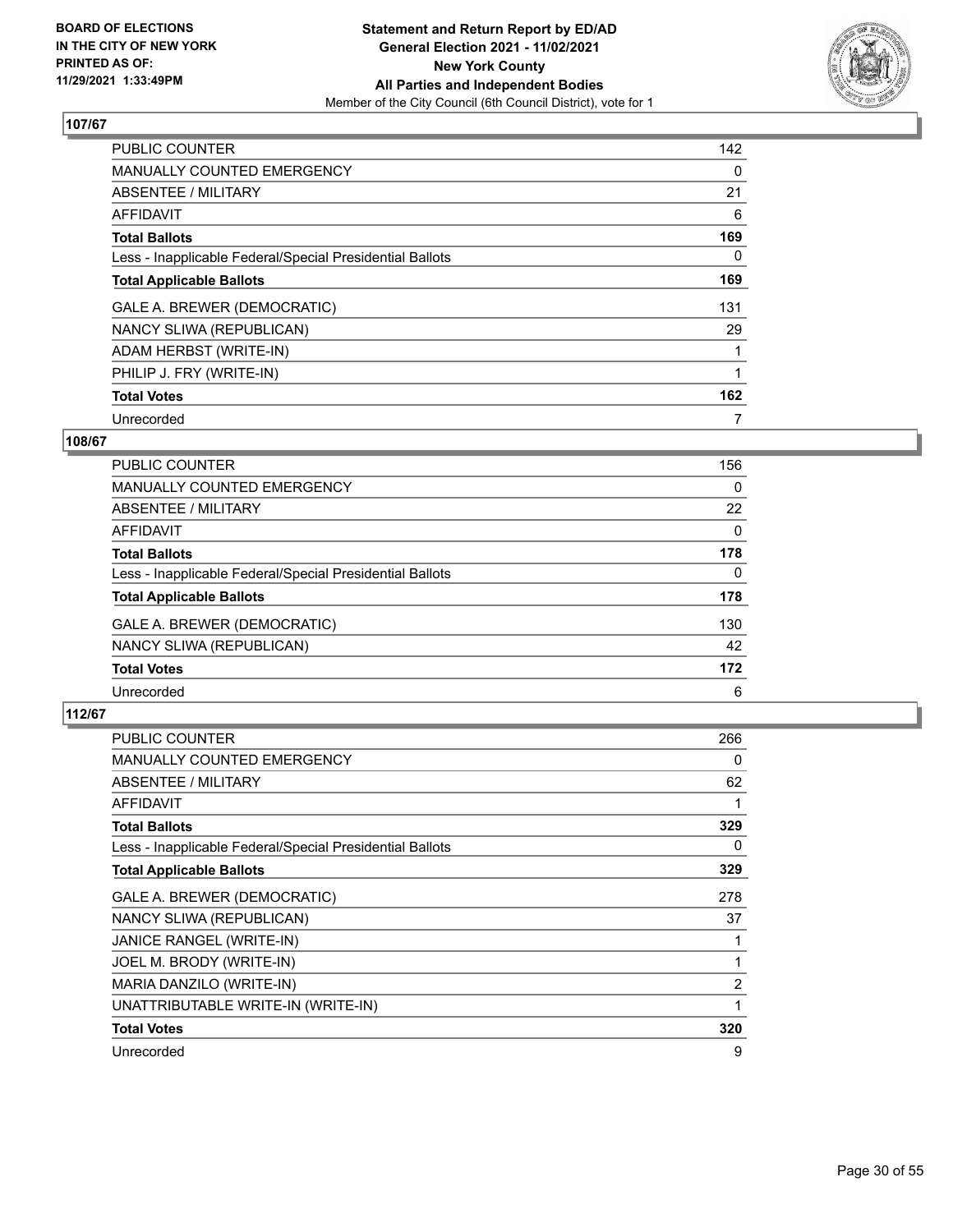

| PUBLIC COUNTER                                           | 183      |
|----------------------------------------------------------|----------|
| <b>MANUALLY COUNTED EMERGENCY</b>                        | $\Omega$ |
| ABSENTEE / MILITARY                                      | 33       |
| <b>AFFIDAVIT</b>                                         | $\Omega$ |
| <b>Total Ballots</b>                                     | 216      |
| Less - Inapplicable Federal/Special Presidential Ballots | $\Omega$ |
| <b>Total Applicable Ballots</b>                          | 216      |
| GALE A. BREWER (DEMOCRATIC)                              | 184      |
| NANCY SLIWA (REPUBLICAN)                                 | 20       |
| <b>Total Votes</b>                                       | 204      |
| Unrecorded                                               | 12       |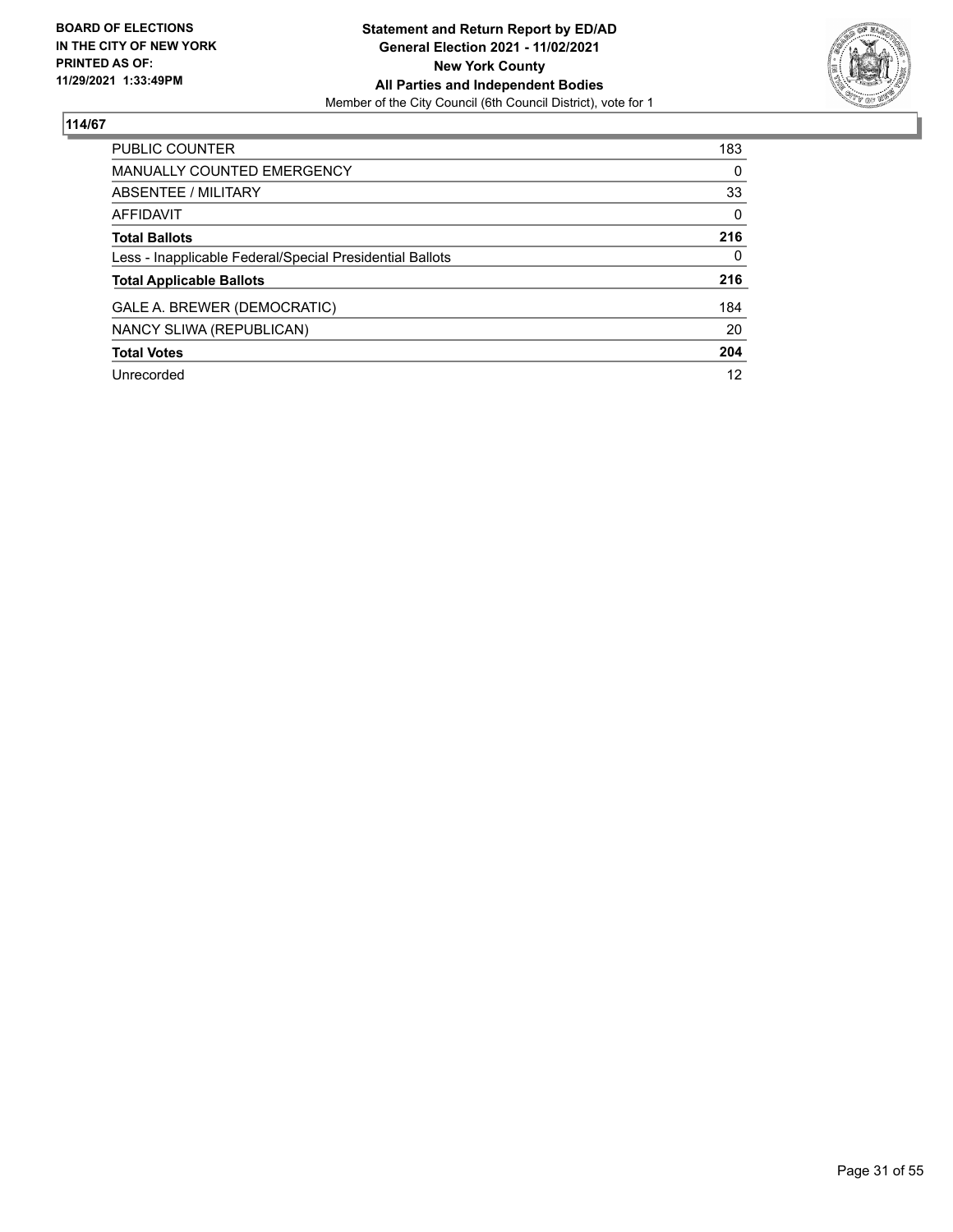

| <b>PUBLIC COUNTER</b>                                    | 0        |
|----------------------------------------------------------|----------|
| MANUALLY COUNTED EMERGENCY                               | 0        |
| ABSENTEE / MILITARY                                      | 0        |
| AFFIDAVIT                                                | 0        |
| <b>Total Ballots</b>                                     | 0        |
| Less - Inapplicable Federal/Special Presidential Ballots | 0        |
| <b>Total Applicable Ballots</b>                          | 0        |
| GALE A. BREWER (DEMOCRATIC)                              | $\Omega$ |
| NANCY SLIWA (REPUBLICAN)                                 | 0        |
| <b>Total Votes</b>                                       | 0        |
| 102/68 COMBINED into: 099/68                             |          |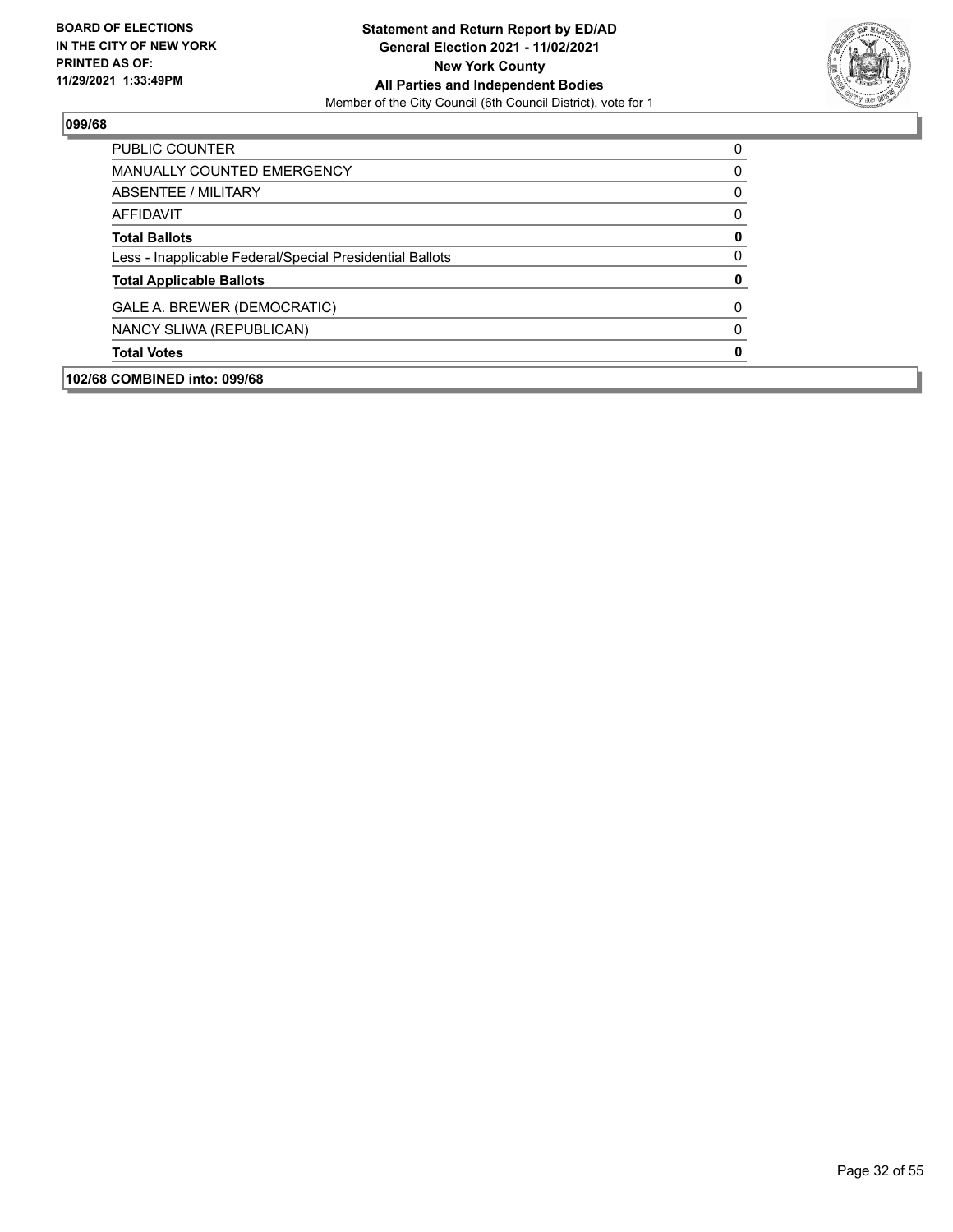

| PUBLIC COUNTER                                           | 181 |
|----------------------------------------------------------|-----|
| <b>MANUALLY COUNTED EMERGENCY</b>                        | 0   |
| ABSENTEE / MILITARY                                      | 26  |
| AFFIDAVIT                                                | 5   |
| <b>Total Ballots</b>                                     | 212 |
| Less - Inapplicable Federal/Special Presidential Ballots | 0   |
| <b>Total Applicable Ballots</b>                          | 212 |
| GALE A. BREWER (DEMOCRATIC)                              | 175 |
| NANCY SLIWA (REPUBLICAN)                                 | 25  |
| ANTHONY WEINER (WRITE-IN)                                | 1   |
| JOHN O'NEILL (WRITE-IN)                                  |     |
| <b>Total Votes</b>                                       | 202 |
| Unrecorded                                               | 10  |

# **002/69**

| <b>PUBLIC COUNTER</b>                                    | 168      |
|----------------------------------------------------------|----------|
| MANUALLY COUNTED EMERGENCY                               | $\Omega$ |
| ABSENTEE / MILITARY                                      | 22       |
| AFFIDAVIT                                                | 3        |
| <b>Total Ballots</b>                                     | 193      |
| Less - Inapplicable Federal/Special Presidential Ballots | 0        |
| <b>Total Applicable Ballots</b>                          | 193      |
| GALE A. BREWER (DEMOCRATIC)                              | 169      |
| NANCY SLIWA (REPUBLICAN)                                 | 19       |
| <b>Total Votes</b>                                       | 188      |
| Unrecorded                                               | 5        |

| <b>PUBLIC COUNTER</b>                                    | 252 |
|----------------------------------------------------------|-----|
| MANUALLY COUNTED EMERGENCY                               | 0   |
| ABSENTEE / MILITARY                                      | 29  |
| AFFIDAVIT                                                | 5   |
| <b>Total Ballots</b>                                     | 286 |
| Less - Inapplicable Federal/Special Presidential Ballots | 0   |
| <b>Total Applicable Ballots</b>                          | 286 |
| GALE A. BREWER (DEMOCRATIC)                              | 247 |
| NANCY SLIWA (REPUBLICAN)                                 | 28  |
| JONATHAN SCHLUSSEL (WRITE-IN)                            |     |
| NICK DILORIO (WRITE-IN)                                  |     |
| <b>Total Votes</b>                                       | 277 |
| Unrecorded                                               | 9   |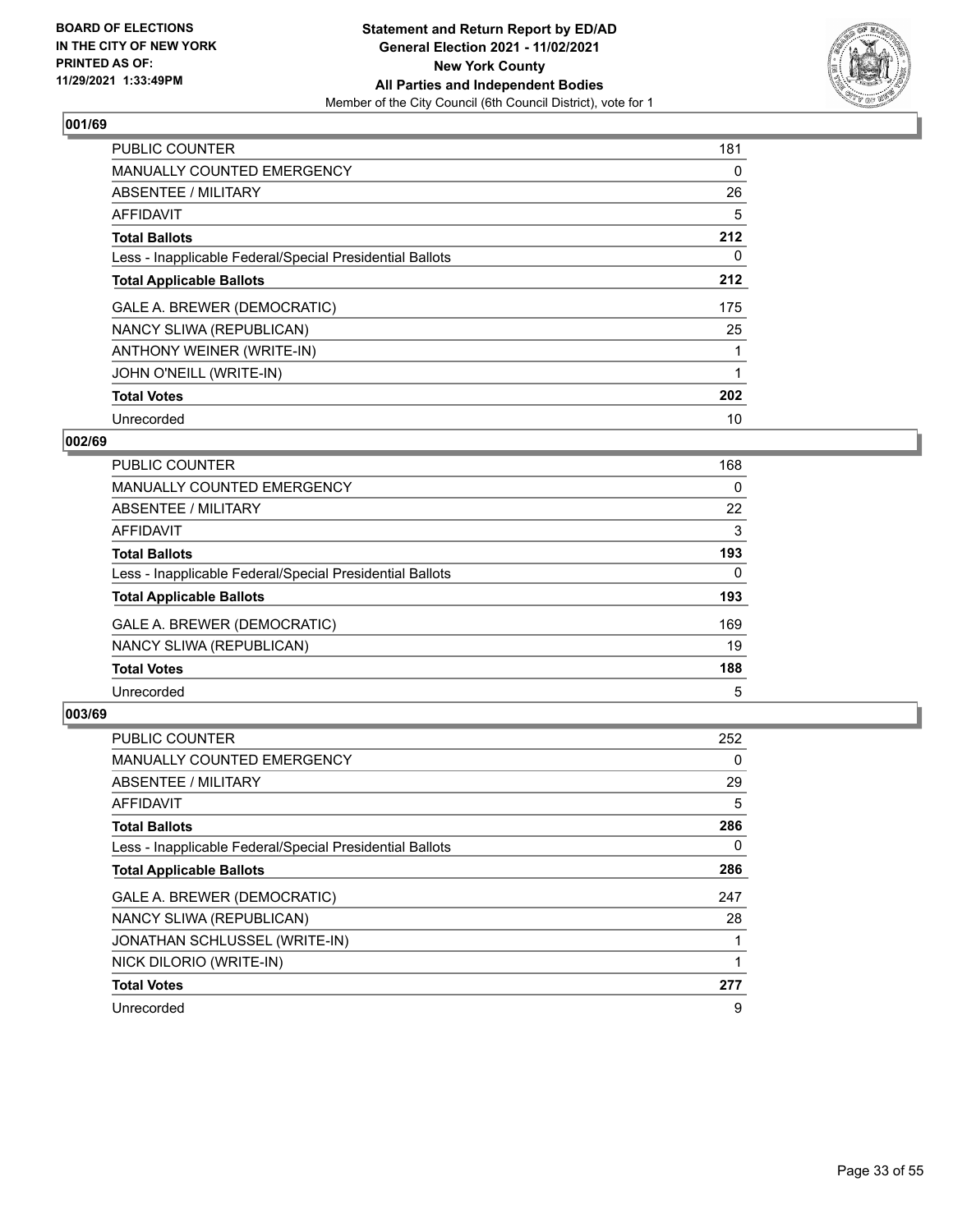

| <b>PUBLIC COUNTER</b>                                    | 291            |
|----------------------------------------------------------|----------------|
| <b>MANUALLY COUNTED EMERGENCY</b>                        | 0              |
| ABSENTEE / MILITARY                                      | 31             |
| AFFIDAVIT                                                | 3              |
| <b>Total Ballots</b>                                     | 325            |
| Less - Inapplicable Federal/Special Presidential Ballots | 0              |
| <b>Total Applicable Ballots</b>                          | 325            |
| GALE A. BREWER (DEMOCRATIC)                              | 270            |
| NANCY SLIWA (REPUBLICAN)                                 | 39             |
| JAKE PRICE (WRITE-IN)                                    |                |
| JAKE S. PRICE (WRITE-IN)                                 |                |
| MARIA DANZILO (WRITE-IN)                                 | $\overline{2}$ |
| SCOTT RACLEMAKER (WRITE-IN)                              |                |
| <b>Total Votes</b>                                       | 314            |
| Unrecorded                                               | 11             |

## **005/69**

| PUBLIC COUNTER                                           | 237 |
|----------------------------------------------------------|-----|
| <b>MANUALLY COUNTED EMERGENCY</b>                        | 0   |
| ABSENTEE / MILITARY                                      | 24  |
| AFFIDAVIT                                                | 2   |
| <b>Total Ballots</b>                                     | 263 |
| Less - Inapplicable Federal/Special Presidential Ballots | 0   |
| <b>Total Applicable Ballots</b>                          | 263 |
| GALE A. BREWER (DEMOCRATIC)                              | 218 |
| NANCY SLIWA (REPUBLICAN)                                 | 31  |
| MARIA DANZILO (WRITE-IN)                                 |     |
| <b>Total Votes</b>                                       | 250 |
| Unrecorded                                               | 13  |

| <b>PUBLIC COUNTER</b>                                    | 295 |
|----------------------------------------------------------|-----|
| <b>MANUALLY COUNTED EMERGENCY</b>                        | 0   |
| ABSENTEE / MILITARY                                      | 42  |
| AFFIDAVIT                                                | 2   |
| <b>Total Ballots</b>                                     | 339 |
| Less - Inapplicable Federal/Special Presidential Ballots | 0   |
| <b>Total Applicable Ballots</b>                          | 339 |
| GALE A. BREWER (DEMOCRATIC)                              | 289 |
| NANCY SLIWA (REPUBLICAN)                                 | 37  |
| <b>COLIN KAEPERNICK (WRITE-IN)</b>                       |     |
| MARIA GALATI (WRITE-IN)                                  |     |
| UNATTRIBUTABLE WRITE-IN (WRITE-IN)                       |     |
| <b>Total Votes</b>                                       | 329 |
| Unrecorded                                               | 10  |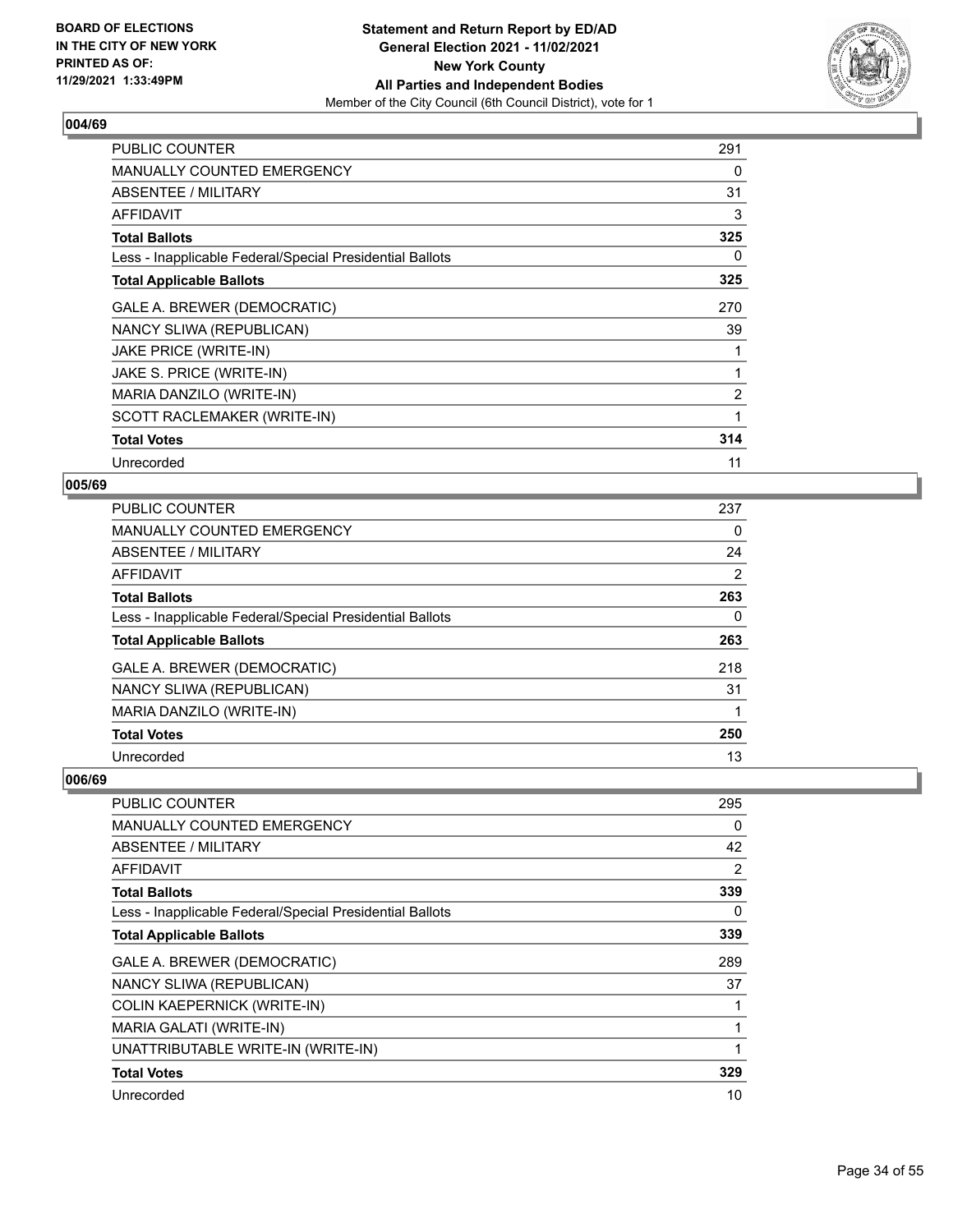

| <b>PUBLIC COUNTER</b>                                    | 251      |
|----------------------------------------------------------|----------|
| <b>MANUALLY COUNTED EMERGENCY</b>                        | 0        |
| ABSENTEE / MILITARY                                      | 48       |
| <b>AFFIDAVIT</b>                                         | 5        |
| <b>Total Ballots</b>                                     | 304      |
| Less - Inapplicable Federal/Special Presidential Ballots | $\Omega$ |
| <b>Total Applicable Ballots</b>                          | 304      |
| GALE A. BREWER (DEMOCRATIC)                              | 248      |
| NANCY SLIWA (REPUBLICAN)                                 | 45       |
| ARIEL SHERPEN (WRITE-IN)                                 |          |
| <b>Total Votes</b>                                       | 294      |
| Unrecorded                                               | 10       |

#### **008/69**

| <b>PUBLIC COUNTER</b>                                    | 80       |
|----------------------------------------------------------|----------|
| <b>MANUALLY COUNTED EMERGENCY</b>                        | 0        |
| ABSENTEE / MILITARY                                      | 10       |
| AFFIDAVIT                                                | $\Omega$ |
| <b>Total Ballots</b>                                     | 90       |
| Less - Inapplicable Federal/Special Presidential Ballots | $\Omega$ |
| <b>Total Applicable Ballots</b>                          | 90       |
| GALE A. BREWER (DEMOCRATIC)                              | 76       |
| NANCY SLIWA (REPUBLICAN)                                 | 4        |
| <b>Total Votes</b>                                       | 80       |
| Unrecorded                                               | 10       |

| <b>PUBLIC COUNTER</b>                                    | 307      |
|----------------------------------------------------------|----------|
| MANUALLY COUNTED EMERGENCY                               | $\Omega$ |
| ABSENTEE / MILITARY                                      | 50       |
| AFFIDAVIT                                                | 4        |
| <b>Total Ballots</b>                                     | 361      |
| Less - Inapplicable Federal/Special Presidential Ballots | $\Omega$ |
| <b>Total Applicable Ballots</b>                          | 361      |
| GALE A. BREWER (DEMOCRATIC)                              | 298      |
| NANCY SLIWA (REPUBLICAN)                                 | 49       |
| MARIA DANZILO (WRITE-IN)                                 | 3        |
| <b>Total Votes</b>                                       | 350      |
| Unrecorded                                               | 11       |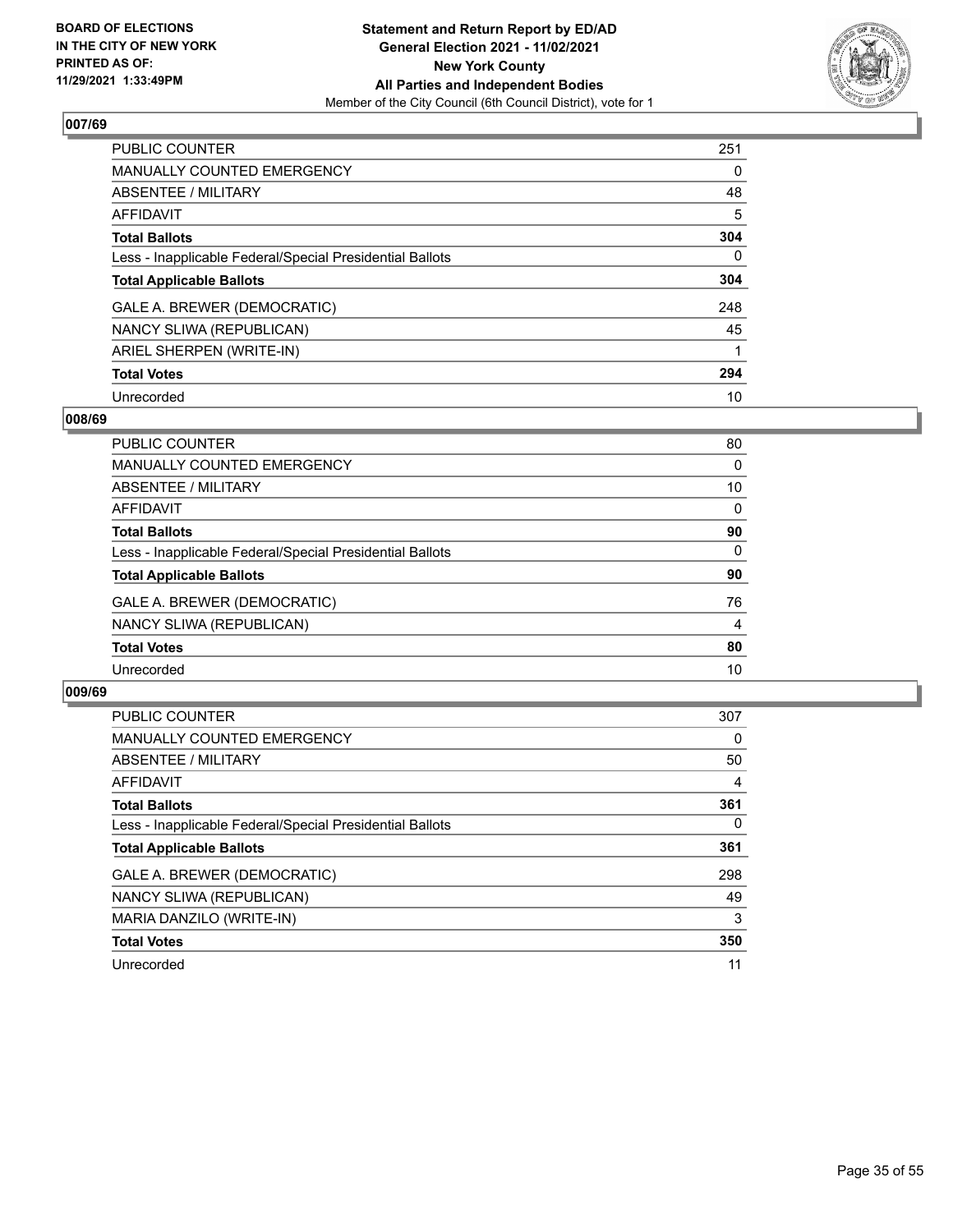

| PUBLIC COUNTER                                           | 334      |
|----------------------------------------------------------|----------|
| MANUALLY COUNTED EMERGENCY                               | 0        |
| ABSENTEE / MILITARY                                      | 46       |
| AFFIDAVIT                                                | 6        |
| <b>Total Ballots</b>                                     | 386      |
| Less - Inapplicable Federal/Special Presidential Ballots | $\Omega$ |
| <b>Total Applicable Ballots</b>                          | 386      |
| GALE A. BREWER (DEMOCRATIC)                              | 324      |
| NANCY SLIWA (REPUBLICAN)                                 | 46       |
| <b>Total Votes</b>                                       | 370      |
| Unrecorded                                               | 16       |

#### **011/69**

| PUBLIC COUNTER                                           | 313            |
|----------------------------------------------------------|----------------|
| MANUALLY COUNTED EMERGENCY                               | $\Omega$       |
| ABSENTEE / MILITARY                                      | 70             |
| AFFIDAVIT                                                | $\overline{2}$ |
| <b>Total Ballots</b>                                     | 385            |
| Less - Inapplicable Federal/Special Presidential Ballots | 0              |
| <b>Total Applicable Ballots</b>                          | 385            |
| GALE A. BREWER (DEMOCRATIC)                              | 324            |
| NANCY SLIWA (REPUBLICAN)                                 | 53             |
| <b>Total Votes</b>                                       | 377            |
| Unrecorded                                               | 8              |

| <b>PUBLIC COUNTER</b>                                    | 138      |
|----------------------------------------------------------|----------|
| <b>MANUALLY COUNTED EMERGENCY</b>                        | $\Omega$ |
| ABSENTEE / MILITARY                                      | 16       |
| AFFIDAVIT                                                | 3        |
| <b>Total Ballots</b>                                     | 157      |
| Less - Inapplicable Federal/Special Presidential Ballots | 0        |
| <b>Total Applicable Ballots</b>                          | 157      |
| GALE A. BREWER (DEMOCRATIC)                              | 129      |
| NANCY SLIWA (REPUBLICAN)                                 | 19       |
| <b>Total Votes</b>                                       | 148      |
| Unrecorded                                               | 9        |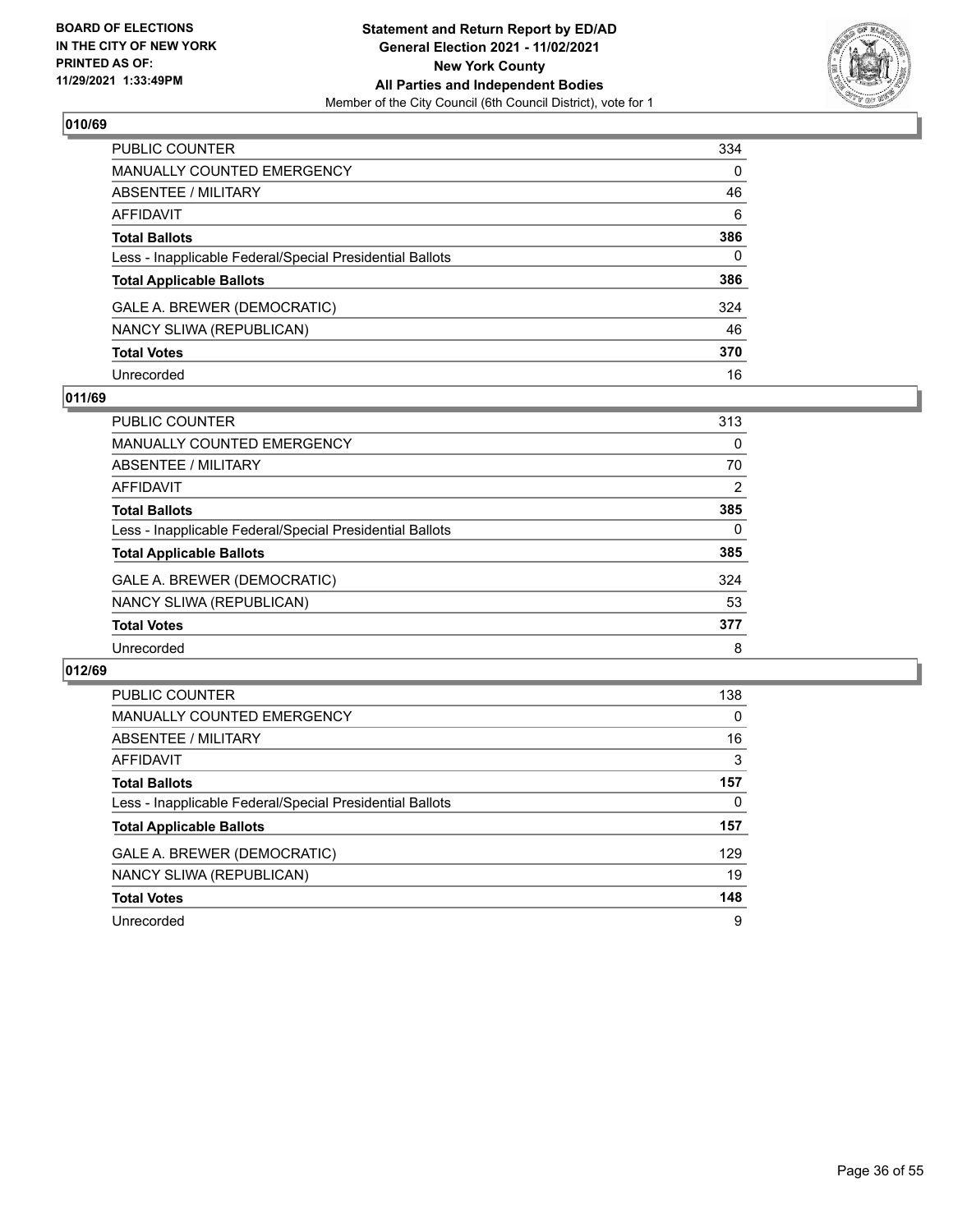

| PUBLIC COUNTER                                           | 192          |
|----------------------------------------------------------|--------------|
| <b>MANUALLY COUNTED EMERGENCY</b>                        | $\Omega$     |
| ABSENTEE / MILITARY                                      | 61           |
| AFFIDAVIT                                                |              |
| <b>Total Ballots</b>                                     | 254          |
| Less - Inapplicable Federal/Special Presidential Ballots | $\mathbf{0}$ |
| <b>Total Applicable Ballots</b>                          | 254          |
| GALE A. BREWER (DEMOCRATIC)                              | 195          |
| NANCY SLIWA (REPUBLICAN)                                 | 32           |
| <b>Total Votes</b>                                       | 227          |
| Unrecorded                                               | 27           |

## **014/69**

| <b>PUBLIC COUNTER</b>                                    | 162 |
|----------------------------------------------------------|-----|
| <b>MANUALLY COUNTED EMERGENCY</b>                        | 0   |
| <b>ABSENTEE / MILITARY</b>                               | 34  |
| <b>AFFIDAVIT</b>                                         | 0   |
| <b>Total Ballots</b>                                     | 196 |
| Less - Inapplicable Federal/Special Presidential Ballots | 0   |
| <b>Total Applicable Ballots</b>                          | 196 |
| GALE A. BREWER (DEMOCRATIC)                              | 144 |
| NANCY SLIWA (REPUBLICAN)                                 | 29  |
| <b>JIM ROSENTHAL (WRITE-IN)</b>                          |     |
| UNATTRIBUTABLE WRITE-IN (WRITE-IN)                       |     |
| <b>Total Votes</b>                                       | 175 |
| Unrecorded                                               | 21  |

| <b>PUBLIC COUNTER</b>                                    | 281 |
|----------------------------------------------------------|-----|
| MANUALLY COUNTED EMERGENCY                               | 0   |
| ABSENTEE / MILITARY                                      | 32  |
| AFFIDAVIT                                                | 2   |
| <b>Total Ballots</b>                                     | 315 |
| Less - Inapplicable Federal/Special Presidential Ballots | 0   |
| <b>Total Applicable Ballots</b>                          | 315 |
| GALE A. BREWER (DEMOCRATIC)                              | 269 |
| NANCY SLIWA (REPUBLICAN)                                 | 26  |
| DANI SCHWARTZ (WRITE-IN)                                 |     |
| UNATTRIBUTABLE WRITE-IN (WRITE-IN)                       | 2   |
| <b>Total Votes</b>                                       | 298 |
| Unrecorded                                               | 17  |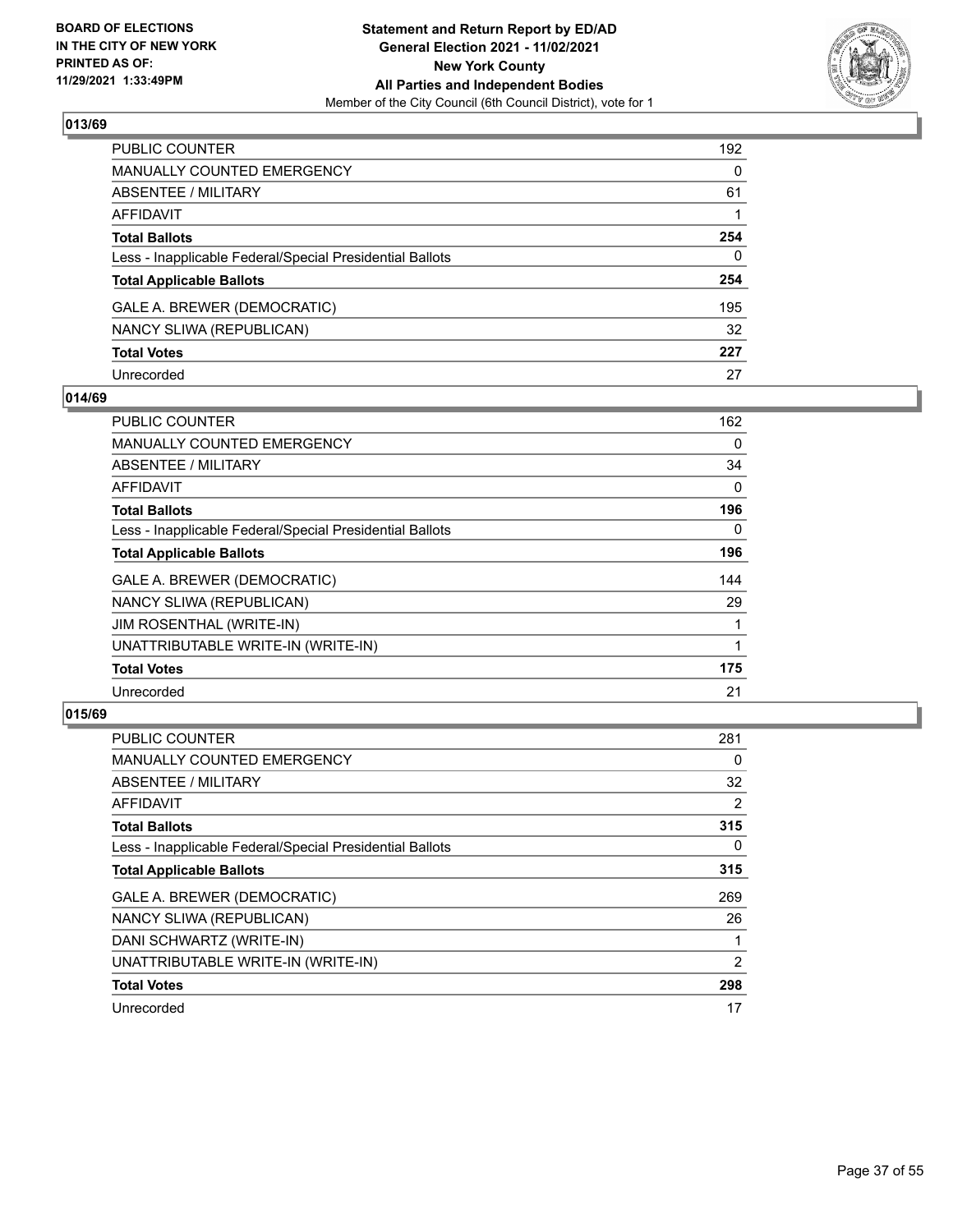

| <b>PUBLIC COUNTER</b>                                    | 226      |
|----------------------------------------------------------|----------|
| <b>MANUALLY COUNTED EMERGENCY</b>                        | $\Omega$ |
| ABSENTEE / MILITARY                                      | 45       |
| AFFIDAVIT                                                | 5        |
| <b>Total Ballots</b>                                     | 276      |
| Less - Inapplicable Federal/Special Presidential Ballots | 0        |
| <b>Total Applicable Ballots</b>                          | 276      |
| GALE A. BREWER (DEMOCRATIC)                              | 221      |
| NANCY SLIWA (REPUBLICAN)                                 | 22       |
| SARA A. LIND (WRITE-IN)                                  |          |
| <b>Total Votes</b>                                       | 244      |
| Unrecorded                                               | 32       |

#### **017/69**

| <b>PUBLIC COUNTER</b>                                    | 173      |
|----------------------------------------------------------|----------|
| MANUALLY COUNTED EMERGENCY                               | $\Omega$ |
| ABSENTEE / MILITARY                                      | 53       |
| <b>AFFIDAVIT</b>                                         | 3        |
| <b>Total Ballots</b>                                     | 229      |
| Less - Inapplicable Federal/Special Presidential Ballots | $\Omega$ |
| <b>Total Applicable Ballots</b>                          | 229      |
| GALE A. BREWER (DEMOCRATIC)                              | 173      |
| NANCY SLIWA (REPUBLICAN)                                 | 23       |
| <b>Total Votes</b>                                       | 196      |
| Unrecorded                                               | 33       |

| <b>PUBLIC COUNTER</b>                                    | 306            |
|----------------------------------------------------------|----------------|
| <b>MANUALLY COUNTED EMERGENCY</b>                        | 0              |
| ABSENTEE / MILITARY                                      | 96             |
| AFFIDAVIT                                                | $\overline{2}$ |
| <b>Total Ballots</b>                                     | 404            |
| Less - Inapplicable Federal/Special Presidential Ballots | $\mathbf{0}$   |
| <b>Total Applicable Ballots</b>                          | 404            |
| GALE A. BREWER (DEMOCRATIC)                              | 320            |
| NANCY SLIWA (REPUBLICAN)                                 | 44             |
| <b>Total Votes</b>                                       | 364            |
| Unrecorded                                               | 40             |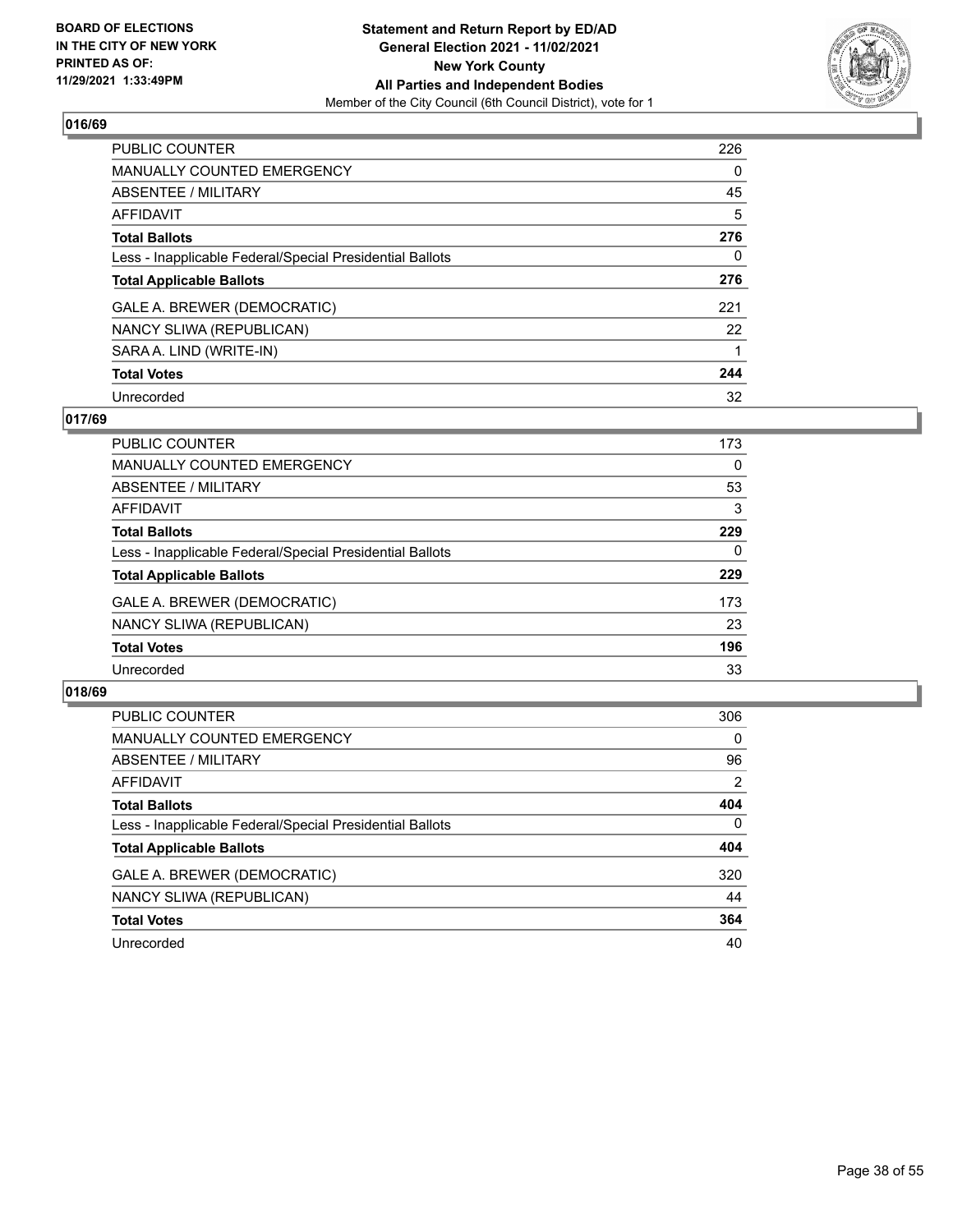

| PUBLIC COUNTER                                           | 163          |
|----------------------------------------------------------|--------------|
| <b>MANUALLY COUNTED EMERGENCY</b>                        | $\Omega$     |
| <b>ABSENTEE / MILITARY</b>                               | 62           |
| <b>AFFIDAVIT</b>                                         | $\Omega$     |
| <b>Total Ballots</b>                                     | 225          |
| Less - Inapplicable Federal/Special Presidential Ballots | $\mathbf{0}$ |
| <b>Total Applicable Ballots</b>                          | 225          |
| GALE A. BREWER (DEMOCRATIC)                              | 179          |
| NANCY SLIWA (REPUBLICAN)                                 | 14           |
| <b>Total Votes</b>                                       | 193          |
| Unrecorded                                               | 32           |

#### **020/69**

| PUBLIC COUNTER                                           | 308 |
|----------------------------------------------------------|-----|
| <b>MANUALLY COUNTED EMERGENCY</b>                        | 0   |
| ABSENTEE / MILITARY                                      | 77  |
| AFFIDAVIT                                                | 2   |
| <b>Total Ballots</b>                                     | 387 |
| Less - Inapplicable Federal/Special Presidential Ballots | 0   |
| <b>Total Applicable Ballots</b>                          | 387 |
| GALE A. BREWER (DEMOCRATIC)                              | 319 |
| NANCY SLIWA (REPUBLICAN)                                 | 30  |
| <b>Total Votes</b>                                       | 349 |
| Unrecorded                                               | 38  |

| <b>PUBLIC COUNTER</b>                                    | 366      |
|----------------------------------------------------------|----------|
| <b>MANUALLY COUNTED EMERGENCY</b>                        | 0        |
| ABSENTEE / MILITARY                                      | 74       |
| AFFIDAVIT                                                | 4        |
| <b>Total Ballots</b>                                     | 444      |
| Less - Inapplicable Federal/Special Presidential Ballots | $\Omega$ |
| <b>Total Applicable Ballots</b>                          | 444      |
| GALE A. BREWER (DEMOCRATIC)                              | 366      |
| NANCY SLIWA (REPUBLICAN)                                 | 37       |
| MORCELO PEREZ (WRITE-IN)                                 |          |
| STAN INCE (WRITE-IN)                                     |          |
| <b>Total Votes</b>                                       | 405      |
| Unrecorded                                               | 39       |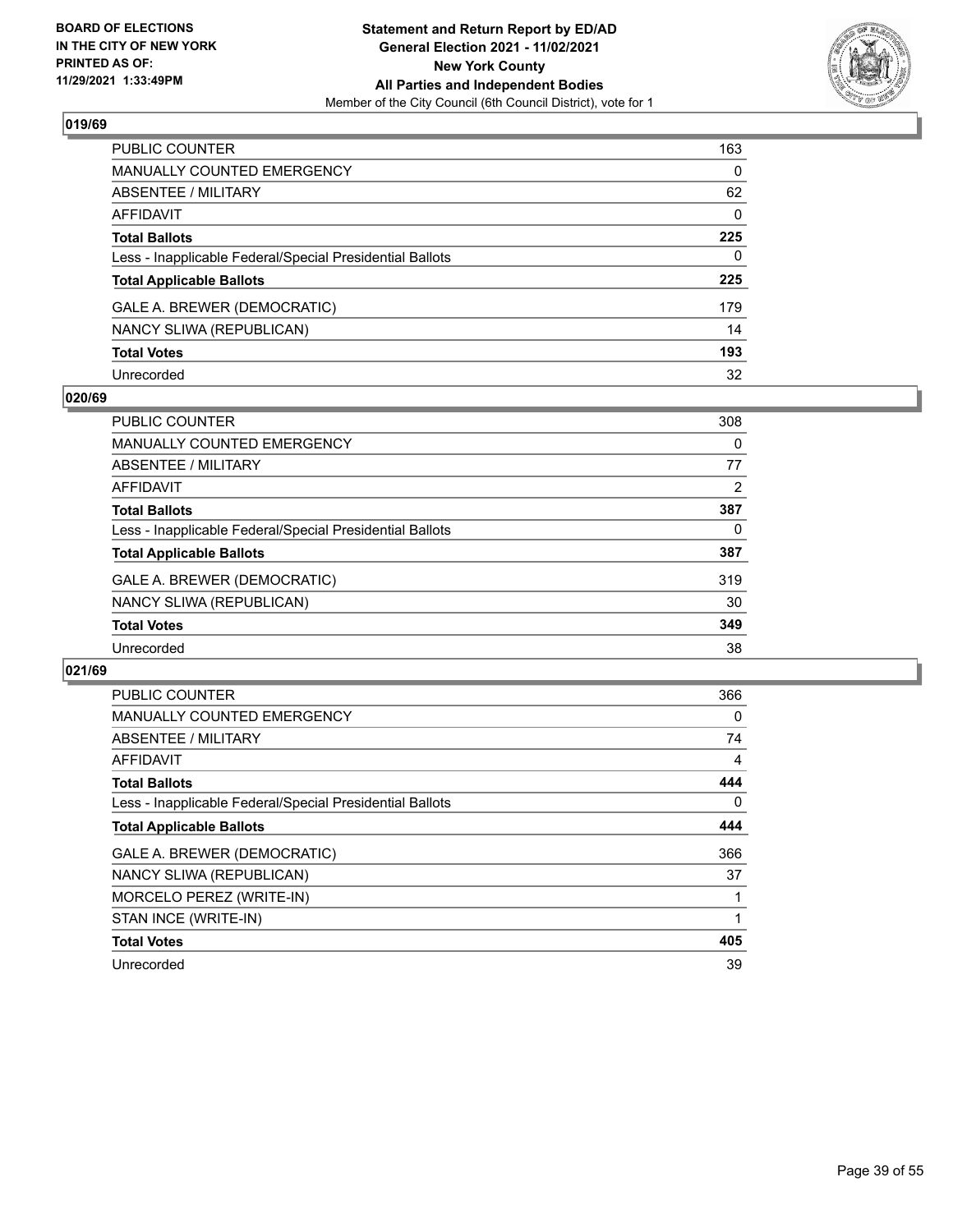

| <b>PUBLIC COUNTER</b>                                    | 307      |
|----------------------------------------------------------|----------|
| <b>MANUALLY COUNTED EMERGENCY</b>                        | $\Omega$ |
| <b>ABSENTEE / MILITARY</b>                               | 81       |
| AFFIDAVIT                                                | 3        |
| <b>Total Ballots</b>                                     | 391      |
| Less - Inapplicable Federal/Special Presidential Ballots | 0        |
| <b>Total Applicable Ballots</b>                          | 391      |
| GALE A. BREWER (DEMOCRATIC)                              | 334      |
| NANCY SLIWA (REPUBLICAN)                                 | 40       |
| SARA LIND (WRITE-IN)                                     |          |
| <b>Total Votes</b>                                       | 375      |
| Unrecorded                                               | 16       |

#### **023/69**

| <b>PUBLIC COUNTER</b>                                    | 189 |
|----------------------------------------------------------|-----|
| <b>MANUALLY COUNTED EMERGENCY</b>                        | 3   |
| ABSENTEE / MILITARY                                      | 27  |
| <b>AFFIDAVIT</b>                                         | 2   |
| <b>Total Ballots</b>                                     | 221 |
| Less - Inapplicable Federal/Special Presidential Ballots | 0   |
| <b>Total Applicable Ballots</b>                          | 221 |
| GALE A. BREWER (DEMOCRATIC)                              | 182 |
| NANCY SLIWA (REPUBLICAN)                                 | 27  |
| UNATTRIBUTABLE WRITE-IN (WRITE-IN)                       |     |
| <b>Total Votes</b>                                       | 210 |
| Unrecorded                                               | 11  |

| <b>PUBLIC COUNTER</b>                                    | 292      |
|----------------------------------------------------------|----------|
| <b>MANUALLY COUNTED EMERGENCY</b>                        | $\Omega$ |
| ABSENTEE / MILITARY                                      | 52       |
| AFFIDAVIT                                                | 3        |
| <b>Total Ballots</b>                                     | 347      |
| Less - Inapplicable Federal/Special Presidential Ballots | 0        |
| <b>Total Applicable Ballots</b>                          | 347      |
| GALE A. BREWER (DEMOCRATIC)                              | 286      |
| NANCY SLIWA (REPUBLICAN)                                 | 48       |
| JILL BISHITS (WRITE-IN)                                  |          |
| <b>Total Votes</b>                                       | 335      |
| Unrecorded                                               | 12       |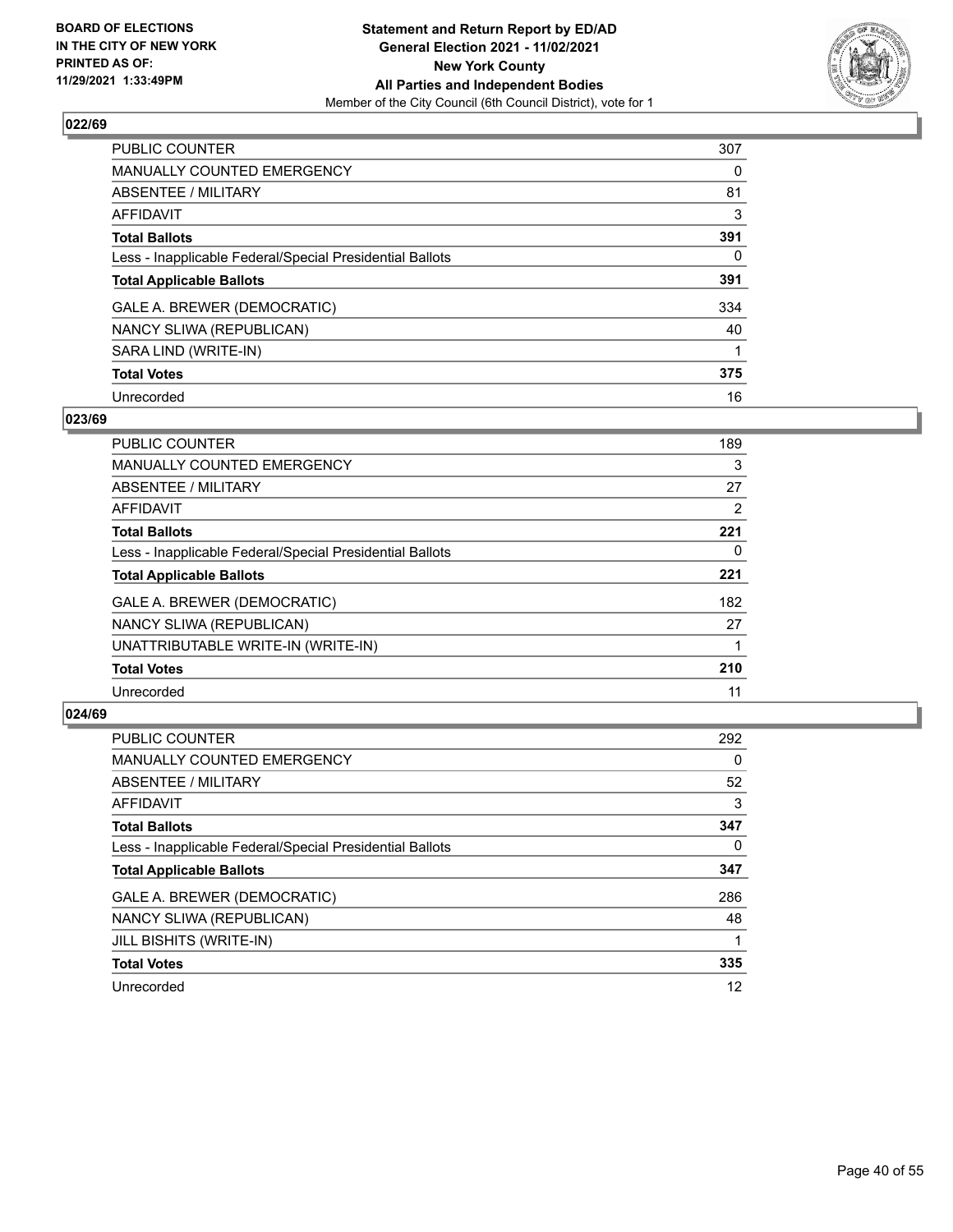

| <b>PUBLIC COUNTER</b>                                    | 215      |
|----------------------------------------------------------|----------|
| <b>MANUALLY COUNTED EMERGENCY</b>                        | $\Omega$ |
| ABSENTEE / MILITARY                                      | 20       |
| AFFIDAVIT                                                | 5        |
| <b>Total Ballots</b>                                     | 240      |
| Less - Inapplicable Federal/Special Presidential Ballots | 0        |
| <b>Total Applicable Ballots</b>                          | 240      |
| GALE A. BREWER (DEMOCRATIC)                              | 187      |
| NANCY SLIWA (REPUBLICAN)                                 | 30       |
| SALLY QUAN (WRITE-IN)                                    |          |
| <b>Total Votes</b>                                       | 218      |
| Unrecorded                                               | 22       |

#### **026/69**

| PUBLIC COUNTER                                           | 326      |
|----------------------------------------------------------|----------|
| MANUALLY COUNTED EMERGENCY                               | 0        |
| ABSENTEE / MILITARY                                      | 56       |
| <b>AFFIDAVIT</b>                                         |          |
| <b>Total Ballots</b>                                     | 383      |
| Less - Inapplicable Federal/Special Presidential Ballots | $\Omega$ |
| <b>Total Applicable Ballots</b>                          | 383      |
| GALE A. BREWER (DEMOCRATIC)                              | 334      |
| NANCY SLIWA (REPUBLICAN)                                 | 30       |
| RONNE BRAITERMAN (WRITE-IN)                              |          |
| <b>Total Votes</b>                                       | 365      |
| Unrecorded                                               | 18       |

| PUBLIC COUNTER                                           | 117      |
|----------------------------------------------------------|----------|
| MANUALLY COUNTED EMERGENCY                               | 0        |
| ABSENTEE / MILITARY                                      | 20       |
| AFFIDAVIT                                                | $\Omega$ |
| <b>Total Ballots</b>                                     | 137      |
| Less - Inapplicable Federal/Special Presidential Ballots | $\Omega$ |
| <b>Total Applicable Ballots</b>                          | 137      |
| GALE A. BREWER (DEMOCRATIC)                              | 113      |
| NANCY SLIWA (REPUBLICAN)                                 | 15       |
| <b>Total Votes</b>                                       | 128      |
| Unrecorded                                               | 9        |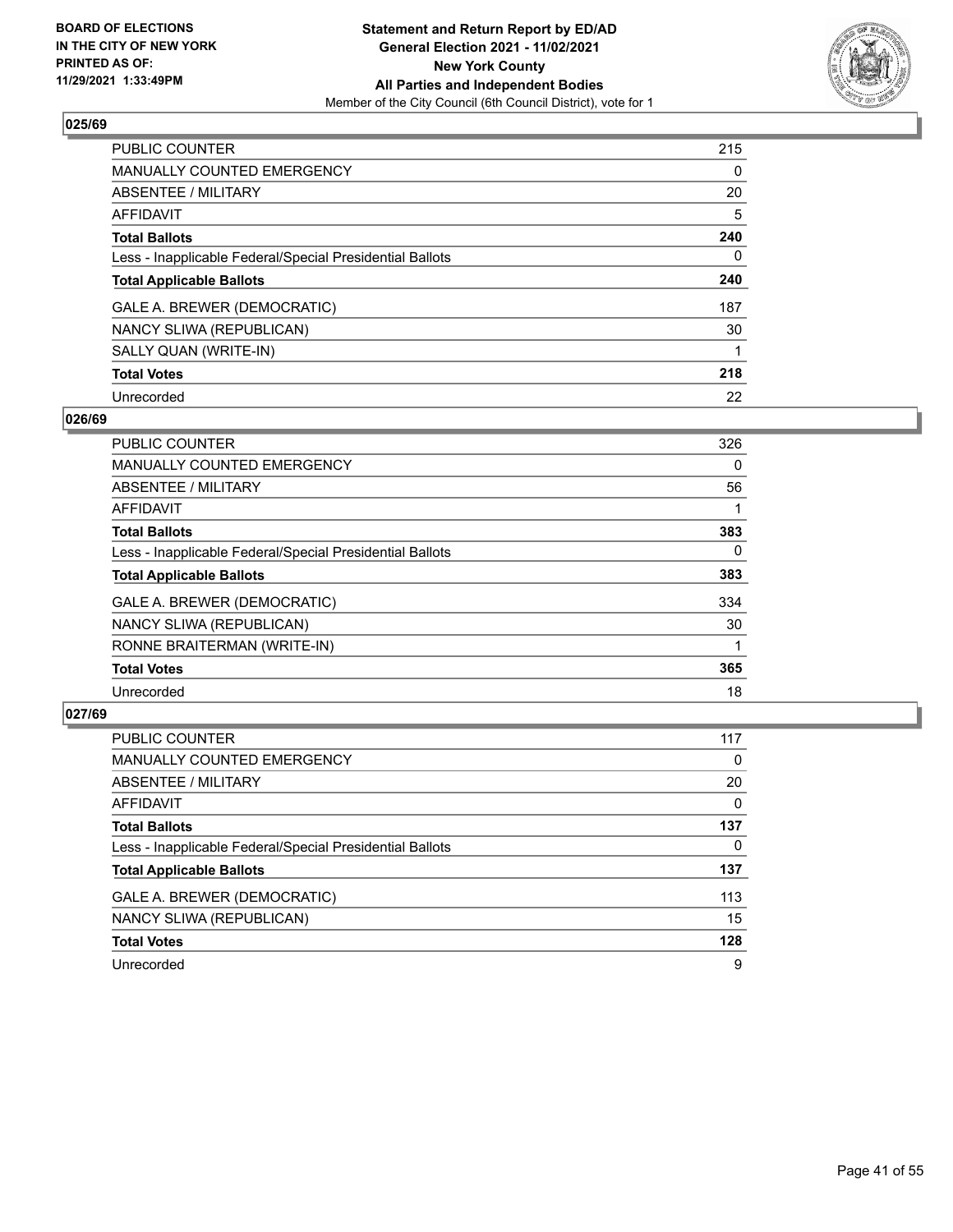

| PUBLIC COUNTER                                           | 104            |
|----------------------------------------------------------|----------------|
| MANUALLY COUNTED EMERGENCY                               | $\mathbf{0}$   |
| ABSENTEE / MILITARY                                      | 8              |
| <b>AFFIDAVIT</b>                                         | $\overline{2}$ |
| <b>Total Ballots</b>                                     | 114            |
| Less - Inapplicable Federal/Special Presidential Ballots | $\mathbf{0}$   |
| <b>Total Applicable Ballots</b>                          | 114            |
| GALE A. BREWER (DEMOCRATIC)                              | 88             |
| NANCY SLIWA (REPUBLICAN)                                 | 8              |
| <b>Total Votes</b>                                       | 96             |
| Unrecorded                                               | 18             |

#### **029/69**

| <b>PUBLIC COUNTER</b>                                    | 393      |
|----------------------------------------------------------|----------|
| <b>MANUALLY COUNTED EMERGENCY</b>                        | 0        |
| ABSENTEE / MILITARY                                      | 122      |
| <b>AFFIDAVIT</b>                                         | $\Omega$ |
| <b>Total Ballots</b>                                     | 515      |
| Less - Inapplicable Federal/Special Presidential Ballots | $\Omega$ |
| <b>Total Applicable Ballots</b>                          | 515      |
| GALE A. BREWER (DEMOCRATIC)                              | 390      |
| NANCY SLIWA (REPUBLICAN)                                 | 62       |
| PAUL APREDES (WRITE-IN)                                  |          |
| <b>Total Votes</b>                                       | 453      |
| Unrecorded                                               | 62       |

| <b>PUBLIC COUNTER</b>                                    | 273      |
|----------------------------------------------------------|----------|
| MANUALLY COUNTED EMERGENCY                               | $\Omega$ |
| ABSENTEE / MILITARY                                      | 136      |
| AFFIDAVIT                                                | $\Omega$ |
| <b>Total Ballots</b>                                     | 409      |
| Less - Inapplicable Federal/Special Presidential Ballots | $\Omega$ |
| <b>Total Applicable Ballots</b>                          | 409      |
| GALE A. BREWER (DEMOCRATIC)                              | 309      |
| NANCY SLIWA (REPUBLICAN)                                 | 42       |
| CAROLINE HARTING (WRITE-IN)                              |          |
| <b>Total Votes</b>                                       | 352      |
| Unrecorded                                               | 57       |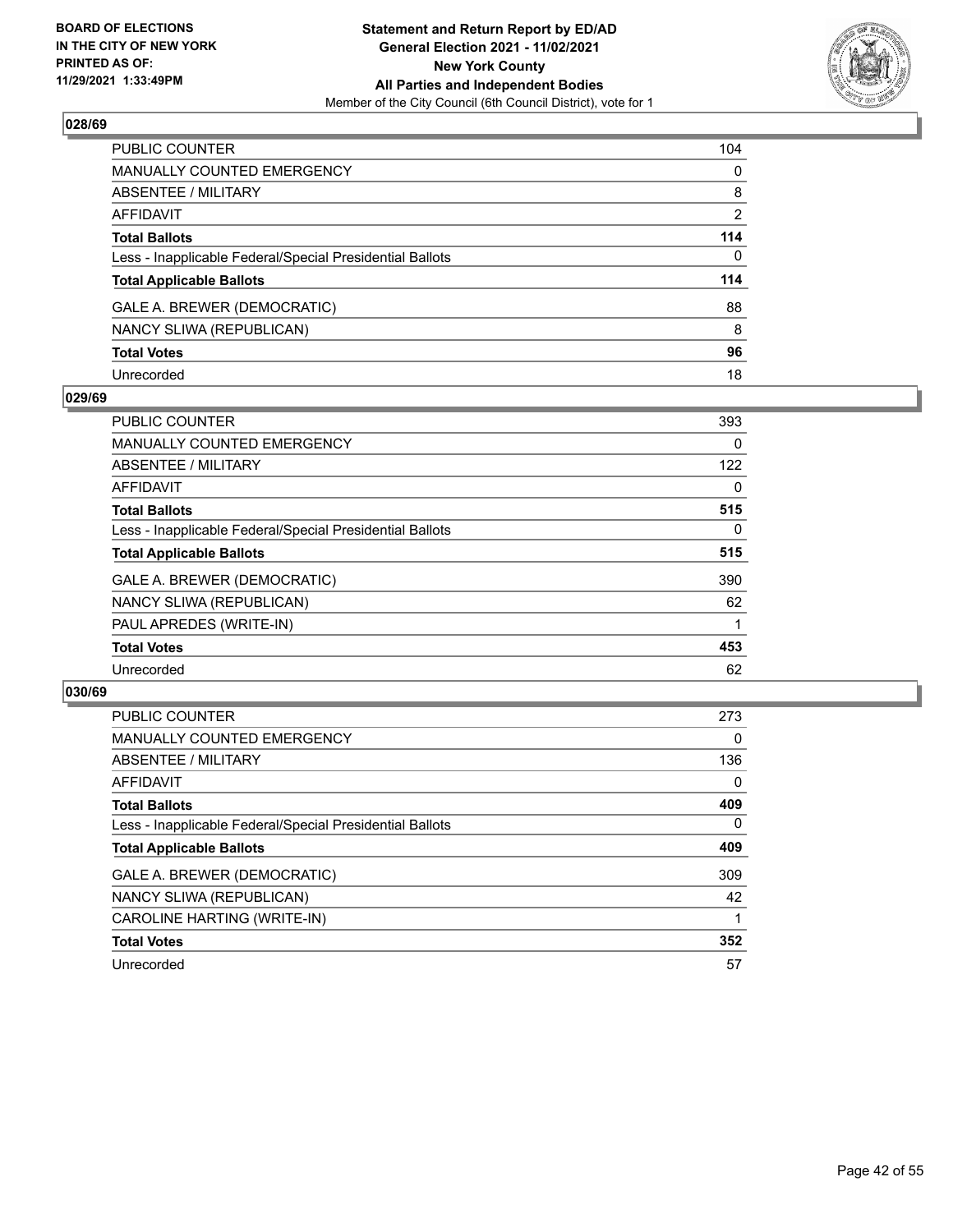

| PUBLIC COUNTER                                           | 260 |
|----------------------------------------------------------|-----|
| <b>MANUALLY COUNTED EMERGENCY</b>                        | 0   |
| ABSENTEE / MILITARY                                      | 84  |
| AFFIDAVIT                                                | 5   |
| <b>Total Ballots</b>                                     | 349 |
| Less - Inapplicable Federal/Special Presidential Ballots | 0   |
| <b>Total Applicable Ballots</b>                          | 349 |
| GALE A. BREWER (DEMOCRATIC)                              | 295 |
| NANCY SLIWA (REPUBLICAN)                                 | 17  |
| <b>Total Votes</b>                                       | 312 |
| Unrecorded                                               | 37  |

#### **032/69**

| <b>PUBLIC COUNTER</b>                                    | 370 |
|----------------------------------------------------------|-----|
| <b>MANUALLY COUNTED EMERGENCY</b>                        | 0   |
| <b>ABSENTEE / MILITARY</b>                               | 84  |
| AFFIDAVIT                                                | 2   |
| <b>Total Ballots</b>                                     | 456 |
| Less - Inapplicable Federal/Special Presidential Ballots | 0   |
| <b>Total Applicable Ballots</b>                          | 456 |
| GALE A. BREWER (DEMOCRATIC)                              | 359 |
| NANCY SLIWA (REPUBLICAN)                                 | 51  |
| SARA LIND (WRITE-IN)                                     |     |
| UNATTRIBUTABLE WRITE-IN (WRITE-IN)                       |     |
| <b>Total Votes</b>                                       | 412 |
| Unrecorded                                               | 44  |

| <b>PUBLIC COUNTER</b>                                    | 338      |
|----------------------------------------------------------|----------|
| <b>MANUALLY COUNTED EMERGENCY</b>                        | $\Omega$ |
| ABSENTEE / MILITARY                                      | 105      |
| <b>AFFIDAVIT</b>                                         | $\Omega$ |
| <b>Total Ballots</b>                                     | 443      |
| Less - Inapplicable Federal/Special Presidential Ballots | $\Omega$ |
| <b>Total Applicable Ballots</b>                          | 443      |
| GALE A. BREWER (DEMOCRATIC)                              | 362      |
| NANCY SLIWA (REPUBLICAN)                                 | 35       |
| UNATTRIBUTABLE WRITE-IN (WRITE-IN)                       |          |
| <b>Total Votes</b>                                       | 398      |
| Unrecorded                                               | 45       |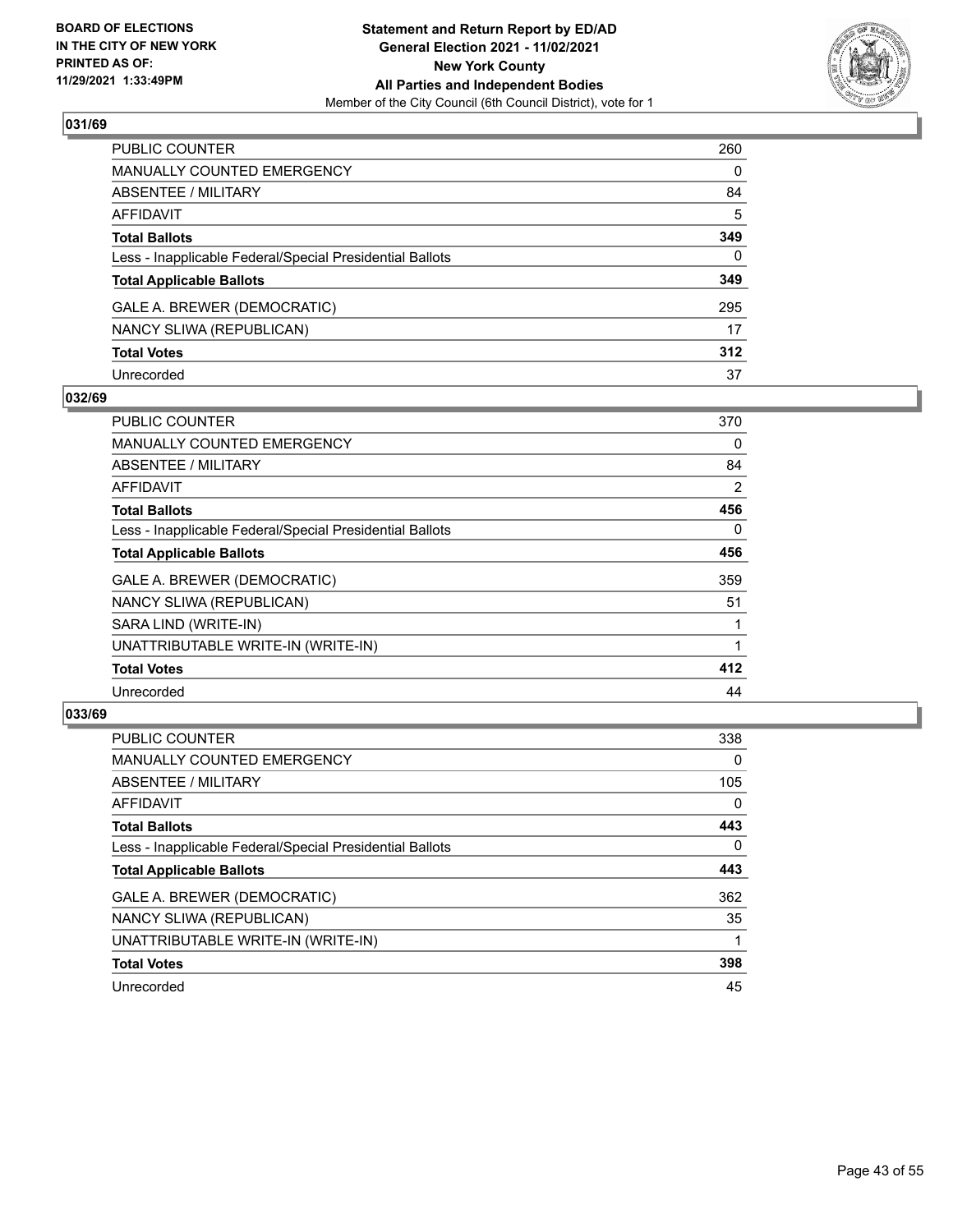

| PUBLIC COUNTER                                           | 319 |
|----------------------------------------------------------|-----|
| <b>MANUALLY COUNTED EMERGENCY</b>                        | 0   |
| ABSENTEE / MILITARY                                      | 64  |
| <b>AFFIDAVIT</b>                                         | 3   |
| <b>Total Ballots</b>                                     | 386 |
| Less - Inapplicable Federal/Special Presidential Ballots | 0   |
| <b>Total Applicable Ballots</b>                          | 386 |
| GALE A. BREWER (DEMOCRATIC)                              | 318 |
| NANCY SLIWA (REPUBLICAN)                                 | 37  |
| SCOTT RADEMAKER (WRITE-IN)                               |     |
| UNATTRIBUTABLE WRITE-IN (WRITE-IN)                       |     |
| <b>Total Votes</b>                                       | 357 |
| Unrecorded                                               | 29  |

# **035/69**

| <b>PUBLIC COUNTER</b>                                    | 137 |
|----------------------------------------------------------|-----|
| MANUALLY COUNTED EMERGENCY                               | 0   |
| ABSENTEE / MILITARY                                      | 23  |
| AFFIDAVIT                                                |     |
| <b>Total Ballots</b>                                     | 161 |
| Less - Inapplicable Federal/Special Presidential Ballots | 0   |
| <b>Total Applicable Ballots</b>                          | 161 |
| GALE A. BREWER (DEMOCRATIC)                              | 131 |
| NANCY SLIWA (REPUBLICAN)                                 | 14  |
| MARTIN HENNESSY (WRITE-IN)                               |     |
| STEVE DILENARDO (WRITE-IN)                               |     |
| <b>Total Votes</b>                                       | 147 |
| Unrecorded                                               | 14  |

| PUBLIC COUNTER                                           | 302 |
|----------------------------------------------------------|-----|
| MANUALLY COUNTED EMERGENCY                               | 0   |
| ABSENTEE / MILITARY                                      | 35  |
| AFFIDAVIT                                                |     |
| <b>Total Ballots</b>                                     | 338 |
| Less - Inapplicable Federal/Special Presidential Ballots | 0   |
| <b>Total Applicable Ballots</b>                          | 338 |
| GALE A. BREWER (DEMOCRATIC)                              | 283 |
| NANCY SLIWA (REPUBLICAN)                                 | 41  |
| <b>JOSH LEWIS (WRITE-IN)</b>                             |     |
| UNATTRIBUTABLE WRITE-IN (WRITE-IN)                       | 1   |
| <b>Total Votes</b>                                       | 326 |
| Unrecorded                                               | 12  |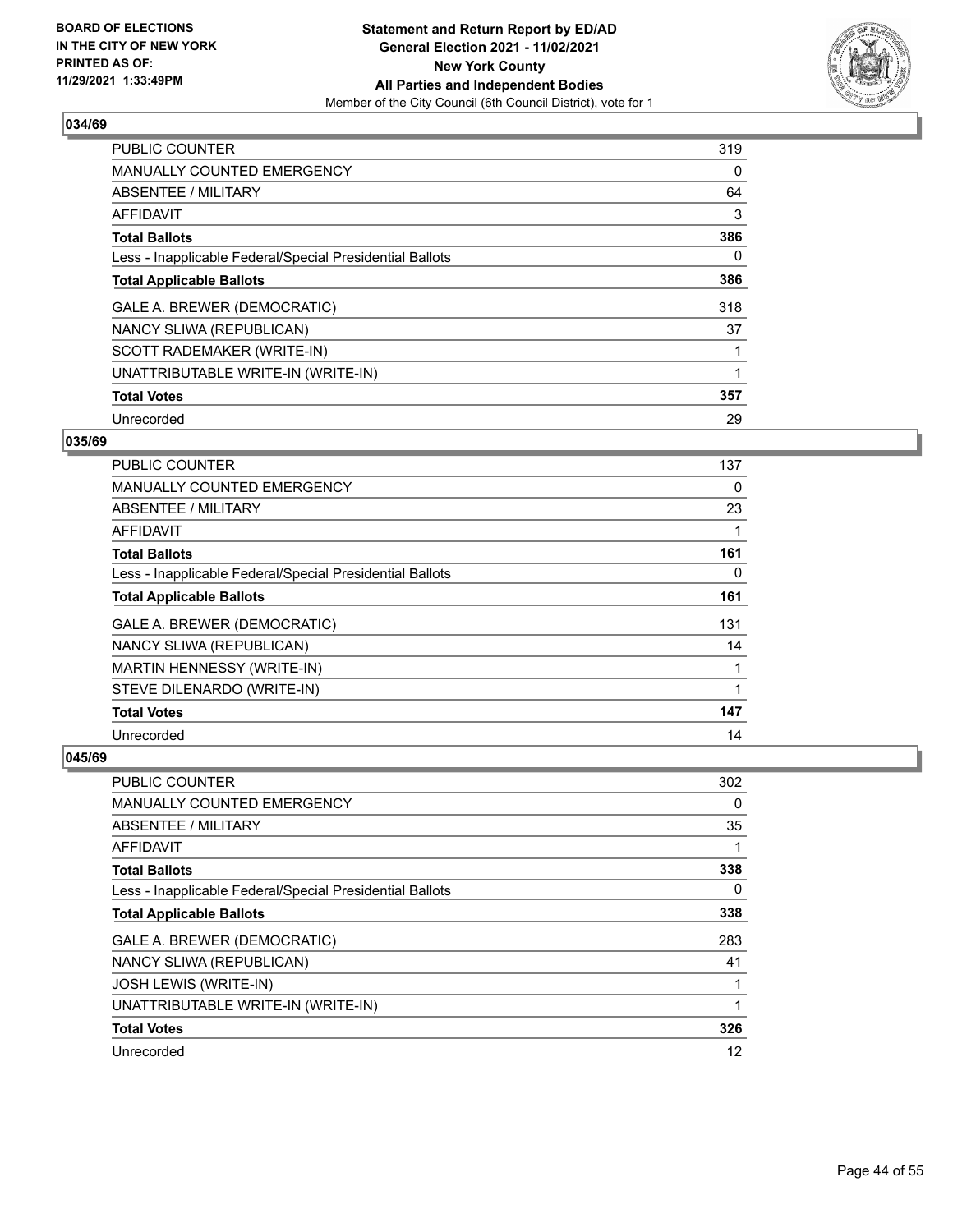

| <b>PUBLIC COUNTER</b>                                    | 325 |
|----------------------------------------------------------|-----|
| <b>MANUALLY COUNTED EMERGENCY</b>                        | 0   |
| <b>ABSENTEE / MILITARY</b>                               | 51  |
| AFFIDAVIT                                                | 5   |
| <b>Total Ballots</b>                                     | 381 |
| Less - Inapplicable Federal/Special Presidential Ballots | 0   |
| <b>Total Applicable Ballots</b>                          | 381 |
| GALE A. BREWER (DEMOCRATIC)                              | 325 |
| NANCY SLIWA (REPUBLICAN)                                 | 35  |
| CORCORAN BYRNE (WRITE-IN)                                |     |
| SARA LIND (WRITE-IN)                                     |     |
| THOMAS H. CURRY, ESQ. (WRITE-IN)                         |     |
| <b>Total Votes</b>                                       | 363 |
| Unrecorded                                               | 18  |

# **047/69**

| PUBLIC COUNTER                                           | 200 |
|----------------------------------------------------------|-----|
| MANUALLY COUNTED EMERGENCY                               | 0   |
| ABSENTEE / MILITARY                                      | 37  |
| AFFIDAVIT                                                | 0   |
| <b>Total Ballots</b>                                     | 237 |
| Less - Inapplicable Federal/Special Presidential Ballots | 0   |
| <b>Total Applicable Ballots</b>                          | 237 |
| GALE A. BREWER (DEMOCRATIC)                              | 209 |
| NANCY SLIWA (REPUBLICAN)                                 | 21  |
| UNATTRIBUTABLE WRITE-IN (WRITE-IN)                       |     |
| <b>Total Votes</b>                                       | 231 |
| Unrecorded                                               | 6   |

| PUBLIC COUNTER                                           | 306 |
|----------------------------------------------------------|-----|
| MANUALLY COUNTED EMERGENCY                               | 0   |
| ABSENTEE / MILITARY                                      | 55  |
| AFFIDAVIT                                                | 2   |
| <b>Total Ballots</b>                                     | 363 |
| Less - Inapplicable Federal/Special Presidential Ballots | 0   |
| <b>Total Applicable Ballots</b>                          | 363 |
| GALE A. BREWER (DEMOCRATIC)                              | 313 |
| NANCY SLIWA (REPUBLICAN)                                 | 32  |
| <b>Total Votes</b>                                       | 345 |
| Unrecorded                                               | 18  |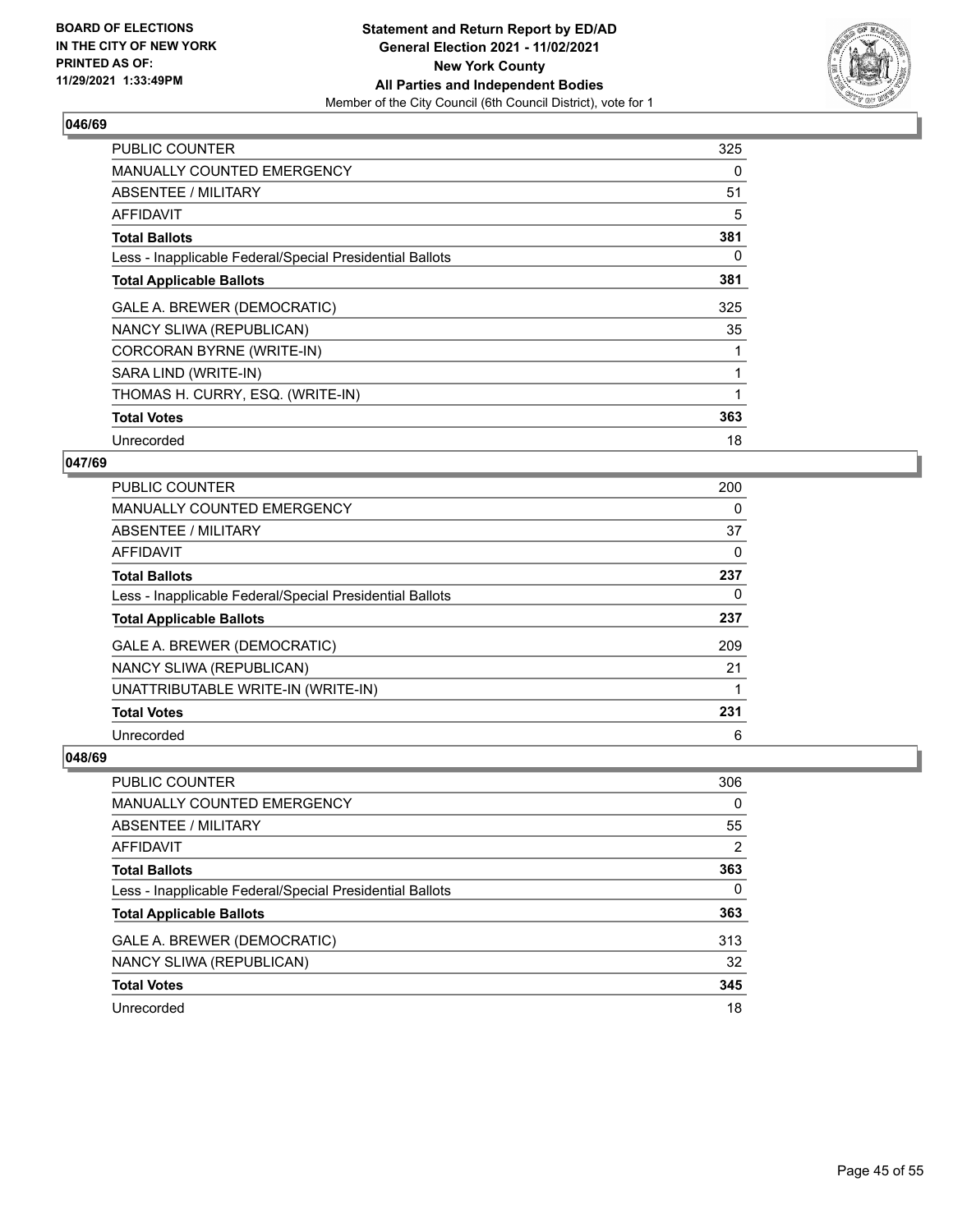

| <b>PUBLIC COUNTER</b>                                    | 282            |
|----------------------------------------------------------|----------------|
| <b>MANUALLY COUNTED EMERGENCY</b>                        | 0              |
| ABSENTEE / MILITARY                                      | 66             |
| <b>AFFIDAVIT</b>                                         | 0              |
| <b>Total Ballots</b>                                     | 348            |
| Less - Inapplicable Federal/Special Presidential Ballots | 0              |
| <b>Total Applicable Ballots</b>                          | 348            |
| GALE A. BREWER (DEMOCRATIC)                              | 306            |
| NANCY SLIWA (REPUBLICAN)                                 | 28             |
| DANIELLA STEINBERG (WRITE-IN)                            | $\overline{2}$ |
| JAMES PAUL (WRITE-IN)                                    |                |
| <b>Total Votes</b>                                       | 337            |
| Unrecorded                                               | 11             |

# **050/69**

| <b>PUBLIC COUNTER</b>                                    | 274 |
|----------------------------------------------------------|-----|
| <b>MANUALLY COUNTED EMERGENCY</b>                        | 0   |
| ABSENTEE / MILITARY                                      | 53  |
| <b>AFFIDAVIT</b>                                         | 3   |
| <b>Total Ballots</b>                                     | 330 |
| Less - Inapplicable Federal/Special Presidential Ballots | 0   |
| <b>Total Applicable Ballots</b>                          | 330 |
| GALE A. BREWER (DEMOCRATIC)                              | 301 |
| NANCY SLIWA (REPUBLICAN)                                 | 21  |
| MARIA DANZILO (WRITE-IN)                                 |     |
| SARA LIND (WRITE-IN)                                     |     |
| <b>Total Votes</b>                                       | 324 |
| Unrecorded                                               | 6   |

| PUBLIC COUNTER                                           | 200 |
|----------------------------------------------------------|-----|
| <b>MANUALLY COUNTED EMERGENCY</b>                        | 0   |
| ABSENTEE / MILITARY                                      | 34  |
| AFFIDAVIT                                                | 2   |
| <b>Total Ballots</b>                                     | 236 |
| Less - Inapplicable Federal/Special Presidential Ballots | 0   |
| <b>Total Applicable Ballots</b>                          | 236 |
| GALE A. BREWER (DEMOCRATIC)                              | 206 |
| NANCY SLIWA (REPUBLICAN)                                 | 19  |
| HERMAN HERNANDEZ (WRITE-IN)                              |     |
| <b>Total Votes</b>                                       | 226 |
| Unrecorded                                               | 10  |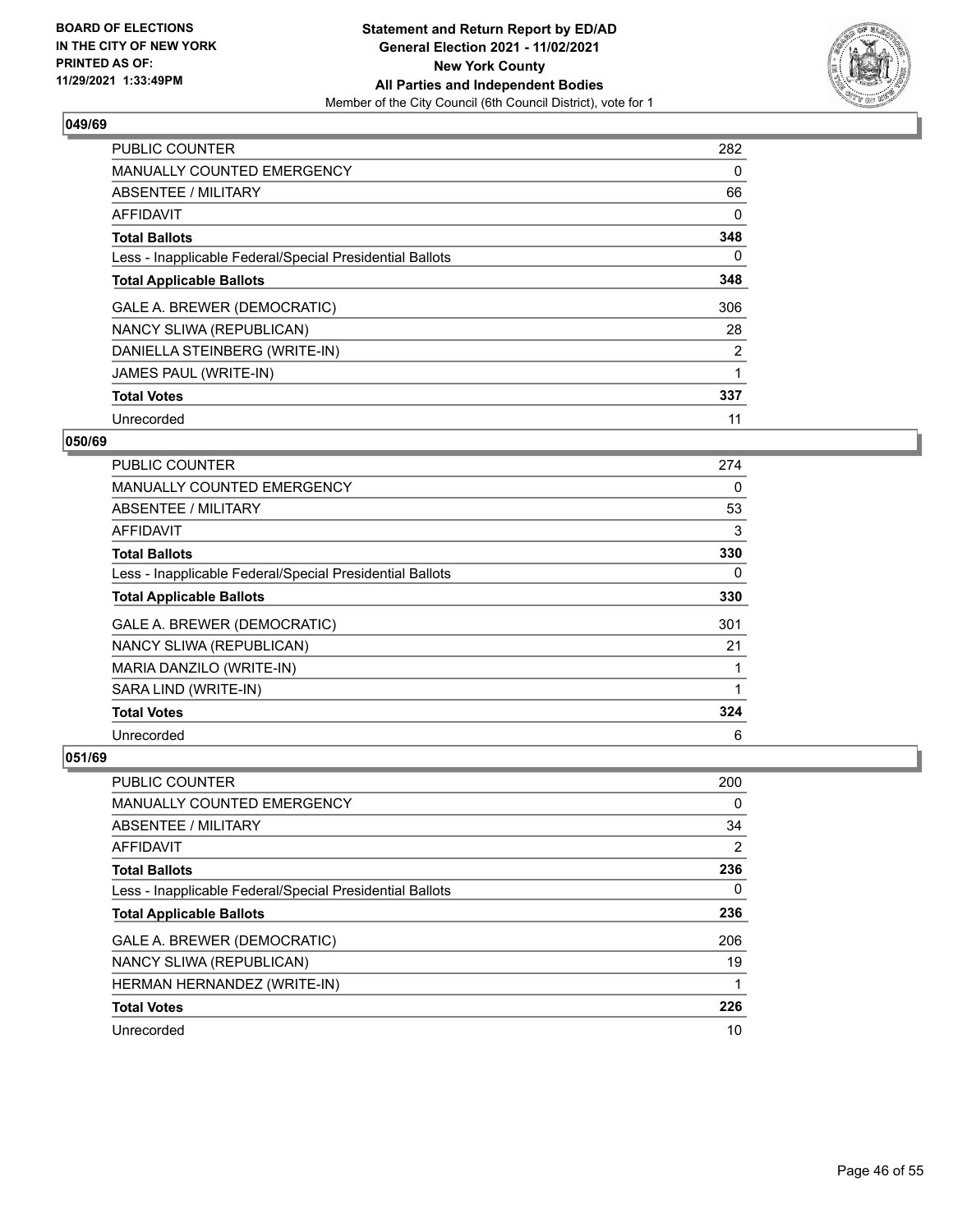

| <b>PUBLIC COUNTER</b>                                    | 283      |
|----------------------------------------------------------|----------|
| MANUALLY COUNTED EMERGENCY                               | $\Omega$ |
| ABSENTEE / MILITARY                                      | 32       |
| AFFIDAVIT                                                | 3        |
| <b>Total Ballots</b>                                     | 318      |
| Less - Inapplicable Federal/Special Presidential Ballots | 0        |
| <b>Total Applicable Ballots</b>                          | 318      |
| GALE A. BREWER (DEMOCRATIC)                              | 280      |
| NANCY SLIWA (REPUBLICAN)                                 | 22       |
| SARA LIND (WRITE-IN)                                     |          |
| <b>Total Votes</b>                                       | 303      |
| Unrecorded                                               | 15       |

#### **061/69**

| <b>PUBLIC COUNTER</b>                                    | 293      |
|----------------------------------------------------------|----------|
| <b>MANUALLY COUNTED EMERGENCY</b>                        | 0        |
| ABSENTEE / MILITARY                                      | 45       |
| <b>AFFIDAVIT</b>                                         | 3        |
| <b>Total Ballots</b>                                     | 341      |
| Less - Inapplicable Federal/Special Presidential Ballots | $\Omega$ |
| <b>Total Applicable Ballots</b>                          | 341      |
| GALE A. BREWER (DEMOCRATIC)                              | 312      |
| NANCY SLIWA (REPUBLICAN)                                 | 20       |
| UNATTRIBUTABLE WRITE-IN (WRITE-IN)                       |          |
| <b>Total Votes</b>                                       | 333      |
| Unrecorded                                               | 8        |

| <b>PUBLIC COUNTER</b>                                    | 285      |
|----------------------------------------------------------|----------|
| <b>MANUALLY COUNTED EMERGENCY</b>                        | 0        |
| ABSENTEE / MILITARY                                      | 27       |
| <b>AFFIDAVIT</b>                                         | 2        |
| <b>Total Ballots</b>                                     | 314      |
| Less - Inapplicable Federal/Special Presidential Ballots | $\Omega$ |
| <b>Total Applicable Ballots</b>                          | 314      |
| GALE A. BREWER (DEMOCRATIC)                              | 275      |
| NANCY SLIWA (REPUBLICAN)                                 | 22       |
| CHRISTOPHER TILLOTSON (WRITE-IN)                         | 2        |
| <b>Total Votes</b>                                       | 299      |
| Unrecorded                                               | 15       |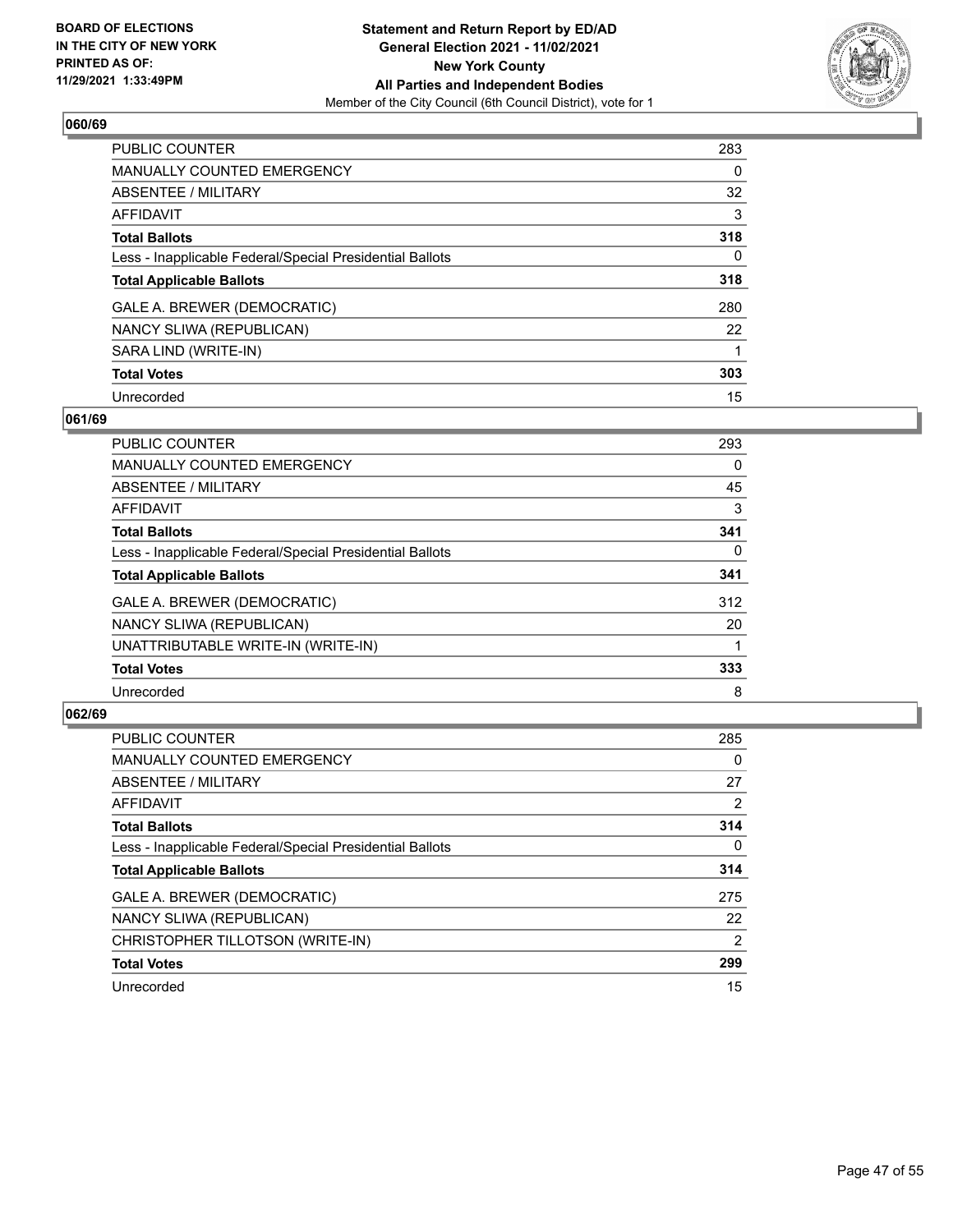

| PUBLIC COUNTER                                           | 200      |
|----------------------------------------------------------|----------|
| <b>MANUALLY COUNTED EMERGENCY</b>                        | 0        |
| <b>ABSENTEE / MILITARY</b>                               | 22       |
| AFFIDAVIT                                                | $\Omega$ |
| <b>Total Ballots</b>                                     | 222      |
| Less - Inapplicable Federal/Special Presidential Ballots | 0        |
| <b>Total Applicable Ballots</b>                          | 222      |
| GALE A. BREWER (DEMOCRATIC)                              | 214      |
| NANCY SLIWA (REPUBLICAN)                                 | 7        |
| <b>Total Votes</b>                                       | 221      |
| Unrecorded                                               |          |

#### **064/69**

| PUBLIC COUNTER                                           | 330      |
|----------------------------------------------------------|----------|
| <b>MANUALLY COUNTED EMERGENCY</b>                        | $\Omega$ |
| <b>ABSENTEE / MILITARY</b>                               | 18       |
| <b>AFFIDAVIT</b>                                         | 2        |
| <b>Total Ballots</b>                                     | 350      |
| Less - Inapplicable Federal/Special Presidential Ballots | 0        |
| <b>Total Applicable Ballots</b>                          | 350      |
| GALE A. BREWER (DEMOCRATIC)                              | 316      |
| NANCY SLIWA (REPUBLICAN)                                 | 23       |
| DANIEL SCHNEIDER (WRITE-IN)                              |          |
| MARK SEAMAN (WRITE-IN)                                   |          |
| <b>Total Votes</b>                                       | 341      |
| Unrecorded                                               | 9        |

| <b>PUBLIC COUNTER</b>                                    | 274 |
|----------------------------------------------------------|-----|
| <b>MANUALLY COUNTED EMERGENCY</b>                        | 0   |
| ABSENTEE / MILITARY                                      | 46  |
| AFFIDAVIT                                                | 1   |
| <b>Total Ballots</b>                                     | 321 |
| Less - Inapplicable Federal/Special Presidential Ballots | 0   |
| <b>Total Applicable Ballots</b>                          | 321 |
| GALE A. BREWER (DEMOCRATIC)                              | 280 |
| NANCY SLIWA (REPUBLICAN)                                 | 25  |
| LEWIS C. TAISHOFF (WRITE-IN)                             | 1   |
| LISE MARTINA (WRITE-IN)                                  |     |
| MARIA DANZILO (WRITE-IN)                                 | 1   |
| <b>Total Votes</b>                                       | 308 |
| Unrecorded                                               | 13  |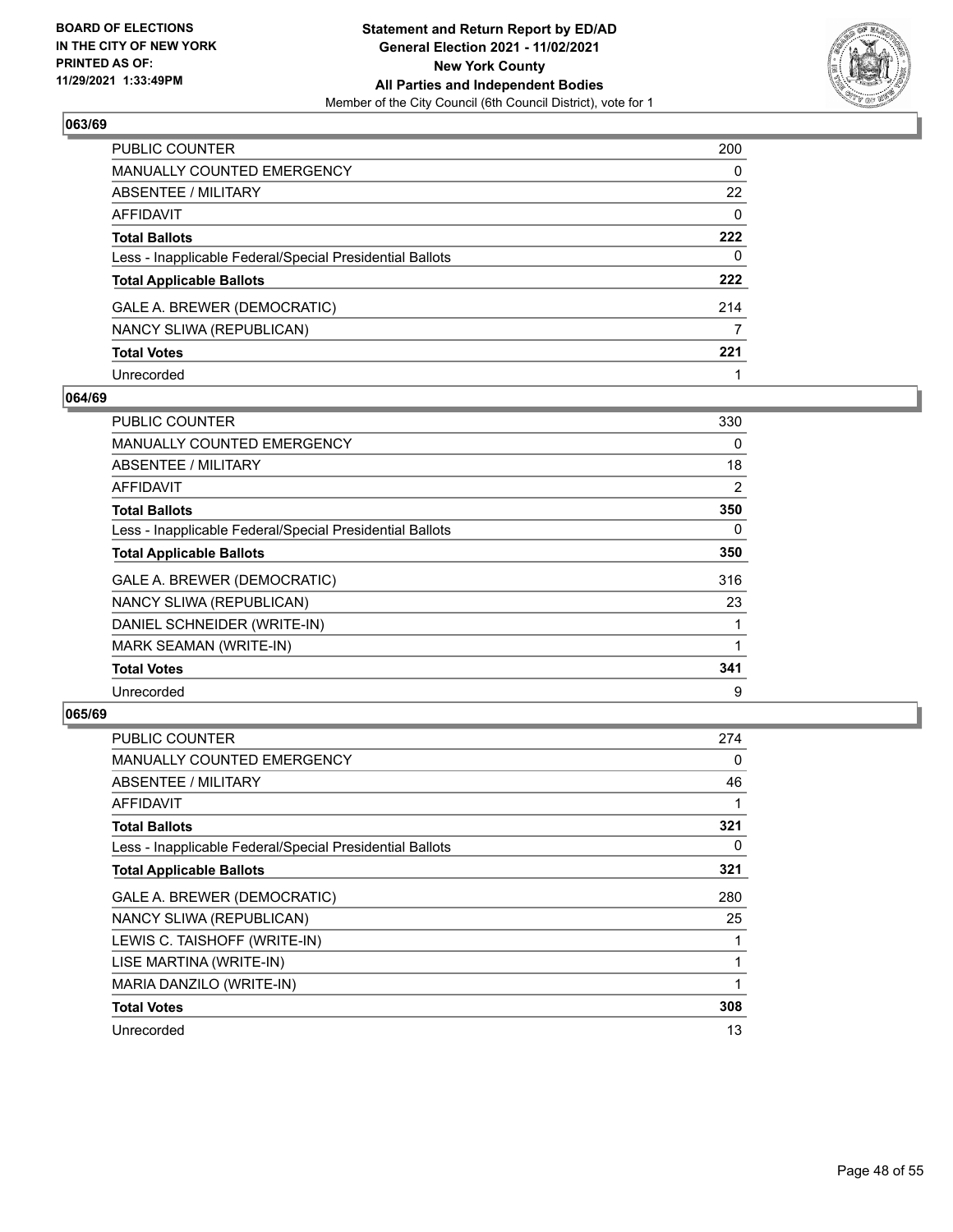

| PUBLIC COUNTER                                           | 236 |
|----------------------------------------------------------|-----|
| <b>MANUALLY COUNTED EMERGENCY</b>                        | 0   |
| ABSENTEE / MILITARY                                      | 39  |
| <b>AFFIDAVIT</b>                                         |     |
| <b>Total Ballots</b>                                     | 276 |
| Less - Inapplicable Federal/Special Presidential Ballots | 0   |
| <b>Total Applicable Ballots</b>                          | 276 |
| GALE A. BREWER (DEMOCRATIC)                              | 248 |
| NANCY SLIWA (REPUBLICAN)                                 | 18  |
| JEFFREY OMURA (WRITE-IN)                                 |     |
| <b>Total Votes</b>                                       | 267 |
| Unrecorded                                               | 9   |

#### **078/69**

| PUBLIC COUNTER                                           | 253 |
|----------------------------------------------------------|-----|
| <b>MANUALLY COUNTED EMERGENCY</b>                        | 0   |
| ABSENTEE / MILITARY                                      | 23  |
| <b>AFFIDAVIT</b>                                         | 0   |
| <b>Total Ballots</b>                                     | 276 |
| Less - Inapplicable Federal/Special Presidential Ballots | 0   |
| <b>Total Applicable Ballots</b>                          | 276 |
| GALE A. BREWER (DEMOCRATIC)                              | 252 |
| NANCY SLIWA (REPUBLICAN)                                 | 13  |
| <b>Total Votes</b>                                       | 265 |
| Unrecorded                                               | 11  |

# **103/69 COMBINED into: 114/69**

| PUBLIC COUNTER                                           | 0        |
|----------------------------------------------------------|----------|
| MANUALLY COUNTED EMERGENCY                               | 0        |
| ABSENTEE / MILITARY                                      | 0        |
| AFFIDAVIT                                                | $\Omega$ |
| <b>Total Ballots</b>                                     | 0        |
| Less - Inapplicable Federal/Special Presidential Ballots | 0        |
| <b>Total Applicable Ballots</b>                          | 0        |
| GALE A. BREWER (DEMOCRATIC)                              | $\Omega$ |
| NANCY SLIWA (REPUBLICAN)                                 | $\Omega$ |
| <b>Total Votes</b>                                       | 0        |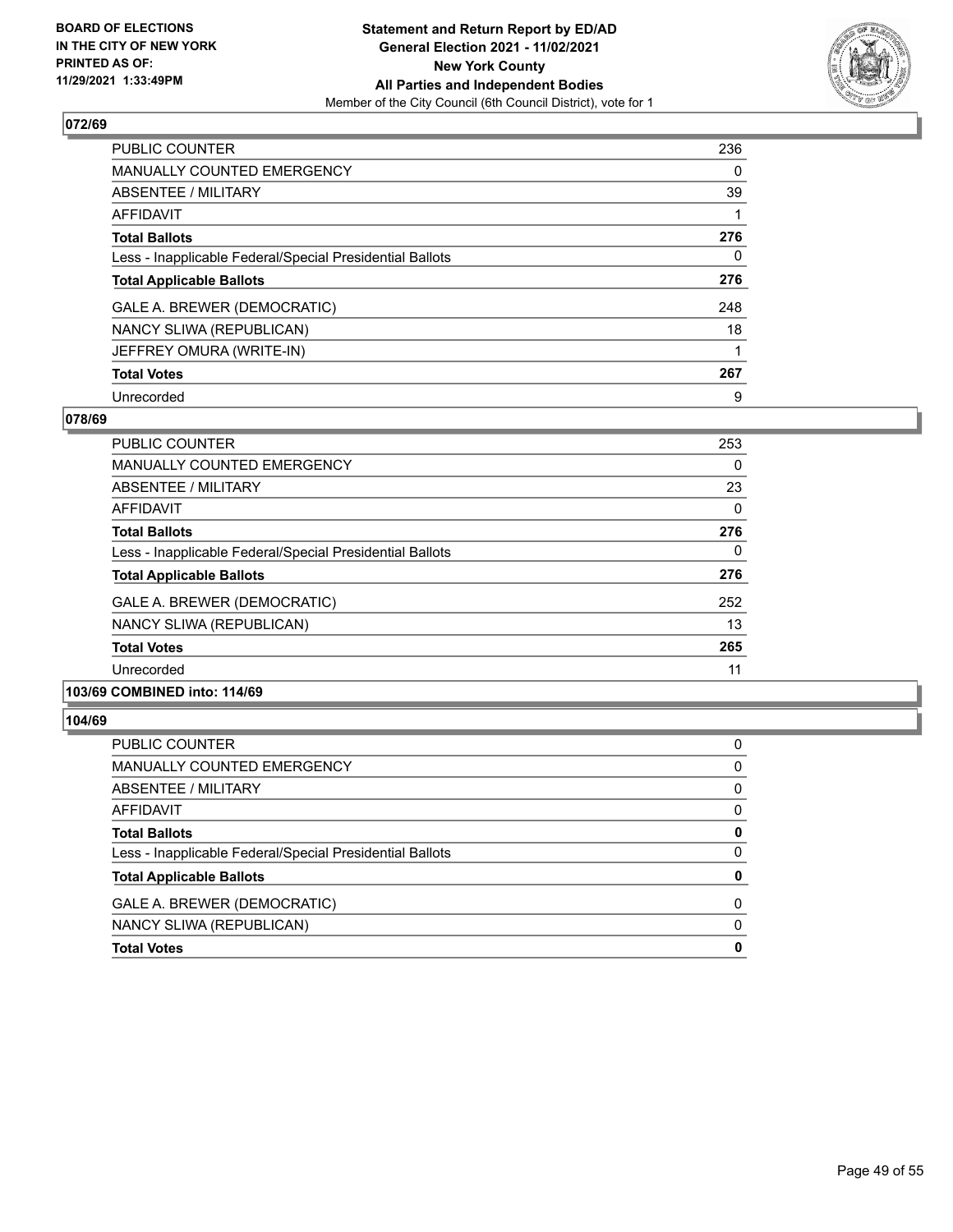

| <b>Total Votes</b>                                       | 0        |
|----------------------------------------------------------|----------|
| NANCY SLIWA (REPUBLICAN)                                 | $\Omega$ |
| GALE A. BREWER (DEMOCRATIC)                              | 0        |
| <b>Total Applicable Ballots</b>                          | 0        |
| Less - Inapplicable Federal/Special Presidential Ballots | $\Omega$ |
| <b>Total Ballots</b>                                     | 0        |
| AFFIDAVIT                                                | 0        |
| ABSENTEE / MILITARY                                      | $\Omega$ |
| <b>MANUALLY COUNTED EMERGENCY</b>                        | 0        |
| PUBLIC COUNTER                                           | 0        |

#### **106/69 COMBINED into: 114/69**

#### **110/69**

| PUBLIC COUNTER                                           | 166 |
|----------------------------------------------------------|-----|
| <b>MANUALLY COUNTED EMERGENCY</b>                        | 0   |
| ABSENTEE / MILITARY                                      | 21  |
| <b>AFFIDAVIT</b>                                         |     |
| <b>Total Ballots</b>                                     | 188 |
| Less - Inapplicable Federal/Special Presidential Ballots | 0   |
| <b>Total Applicable Ballots</b>                          | 188 |
| GALE A. BREWER (DEMOCRATIC)                              | 169 |
| NANCY SLIWA (REPUBLICAN)                                 | 13  |
| <b>Total Votes</b>                                       | 182 |
| Unrecorded                                               | 6   |

| PUBLIC COUNTER                                           | 180      |
|----------------------------------------------------------|----------|
| <b>MANUALLY COUNTED EMERGENCY</b>                        | $\Omega$ |
| ABSENTEE / MILITARY                                      | 23       |
| <b>AFFIDAVIT</b>                                         | $\Omega$ |
| <b>Total Ballots</b>                                     | 203      |
| Less - Inapplicable Federal/Special Presidential Ballots | 0        |
| <b>Total Applicable Ballots</b>                          | 203      |
| GALE A. BREWER (DEMOCRATIC)                              | 180      |
| NANCY SLIWA (REPUBLICAN)                                 | 16       |
| <b>Total Votes</b>                                       | 196      |
| Unrecorded                                               | 7        |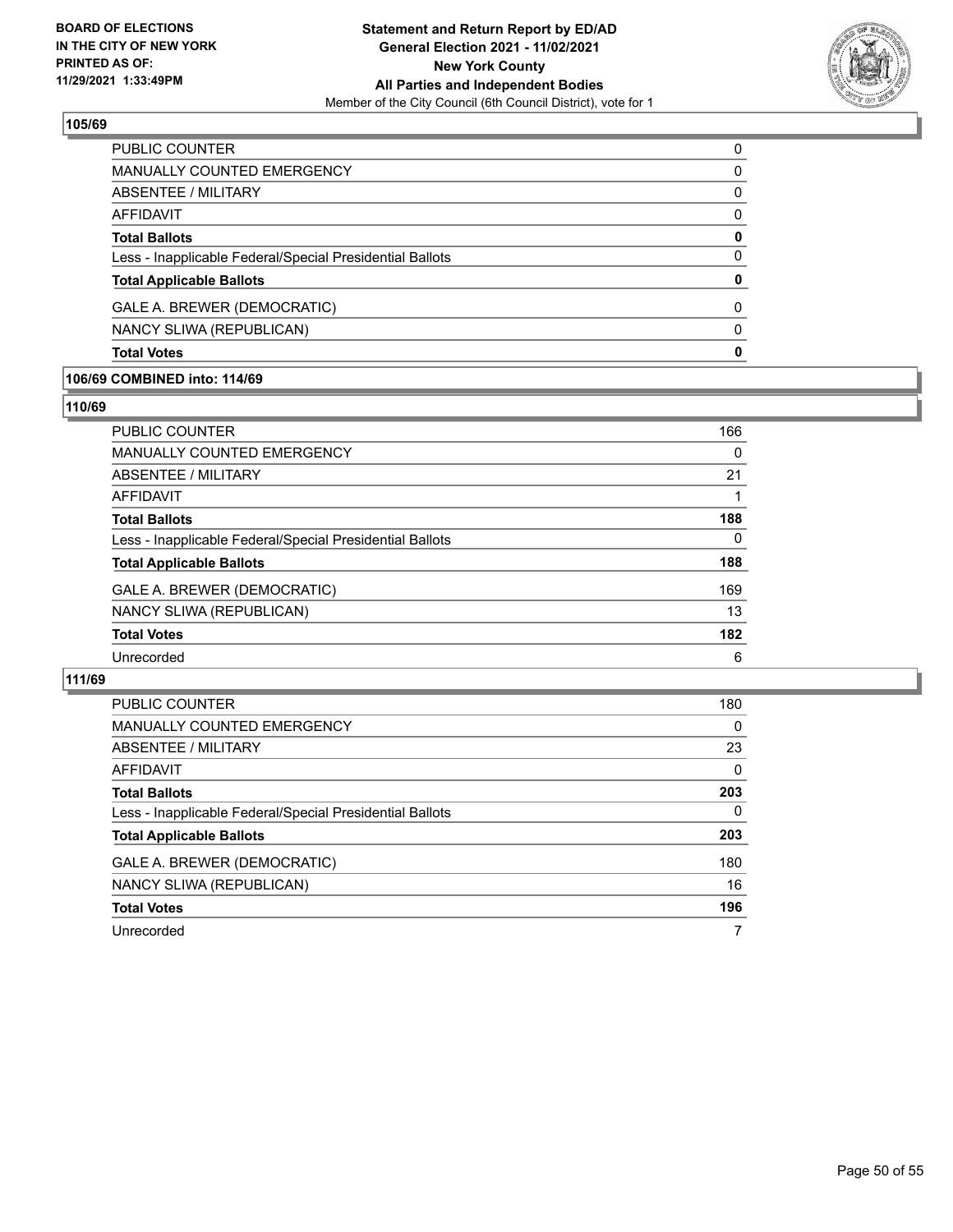

| PUBLIC COUNTER                                           | 167      |
|----------------------------------------------------------|----------|
| <b>MANUALLY COUNTED EMERGENCY</b>                        | $\Omega$ |
| <b>ABSENTEE / MILITARY</b>                               | 21       |
| <b>AFFIDAVIT</b>                                         | $\Omega$ |
| <b>Total Ballots</b>                                     | 188      |
| Less - Inapplicable Federal/Special Presidential Ballots | 0        |
| <b>Total Applicable Ballots</b>                          | 188      |
| GALE A. BREWER (DEMOCRATIC)                              | 169      |
| NANCY SLIWA (REPUBLICAN)                                 | 16       |
| <b>Total Votes</b>                                       | 185      |
| Unrecorded                                               | 3        |

#### **113/69**

| PUBLIC COUNTER                                           | 175 |
|----------------------------------------------------------|-----|
| MANUALLY COUNTED EMERGENCY                               | 0   |
| ABSENTEE / MILITARY                                      | 37  |
| AFFIDAVIT                                                | 0   |
| <b>Total Ballots</b>                                     | 212 |
| Less - Inapplicable Federal/Special Presidential Ballots | 0   |
| <b>Total Applicable Ballots</b>                          | 212 |
| GALE A. BREWER (DEMOCRATIC)                              | 177 |
| NANCY SLIWA (REPUBLICAN)                                 | 30  |
| <b>Total Votes</b>                                       | 207 |
| Unrecorded                                               | 5   |

| PUBLIC COUNTER                                           | 157            |
|----------------------------------------------------------|----------------|
| <b>MANUALLY COUNTED EMERGENCY</b>                        | 0              |
| ABSENTEE / MILITARY                                      | 28             |
| AFFIDAVIT                                                | $\overline{2}$ |
| <b>Total Ballots</b>                                     | 187            |
| Less - Inapplicable Federal/Special Presidential Ballots | 0              |
| <b>Total Applicable Ballots</b>                          | 187            |
| GALE A. BREWER (DEMOCRATIC)                              | 165            |
| NANCY SLIWA (REPUBLICAN)                                 | 15             |
| <b>Total Votes</b>                                       | 180            |
| Unrecorded                                               |                |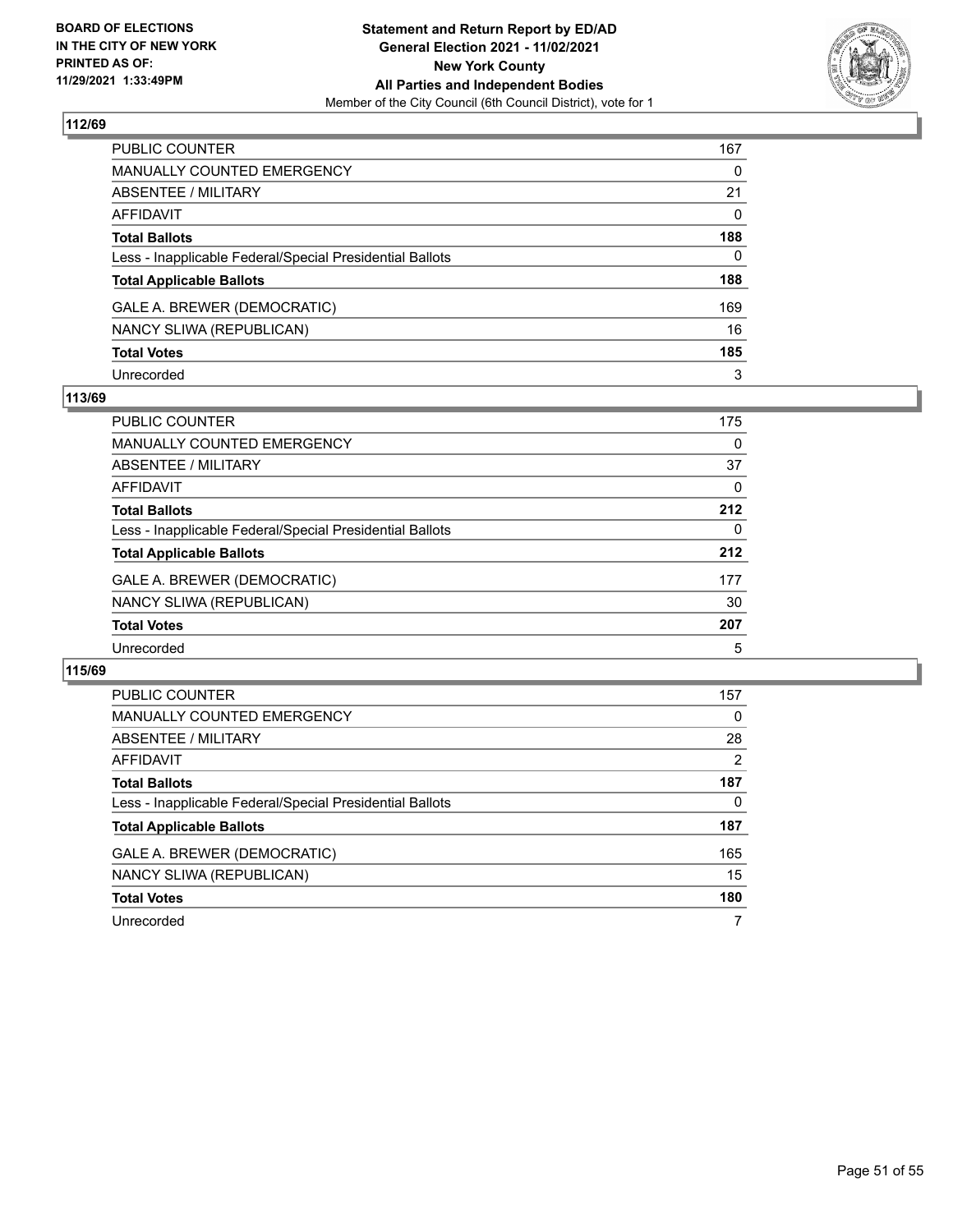

| PUBLIC COUNTER                                           | 187          |
|----------------------------------------------------------|--------------|
| <b>MANUALLY COUNTED EMERGENCY</b>                        | 0            |
| ABSENTEE / MILITARY                                      | 32           |
| AFFIDAVIT                                                | 4            |
| <b>Total Ballots</b>                                     | 223          |
| Less - Inapplicable Federal/Special Presidential Ballots | $\mathbf{0}$ |
| <b>Total Applicable Ballots</b>                          | 223          |
| GALE A. BREWER (DEMOCRATIC)                              | 164          |
| NANCY SLIWA (REPUBLICAN)                                 | 49           |
| <b>Total Votes</b>                                       | 213          |
| Unrecorded                                               | 10           |

#### **095/75**

| PUBLIC COUNTER                                           | 262      |
|----------------------------------------------------------|----------|
| MANUALLY COUNTED EMERGENCY                               | $\Omega$ |
| ABSENTEE / MILITARY                                      | 43       |
| AFFIDAVIT                                                | 5        |
| <b>Total Ballots</b>                                     | 310      |
| Less - Inapplicable Federal/Special Presidential Ballots | $\Omega$ |
| <b>Total Applicable Ballots</b>                          | 310      |
| GALE A. BREWER (DEMOCRATIC)                              | 239      |
| NANCY SLIWA (REPUBLICAN)                                 | 51       |
| <b>Total Votes</b>                                       | 290      |
| Unrecorded                                               | 20       |

| PUBLIC COUNTER                                           | 192      |
|----------------------------------------------------------|----------|
| <b>MANUALLY COUNTED EMERGENCY</b>                        | $\Omega$ |
| ABSENTEE / MILITARY                                      | 28       |
| <b>AFFIDAVIT</b>                                         | 2        |
| <b>Total Ballots</b>                                     | 222      |
| Less - Inapplicable Federal/Special Presidential Ballots | 0        |
| <b>Total Applicable Ballots</b>                          | 222      |
| GALE A. BREWER (DEMOCRATIC)                              | 174      |
| NANCY SLIWA (REPUBLICAN)                                 | 34       |
| <b>Total Votes</b>                                       | 208      |
| Unrecorded                                               | 14       |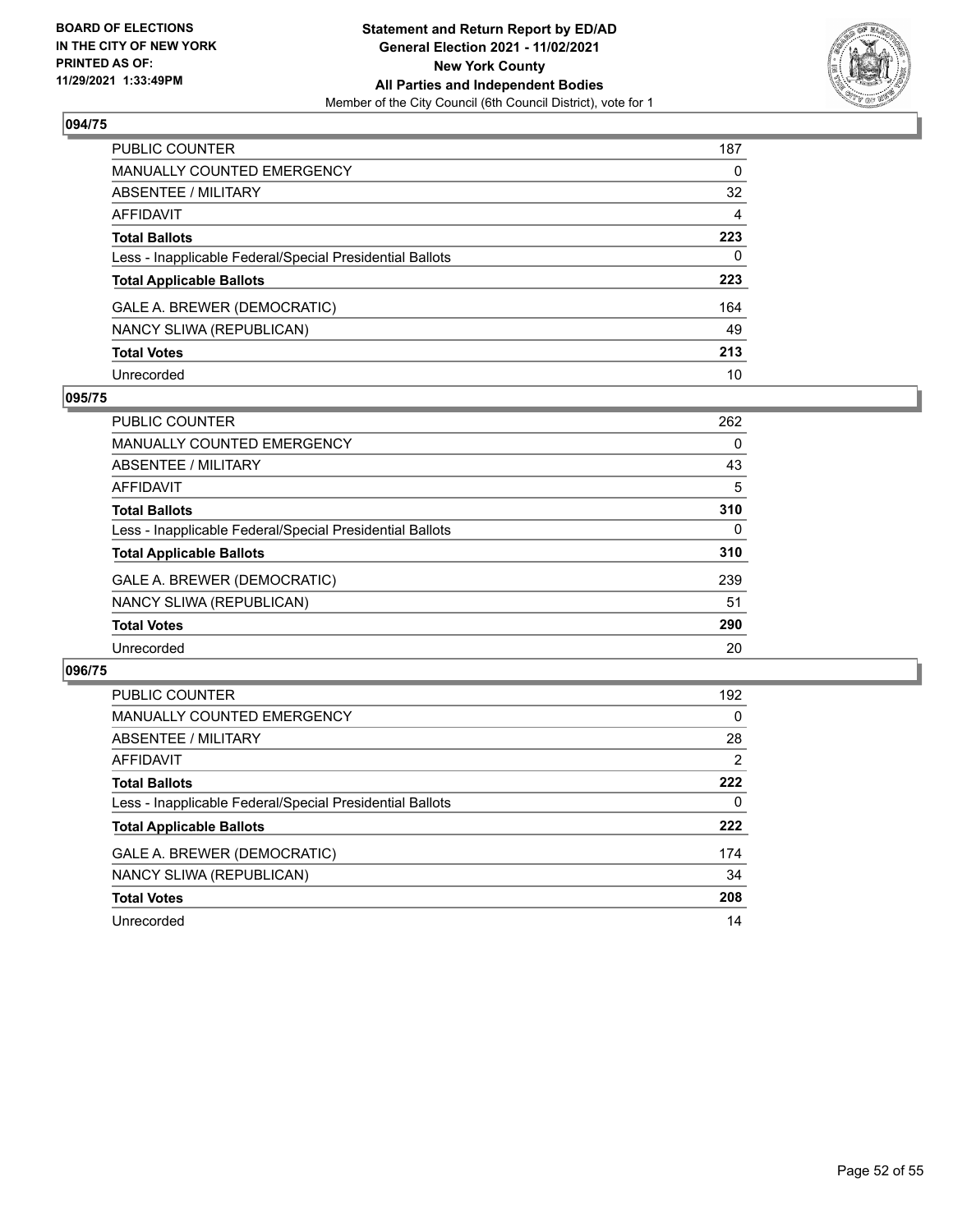

| <b>PUBLIC COUNTER</b>                                    | 264      |
|----------------------------------------------------------|----------|
| MANUALLY COUNTED EMERGENCY                               | $\Omega$ |
| ABSENTEE / MILITARY                                      | 66       |
| AFFIDAVIT                                                |          |
| <b>Total Ballots</b>                                     | 331      |
| Less - Inapplicable Federal/Special Presidential Ballots | 0        |
| <b>Total Applicable Ballots</b>                          | 331      |
| GALE A. BREWER (DEMOCRATIC)                              | 252      |
| NANCY SLIWA (REPUBLICAN)                                 | 60       |
| SUSAN RUSSEL (WRITE-IN)                                  |          |
| <b>Total Votes</b>                                       | 313      |
| Unrecorded                                               | 18       |

#### **098/75**

| <b>PUBLIC COUNTER</b>                                    | 193      |
|----------------------------------------------------------|----------|
| <b>MANUALLY COUNTED EMERGENCY</b>                        | 0        |
| ABSENTEE / MILITARY                                      | 38       |
| <b>AFFIDAVIT</b>                                         | 3        |
| <b>Total Ballots</b>                                     | 234      |
| Less - Inapplicable Federal/Special Presidential Ballots | $\Omega$ |
| <b>Total Applicable Ballots</b>                          | 234      |
| GALE A. BREWER (DEMOCRATIC)                              | 202      |
| NANCY SLIWA (REPUBLICAN)                                 | 27       |
| <b>JOE QUIMBY (WRITE-IN)</b>                             |          |
| <b>Total Votes</b>                                       | 230      |
| Unrecorded                                               | 4        |

| <b>PUBLIC COUNTER</b>                                    | 205 |
|----------------------------------------------------------|-----|
| <b>MANUALLY COUNTED EMERGENCY</b>                        | 0   |
| ABSENTEE / MILITARY                                      | 34  |
| AFFIDAVIT                                                | 4   |
| <b>Total Ballots</b>                                     | 243 |
| Less - Inapplicable Federal/Special Presidential Ballots | 0   |
| <b>Total Applicable Ballots</b>                          | 243 |
| GALE A. BREWER (DEMOCRATIC)                              | 203 |
| NANCY SLIWA (REPUBLICAN)                                 | 34  |
| THEO CHINO (WRITE-IN)                                    |     |
| <b>Total Votes</b>                                       | 238 |
| Unrecorded                                               | 5   |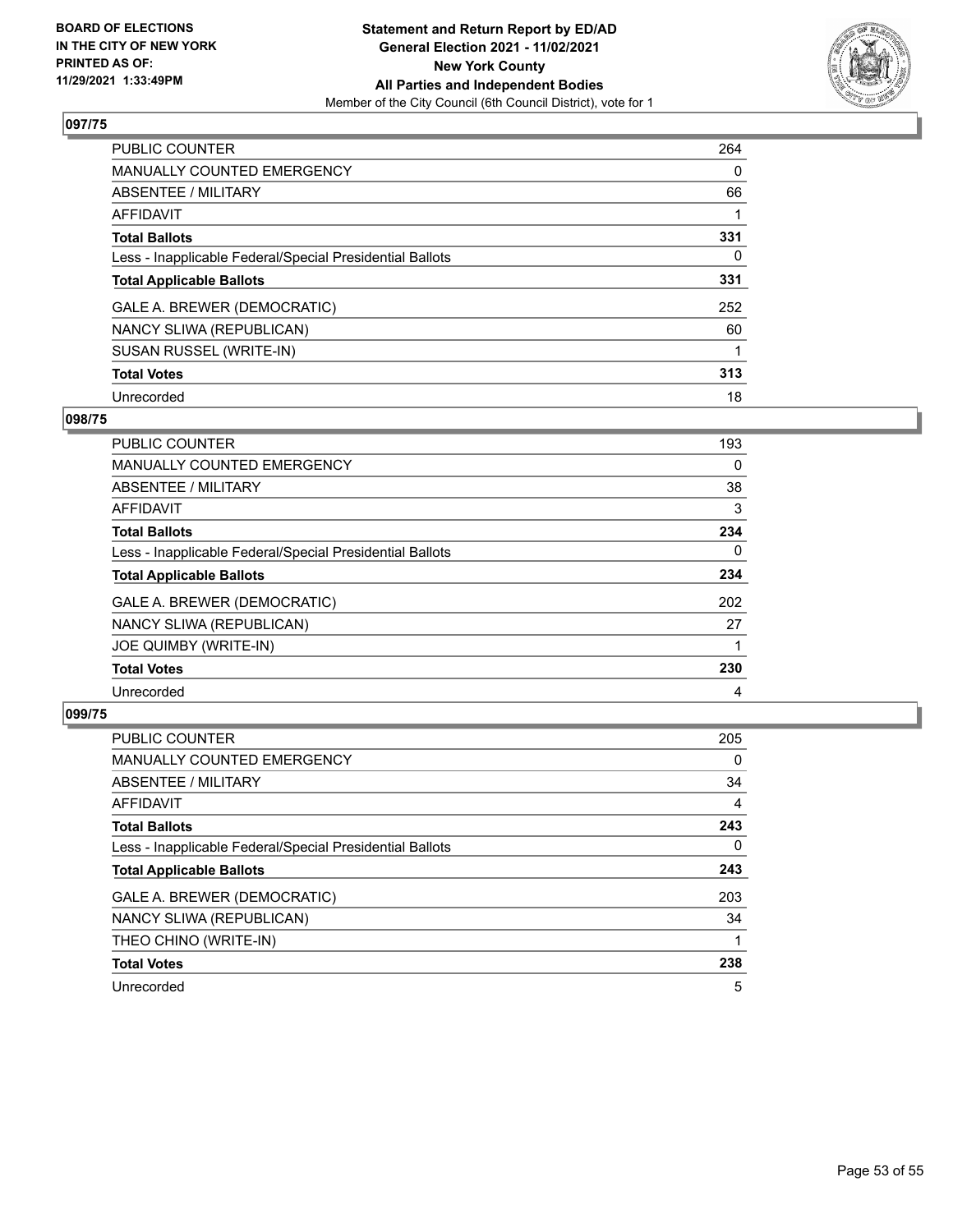

| PUBLIC COUNTER                                           | 183 |
|----------------------------------------------------------|-----|
| <b>MANUALLY COUNTED EMERGENCY</b>                        | 0   |
| ABSENTEE / MILITARY                                      | 47  |
| <b>AFFIDAVIT</b>                                         | 5   |
| <b>Total Ballots</b>                                     | 235 |
| Less - Inapplicable Federal/Special Presidential Ballots | 0   |
| <b>Total Applicable Ballots</b>                          | 235 |
| GALE A. BREWER (DEMOCRATIC)                              | 192 |
| NANCY SLIWA (REPUBLICAN)                                 | 36  |
| JOE SCHAEFER (WRITE-IN)                                  |     |
| <b>Total Votes</b>                                       | 229 |
| Unrecorded                                               | 6   |

| <b>PUBLIC COUNTER</b>                                    | 0 |
|----------------------------------------------------------|---|
| <b>MANUALLY COUNTED EMERGENCY</b>                        | 0 |
| ABSENTEE / MILITARY                                      | 0 |
| AFFIDAVIT                                                | 0 |
| <b>Total Ballots</b>                                     | 0 |
| Less - Inapplicable Federal/Special Presidential Ballots | 0 |
| <b>Total Applicable Ballots</b>                          | 0 |
| GALE A. BREWER (DEMOCRATIC)                              | 0 |
| NANCY SLIWA (REPUBLICAN)                                 | 0 |
| <b>Total Votes</b>                                       | 0 |